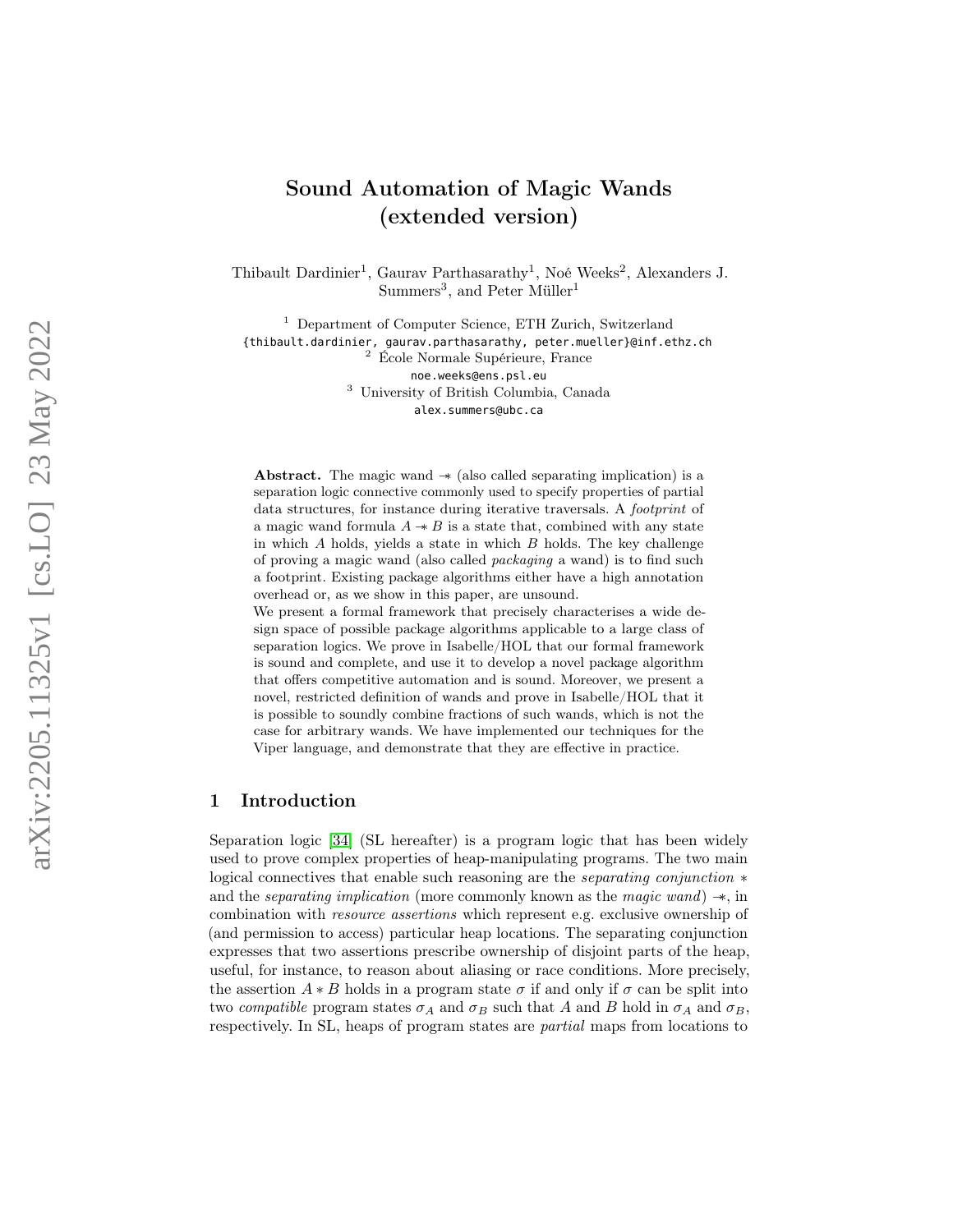values; their domains represent heap locations exclusively owned. Two program states are compatible if (the domains of) their heaps are disjoint.

Intuitively, a magic wand  $A \rightarrow B$  can be used to express the difference between the heap locations that  $B$  and  $A$  provide permission to access. The magic wand is useful, for instance, to specify partial data structures, where  $B$  specifies the entire data structure and A specifies a part that is missing [\[37,](#page-20-1)[29\]](#page-20-2).  $A \rightarrow B$  holds in a state  $\sigma_w$ , if and only if for any program state  $\sigma_A$  in which A holds and that is compatible with  $\sigma_w$ , B holds in the state obtained by combining the heaps of  $\sigma_A$  and  $\sigma_w$ . Thus, if  $A * (A \twoheadrightarrow B)$  holds in a state, then so does B, analogously to the modus ponens inference rule in propositional logic.

The magic wand has been shown to enable or greatly simplify proofs in many different cases [\[38,](#page-20-3)[24,](#page-19-0)[17](#page-19-1)[,37](#page-20-1)[,29,](#page-20-2)[16,](#page-19-2)[11,](#page-18-0)[1\]](#page-18-1). For instance, Yang [\[38\]](#page-20-3) uses the magic wand to prove the Schorr-Waite graph marking algorithm. Dodds *et al.* [\[16\]](#page-19-2) employ the wand to specify synchronisation barriers for deterministic parallelism. Examples using magic wands to specify partial data structures include tracking ongoing traversals of a data structure [\[37](#page-20-1)[,29\]](#page-20-2), where the left-hand side of the wand specifies the part of the data structure yet to be traversed, or for specifying protocols that enforce orderly modification of data structures [\[24,](#page-19-0)[17](#page-19-1)[,21\]](#page-19-3) (e.g. the protocol governing Java iterators). More recently, wands have been used for formal reasoning about borrowed references in the Rust programming language, which employs an ownership type system. Magic wands can concisely specify the data structure from which the borrowed reference was taken, in terms of modifications to the partial data structure accessible via the reference [\[1\]](#page-18-1).

The complexity of SL proofs has given rise to a variety of automatic SL verifiers that reduce the required proof effort. Given the usefulness of magic wands, it is important that such verifiers also provide automatic support for wands. However, reasoning about a magic wand requires reasoning about all states in which the left-hand side holds, which is challenging. It has been shown that a separation logic even without the separating conjunction (but with the magic wand) is as expressive as a variant of second-order logic and, thus, undecidable [\[8\]](#page-18-2).

Two different approaches [\[35,](#page-20-4)[4\]](#page-18-3) that provide partially-automated support are implemented in the verifiers Viper [\[30\]](#page-20-5) and VerCors [\[3\]](#page-18-4). However, the approach implemented in VerCors [\[4\]](#page-18-3) incurs significant annotation overhead, and the approach in Viper [\[35\]](#page-20-4) suffers from a fundamental, previously undiscovered flaw that renders the approach unsound. Both approaches require user-provided package operations to direct the verifier's proof search. Packaging a wand  $A \rightarrow B$ expresses that the verifier should prove and subsequently record  $A \rightarrow B$ . To package  $A \rightarrow B$  the verifier must split the current state into two compatible states σ' and σ<sub>w</sub> such that  $A \rightharpoonup B$  holds in σ<sub>w</sub>. We call σ<sub>w</sub> a *footprint* of the wand. After successfully packaging a wand, the verifier must disallow changes to  $\sigma_w$  to preserve the wand's validity: the verifier packages the footprint into the wand.

The key challenge for supporting magic wands in automatic verifiers is to define a package algorithm that packages a wand. In VerCors's package algorithm, a user must manually specify a footprint for the wand and the algorithm checks whether the wand holds in the specified footprint. This leads to a lot of annotation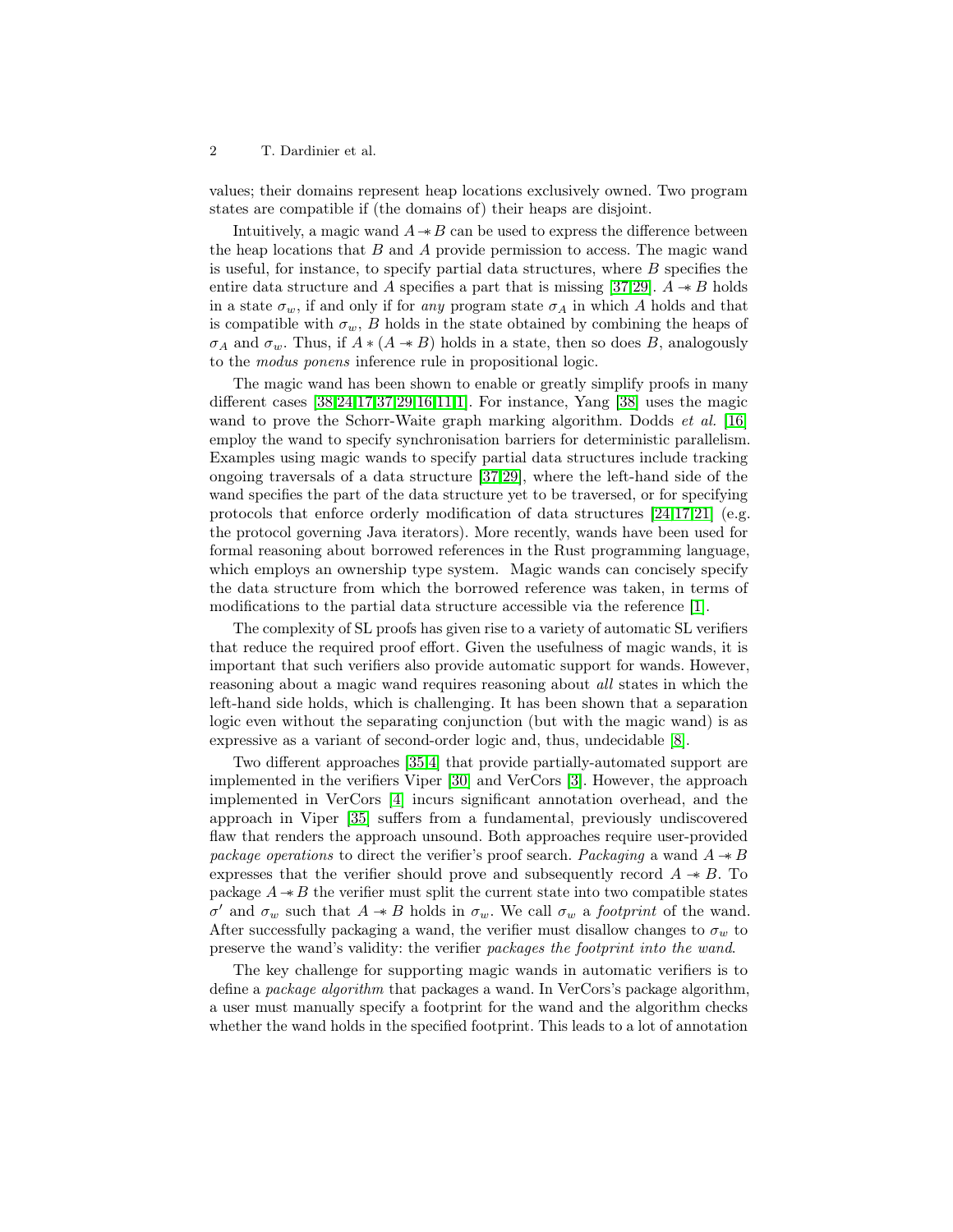overhead. Viper's current package algorithm reduces this overhead significantly by defining an algorithm to automatically infer a suitable footprint. Unfortunately, as we show in this paper, Viper's current algorithm has a fundamental flaw that causes the algorithm to infer an incorrect footprint in certain cases, i.e. a state in which the wand does not hold. As a result, one can prove results that do not hold, which leads to unsound reasoning. We will explain the fundamental flaw in Sec. [2;](#page-3-0) it illustrates the subtlety of supporting this important connective.

Approach and Contributions. In this paper, we present a formal foundation for sound package algorithms (key to automating wands in automatic SL verifiers), and we implement a novel such algorithm based on these foundations. Our algorithm requires the same annotation overhead as the prior, flawed Viper algorithm, which is (to our knowledge) the most automatic existing approach. We introduce a formal framework expressed via a novel *package logic* that defines the design space for package algorithms. The soundness of a package algorithm can be justified by showing that the algorithm finds a proof in our package logic. The design space for package algorithms is large since there are various aspects that affect how one expresses the algorithm including (1) which footprint an algorithm infers or checks for a wand (there are often multiple options as we will show in Sec. [3\)](#page-6-0), (2) the state model (which differs between different SL verifiers), and (3) restricted definitions of wands (for instance, to ensure each wand has a unique minimal footprint). Our package logic deals with (1) by capturing all sound derivations for the same wand. To deal with (2) and (3), our logic is parametric along multiple dimensions. For instance, the state model can be any separation algebra to support different SL extensions (e.g. fractional permissions [\[5\]](#page-18-5)).

Our logic also supports parameters to restrict the allowed footprints for wands in systematic ways. Such restrictions are useful, for instance, in a logic supporting fractional permissions. Fractional permissions permit splitting ownership/resources into shared fragments which typically permit read access to the underlying data. However, as we show in Sec. [4,](#page-12-0) fractional parts of general magic wands cannot always be soundly recombined. Existing solutions for other connectives impose side conditions to enable sound recombinations [\[25\]](#page-19-4), which are often hard to check automatically. We instead introduce a novel restriction of magic wands to avoid such side conditions and develop a corresponding second package algorithm again based on the formal framework provided by our package logic. We make the following contributions:

- We formalise a *package logic* that can be used as a basis for a wide range of package algorithms (Sec. [3\)](#page-6-0). The logic has multiple parameters including: a separation algebra to model the states and a parameter to restrict the definition of a wand in a systematic way. We formally prove the logic sound and complete for any instantiation of the parameters in Isabelle/HOL.
- We develop a novel, restricted definition of a wand (Sec. [4\)](#page-12-0) and prove in Isabelle/HOL that this wand can always be recombined.
- We implement sound package algorithms for both the standard and the restricted wand in the Viper verifier and justify their soundness directly via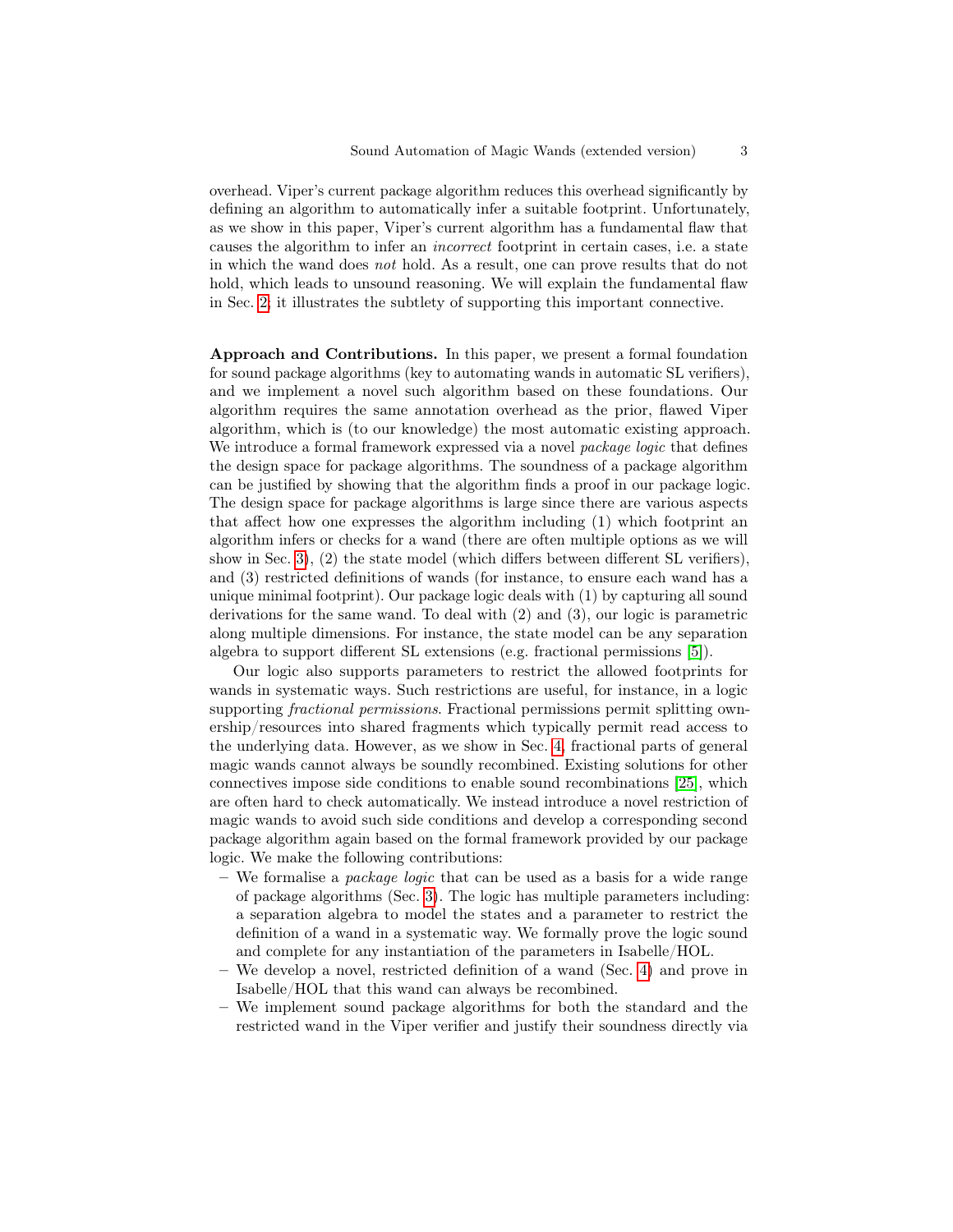our package logic (Sec. [5\)](#page-15-0). We evaluate both algorithms on the Viper test suite. Our evaluation shows that (1) our algorithms perform similarly well to prior work and correctly reject examples where prior work is unsound, and

(2) our restricted wand definition is expressive enough for most examples. We will make our Isabelle formalisation and the implementation of our new package algorithms available as part of our artefact.

# <span id="page-3-0"></span>2 Background and Motivation

In this section, we present the necessary background for this paper. We use implicit dynamic frames [\[36\]](#page-20-6) to represent SL assertions, since both existing automatic verifiers that support wands (VerCors and Viper) are based on it. There is a known strong correspondence between SL and implicit dynamic frames [\[32\]](#page-20-7).

#### <span id="page-3-1"></span>2.1 Implicit Dynamic Frames

Just like SL assertions, implicit dynamic frames (IDF hereafter) assertions specify not only value information, but also *permissions* to heap locations that are allowed to be accessed. To justify dereferencing a heap location, the corresponding permission is required, ensuring memory safety. IDF assertions specify permissions to locations and value information separately. An assertion  $acc(x.val)$  (an  $access$ sibility predicate) denotes permission to the heap location x.val, while x.val = v expresses that x.val contains value v. The separating conjunction in IDF enforces disjointness (formally: acts multiplicatively) with respect to resource assertions such as accessibility predicates; in particular, if  $acc(x, val) * acc(y, val)$  holds in a state, then x and y must be different (analogously to SL).

The main difference between IDF and SL is that SL does not allow general heap-dependent expressions such as  $x \cdot val = v$  or  $x \cdot left \cdot right$  [\[36\]](#page-20-6) to be specified separately from the permissions to the heap locations they depend on. The IDF assertion acc(x.val)∗x.val = v must be expressed in SL via the points-to assertion x.val  $\mapsto$  v, which also conveys exclusive permission to the location x.val. IDF supports heap dependent expressions within *self-framing* assertions: those which require permissions to all the heap locations on whose values they depend (e.g.  $acc(x.val) * x.val = v$  is self-framing but x.val = v is not) [\[36\]](#page-20-6).

### 2.2 A Typical Example Using Magic Wands

Fig. [1](#page-4-0) shows a variation of an example from the VerifyThis verification competition [\[18\]](#page-19-5). The method leftLeaf computes the leftmost leaf of a binary tree in an iterative fashion (package and apply operations, shown in blue, should be ignored for now). The pre- and postconditions of leftLeaf are both  $Tree(x)$ , which is a predicate instance used to specify all permissions to val, left, and right fields in the tree rooted at x (the recursive definition of this predicate is on the right of Fig. [1\)](#page-4-0). Proving this specification amounts to proving that leftLeaf is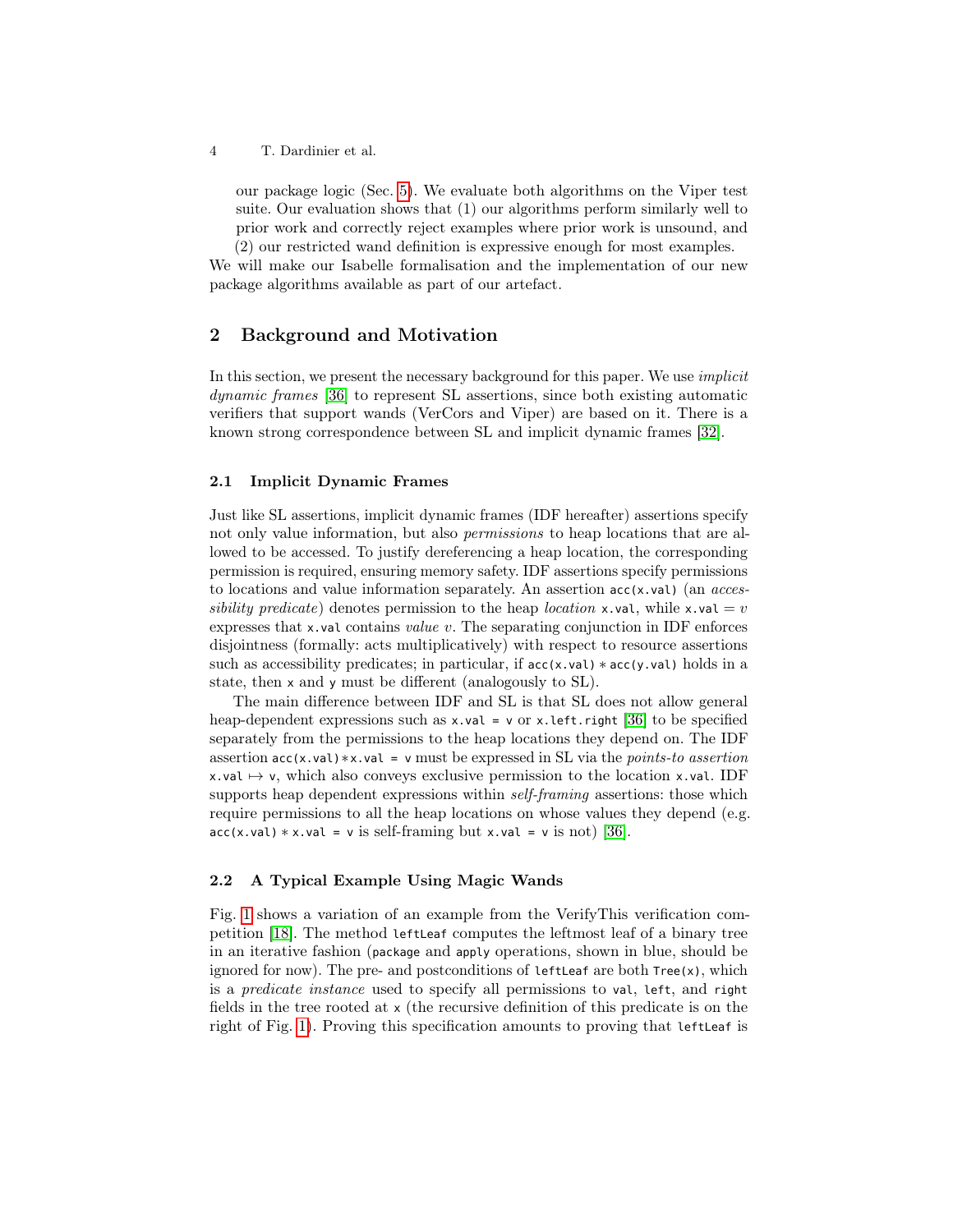```
1 method leftLeaf(x: Ref) : (y: Ref)
 2 requires Tree(x)
 3 ensures Tree(x) {
 4 \quad v := x5 package Tree(x) −∗ Tree(x)
 6
 7 while(y.left != null)
 8 inv Tree(y) ∗ (Tree(y) −∗ Tree(x)) {
 9 y := y.left
10 package Tree(y) → Tree(x)
11 // { hints for package}
12 \rightarrow13 apply Tree(y) → Tree(x)
14 }
```

```
Tree(x: Ref) \triangleqacc(x.val) *
acc(x.left) * acc(x.right)
 (x.left != null ⇒
            Tree(x.left)) *
 (x.right != null ⇒
            Tree(x.right))
```
<span id="page-4-3"></span><span id="page-4-2"></span><span id="page-4-1"></span><span id="page-4-0"></span>Fig. 1. The code on the left computes the leftmost leaf of a binary tree and includes specifications to prove memory safety. The predicate describing the permissions of a tree is defined on the right. The loop invariant uses a wand to summarise the permissions of the input tree excluding the tree yet to be traversed. The blue operations are ghost operations to guide the verifier. We omit ghost operations specific to predicates. The package on lines [10](#page-4-1) and [11](#page-4-2) requires further hints in existing approaches (the hints vary based on the approach) as we discuss in App. [K.](#page-32-0) Here, for instance, one must specify that in order to package the wand, the wand in the loop invariant must be applied.

memory-safe and that the permissions to the input tree are preserved, which is typically necessary to enable further such methods to be called on the same tree.

The key challenge when verifying leftLeaf is specifying an appropriate loop invariant. The loop invariant must track the permissions to the subtree rooted at y that still needs to be traversed, since otherwise dereferencing y.left in the loop body is not allowed. Additionally, the invariant must track all of the remaining permissions in the input tree rooted at x (the permissions to the nodes already traversed and others unreachable from y), since otherwise the postcondition cannot be satisfied. The former can be easily expressed with Tree(y). The latter can be elegantly achieved with a magic wand  $Tree(y) \rightarrow Tree(x)$ . This wand promises Tree(x) if one combines the wand with  $Tree(y)$ . That is, the wand represents (at least) the difference between the permissions making up the two trees. Using SL's modus-ponens-like inference rule (directed by the apply operation on line [13,](#page-4-3) explained next), one can show that the loop invariant entails the postcondition.

#### 2.3 Wand Ghost Operations

Automatic SL verifiers such as GRASShopper [\[33\]](#page-20-8), VeriFast [\[20\]](#page-19-6), VerCors, and Viper generally represent permissions owned by a program state in two ways: by recording predicate instances (such as  $Tree(x)$  in Fig. [1\)](#page-4-0) and *direct* permissions to heap locations. Magic wand instances provide a third way to represent permissions and are recorded analogously. Verifiers that support them require two wand-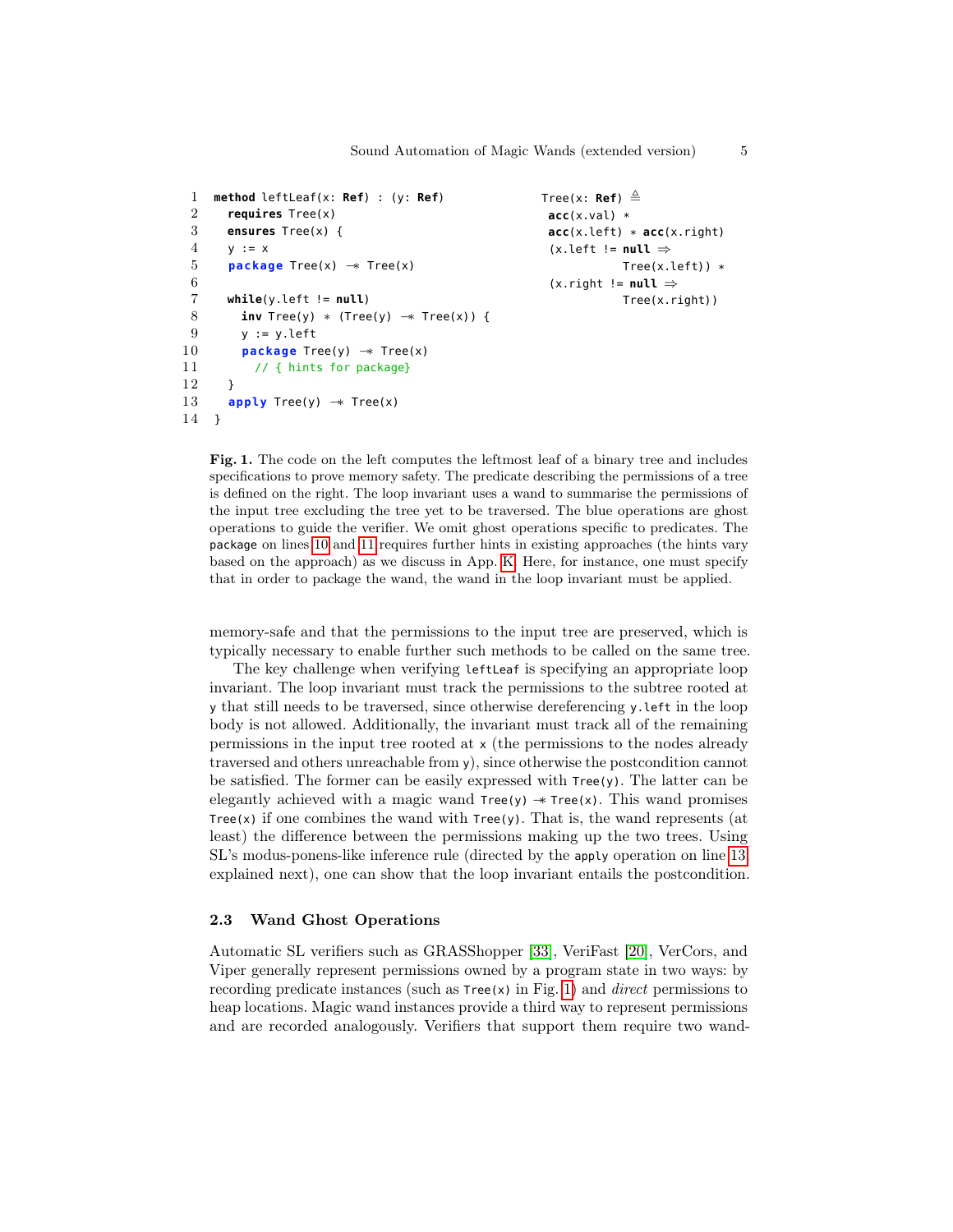specific *ghost operations*, which instruct the verifiers when to prove a wand and when to apply a recorded wand instance using SL's modus-ponens-like rule.

A package ghost operation expresses that a verifier should prove a new wand instance in the current state and report an error if the proof attempt fails. To prove a new wand instance, the verifier must split the current state into two states  $\sigma'$  and  $\sigma_w$  such that the wand holds in the *footprint* state  $\sigma_w$ ; on success, permissions in the footprint are effectively exchanged for the resulting magic wand instance. We call a procedure that selects a footprint by splitting the current state a package algorithm. On lines [5](#page-4-4) and [10](#page-4-1) of Fig. [1,](#page-4-0) new wands are packaged to establish and preserve the invariant, respectively.

The apply operation *applies* a wand  $A \rightarrow B$  using SL's modus-ponens-like rule if the verifier records a wand instance of  $A \rightarrow B$  and A holds in the current state (and otherwise fails), exchanging these for the assertion B. The apply operation is directly justified by the wand's semantics: Combining a wand's footprint with any state in which A holds is guaranteed to yield a state in which B holds. For the apply operation on line [13](#page-4-3) of Fig. [1,](#page-4-0) the verifier removes the applied wand instance and  $Tree(y)$ , in exchange for the predicate instance  $Tree(x)$ .

#### <span id="page-5-0"></span>2.4 The Footprint Inference Attempt (FIA)

Package algorithms differ in how a footprint for the specified magic wand is selected. In one existing approach [\[4\]](#page-18-3), the user must manually provide the footprint and the algorithm checks whether the specified footprint is correct. In the other approach [\[35\]](#page-20-4), a footprint is inferred. We explain and compare to the latter approach since it is the more automatic of the two; hereafter, we refer to its package algorithm as the Footprint Inference Attempt (FIA). Inferring a correct footprint is challenging due the complexity of the wand connective. In particular, we have discovered that, in certain cases, the FIA infers incorrect footprints, leading to unsound reasoning. The goal of this subsection is to understand the FIA's key ideas, which our solution will build on, and why it is unsound.

In general, there may be multiple valid footprints for a magic wand  $A \rightarrow B$ . The FIA attempts to infer a footprint which is as close as possible to the difference between the permissions required by  $B$  and  $A$ , taking as few permissions as possible while aiming for a footprint compatible with A (so that the resulting wand can be later applied) [\[35\]](#page-20-4). That is, the FIA includes only permissions in the footprint it infers that are specified by B and not guaranteed by A.

For a wand  $A \twoheadrightarrow B$ , the FIA constructs an arbitrary state  $\sigma_A$  that satisfies A (representing  $\sigma_A$  symbolically). Then, the FIA tries to construct a state  $\sigma_B$  in which B holds by taking permissions (and copying corresponding heap values) from  $\sigma_A$  if possible and the current state otherwise. If this algorithm succeeds, the (implicit) inferred footprint consists of the permissions that were taken from the current state. The FIA constructs  $\sigma_B$  by iterating over the permissions and logical constraints in B. For each permission, the FIA checks whether  $\sigma_A$  owns the permission. If so, the FIA adds the permission to  $\sigma_B$  and removes the permission from  $\sigma_A$ . Otherwise, the FIA removes the permission from the current state or fails if the current state does not have the permission. For each logical constraint,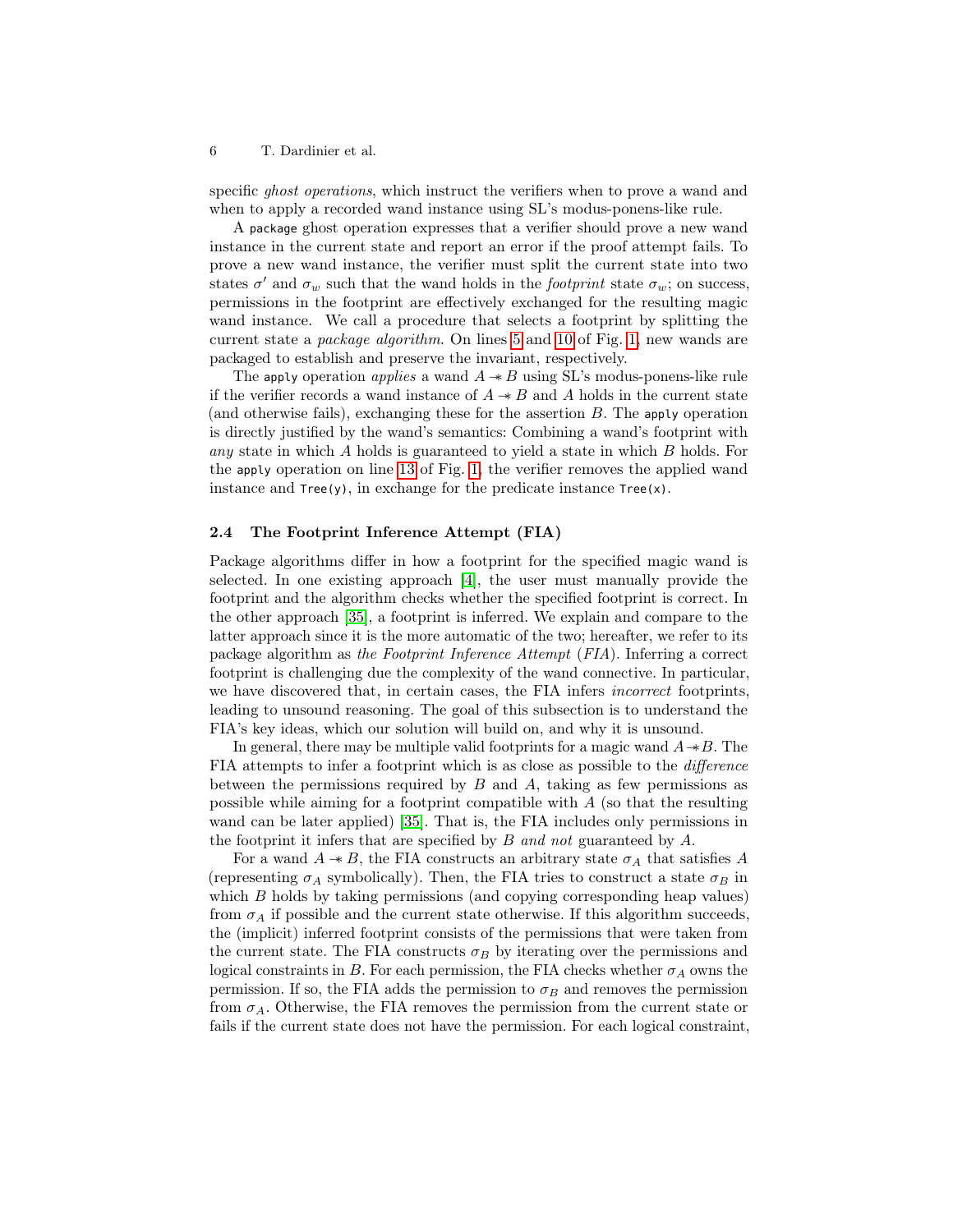the FIA checks that the constraint holds in  $\sigma_B$  as constructed so far. We show an example of the FIA correctly packaging a wand in App. [A.](#page-21-0)

<span id="page-6-1"></span>Unsoundness of the FIA. We have discovered that for some wands  $A \rightarrow B$ , the FIA determines an incorrect footprint for the magic wand. This unsoundness can arise when the FIA performs a case split on the content of the arbitrary state  $\sigma_A$  satisfying A. In such situations, the FIA infers a footprint for each case separately, making use of properties that hold in that case. For certain wands, this leads to different footprints being selected for each case, while none of the inferred footprints can be used to justify B in all cases, i.e. for all states  $\sigma_A$  that satisfy A. As a result, the packaged wand does not hold in any of the inferred footprints, which can make verification unsound, as we illustrate below.

The wand  $w := \text{acc}(x, f) * (x, f = y \lor x, f = z) \rightarrow \text{acc}(x, f) * \text{acc}(x, f, g)$  illustrates the problem. For this wand, every state  $\sigma_A$  satisfying the left-hand side must have permission to x.f. However x.f may either point to y or z. If x.f points to y in  $\sigma_A$ , then to justify the right-hand side's second conjunct, the footprint must contain permission to y.g. Analogously, if x.f points to z in  $\sigma_A$ , then the footprint must contain permission to z.g. The wand's semantics requires a footprint to justify the wand's right-hand side for all states in which the left-hand side holds, and thus, a correct footprint must be able to justify both cases. Hence, the footprint must have permission to *both*  $y$ , q and z, q. However, the FIA's inferred footprint is in effect the disjunction of these two permissions.

Packaging the above wand  $w$  using the FIA leads to unsound reasoning. After the incorrect package described above in a state with permission to  $x$ ,  $f$ ,  $y$ ,  $g$ , and z.g, the assertion  $\operatorname{acc}(x,f) * (\operatorname{acc}(y,g) \vee \operatorname{acc}(z,g)) * w$  can be proved since the FIA removes permission to either y.g or z.g from the current state, but not both. However, this assertion does not actually hold! According to the semantics of wands, w's footprint must include permission to x.f or permission to both y.g and z.g, which implies that the assertion  $acc(x.f)*(acc(y.g) \vee acc(z.g))*w$  is equivalent to false. As we show in App. [B,](#page-21-1) this unsoundness can be observed in Viper, since it implements the FIA.

The unsoundness of the FIA shows the subtlety and challenge of developing sound package algorithms. Algorithms that soundly infer a single footprint for all states in which the wand's left-hand side holds must be more involved than the FIA. Ensuring their soundness requires a formal framework to construct them and justify their correctness. We introduce such a framework in the next section.

# <span id="page-6-0"></span>3 A Logical Framework for Packaging Wands

In this section, we present a new logical framework that defines the design space for (sound) package algorithms. The core of this framework is our package logic, which defines the space of potential algorithmic choices of a footprint for a particular magic wand. Successfully packaging a wand in a given state is (as we will show) equivalent to finding a derivation in our package logic, and any actual package algorithm must correspond to a proof search in our logic (if it is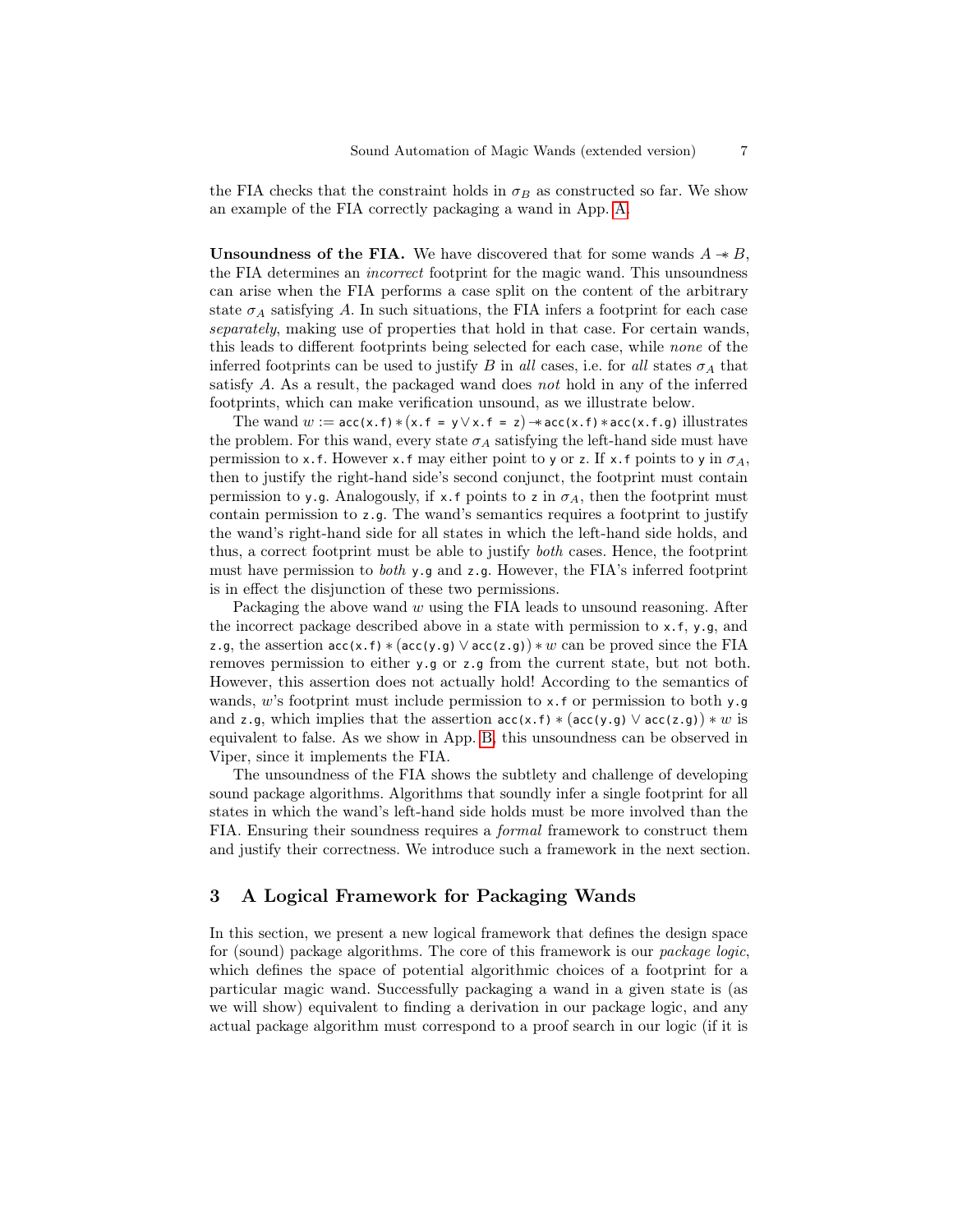sound). In particular, we provide soundness (Thm. [1\)](#page-11-0) and completeness (Thm. [2\)](#page-11-1) results for our logic. We define a specific package algorithm with this logic at its foundation, inspired by the FIA package algorithm [\[35\]](#page-20-4) (described in Sec. [2.4\)](#page-5-0) but amending its unsoundness, resulting in (to the best of our knowledge) the first sound and relatively automatic package algorithm.

All definitions and results in this section have been fully mechanised in Isabelle/HOL. Our mechanised definitions are parametric with the underlying verification logic in various senses: the underlying separation algebra is a parameter, the syntax of assertions is defined in a way which allows simple extension with different base cases and connectives, and the semantics of magic wands itself can be restricted if only particular kinds of footprint are desired in practice. As a specific example of the latter parameter, in Sec. [4](#page-12-0) we define a novel restriction of magic wand footprints which guarantees better properties in combination with certain usages of fractional permissions; this is seamlessly supported by the general package logic presented here. Nonetheless, to simplify the exposition of this section, we will assume that any magic wand footprint satisfying the connective's standard semantics is an acceptable result.

#### <span id="page-7-0"></span>3.1 Footprint Selection Strategies

As we explained in Sec. [1,](#page-0-0) there is a wide design space for package algorithms; in particular, many potential strategies for finding a magic wand's footprint exist and none is clearly optimal. Recall that a footprint is a state, and thus consists of permissions to certain heap locations as well as storing their corresponding values; for simplicity we identify a footprint by the permissions it contains.

For example, consider the following magic wand (using fractional permissions)  $\text{acc}(x.b, 1/2) \rightarrow \text{acc}(x.b, 1/2) \ast (x.b \Rightarrow \text{acc}(x.f)).$  Suppose this magic wand is to be packaged in a state where full permissions to both x.b and x.f are held, and the value of x.b is currently false. Two valid potential footprints are:

- 1. Full permission to x.f. This is sufficient to guarantee the right-hand side will hold regardless of the value that x.b has by the time the wand is applied.
- 2. Half permission to x.b. By including this permission, the fact that x.b is currently false is also included, and thus permission to x.f is not needed.

There is no clear reason to prefer one choice over the other: different package algorithms (or manual choices) might choose either. Our package logic allows either choice along with any of many less optimal choices, such as taking both permissions. On the other hand, as motivated earlier in Sec. [3.1,](#page-7-0) our package logic must (and does) enforce that a single valid footprint is chosen for a wand that works for each and every potential state satisfying its left-hand side.

#### 3.2 Package Logic: Preliminaries

In order to capture different state models and different flavours of separation logic, our package logic is parameterised by a separation algebra. For space reasons, we present here a simplified overview of this separation algebra, but all definitions are given in App. [D](#page-24-0) and have been mechanised in Isabelle/HOL. We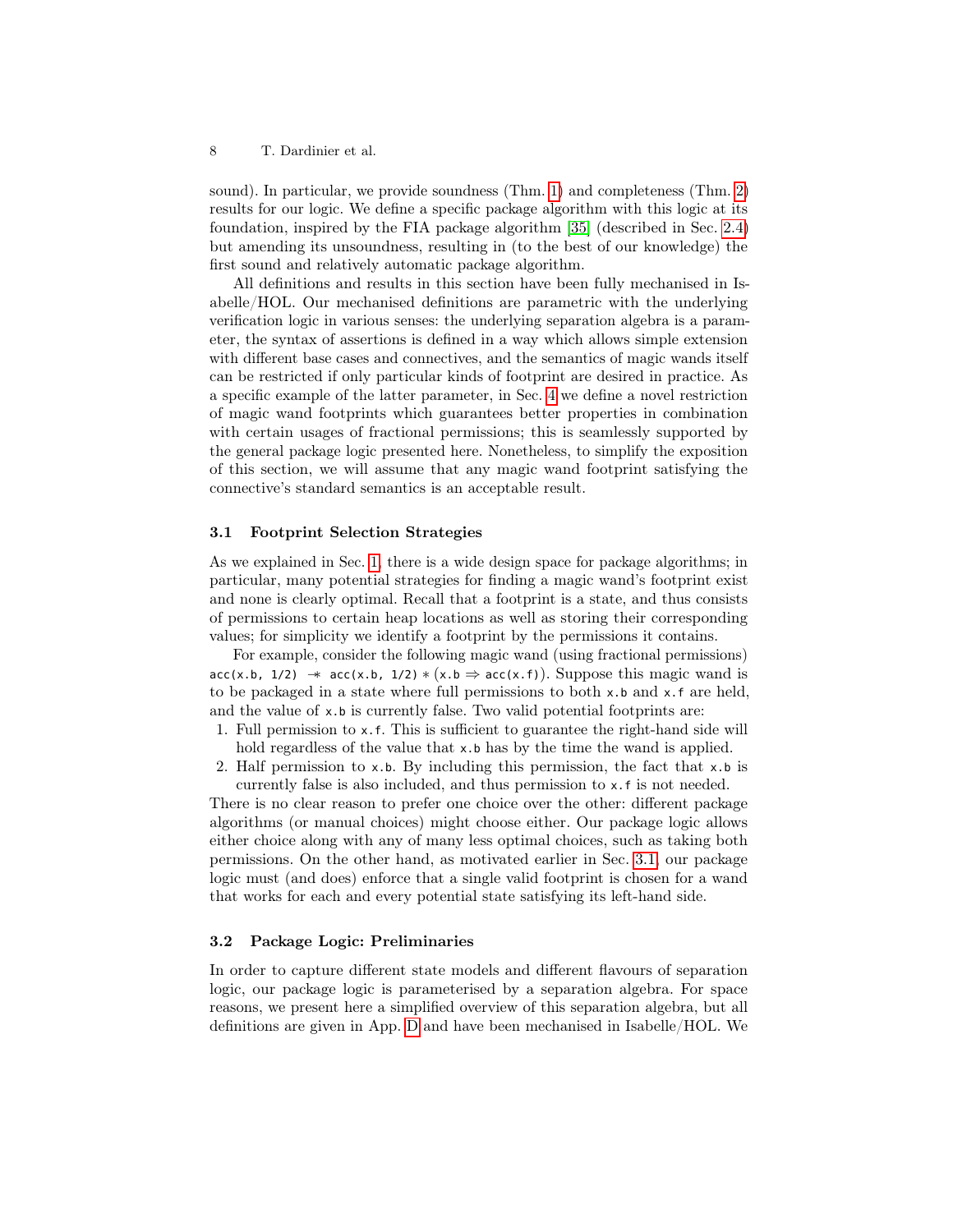consider a separation algebra [\[10,](#page-18-6)[15\]](#page-19-7) where  $\Sigma$  is the set of states,  $\oplus : \Sigma \times \Sigma \to \Sigma$ is a partial operation that is commutative and associative, and  $e \in \Sigma$ , which corresponds to the empty state, is a neutral element for  $\oplus$ . We write  $\succeq$  for the induced partial order of the resulting partial commutative monoid, and  $\sigma_1 \# \sigma_2$  iff  $\sigma_1 \oplus \sigma_2$  is defined (i.e.  $\sigma_1$  and  $\sigma_2$  are compatible). Finally, if  $\sigma_2 \succeq \sigma_1$ , we define the subtraction  $\sigma_2 \ominus \sigma_1$  to be the  $\succeq$ -largest state  $\sigma_r$  such that  $\sigma_2 = \sigma_1 \oplus \sigma_r$ .

We define our package logic for an assertion language with the following grammar:  $A = A * A | B \Rightarrow A | B$ , where A ranges over assertions and B over semantic assertions. The semantics of this assertion language is formally defined in App. [D.](#page-24-0) To allow our package logic to be applied to a variety of underlying assertion logics, we distinguish only the two most-relevant connectives: the separating conjunction and an implication (for expressing conditional assertions). To support additional connectives and base-cases of the assertion logic, the third type of assertion we consider is a general kind of semantic assertion, i.e. function from  $\Sigma$  to Booleans. This third type can be instantiated to represent logical assertions that don't match the first two cases. In particular, assertions such as  $x.f = 5$ ,  $acc(x.f)$ , abstract predicates (such as  $Tree(x)$ ) or magic wands can be represented as semantic assertions. This core assertion language can also be easily extended with native support for e.g. the logical conjunction and disjunction connectives; we explain in App. [E](#page-26-0) how to extend the rules of the logic accordingly.

#### 3.3 The Package Logic

We define our package logic to prescribe the design space of algorithms for deciding how, in an initial state  $\sigma_0$ , to select a valid footprint (or fail) for a magic wand  $A \rightarrow B$ . The aim is to infer states  $\sigma_w$  and  $\sigma_1$  that partition  $\sigma_0$  (i.e.  $\sigma_0 = \sigma_1 \oplus \sigma_w$ ) such that  $\sigma_w$  is a valid footprint for  $A \rightarrow B$  (when combined with any compatible state satisfying  $A$ , the resulting state satisfies  $B$ ). In particular, all permissions (and logical facts) required by the assertion  $B$  must either come from the footprint or be guaranteed to be provided by any compatible state satisfying A.

Recall from Sec. [2.4](#page-5-0) that the mistake underlying the FIA approach ultimately resulted from allowing multiple different footprints to be selected conditionally on a state satisfying A, rather than a single footprint which works for all such states. Our package logic addresses this concern by defining judgements in terms of the set of all states satisfying  $A$ ; whenever any of these tracked states is insufficient to provide a permission required by  $B$ , our logic will force this permission to be added in general to the wand's footprint (taken from the current state).

A witness set S is a set of pairs of states  $(\sigma_A, \sigma_B)$ ; conceptually, the first represents the state available for trying to prove  $B$  in addition to the current state; this is initially a state satisfying the wand's left-hand side A. The second represents the state assembled (so-far) to attempt to satisfy the right-hand side B. We write  $S<sup>1</sup>$  for the set of first elements of all pairs in a witness set S. A context  $\Delta$  is a pair  $(\sigma, S)$  of a state and a witness set; here,  $\sigma$  represents the (as-yet unused remainder of the) current state in which the wand is being packaged.

The basic idea behind a derivation in our logic is to show how to assemble a witness set in which all second elements are states satisfying B, via some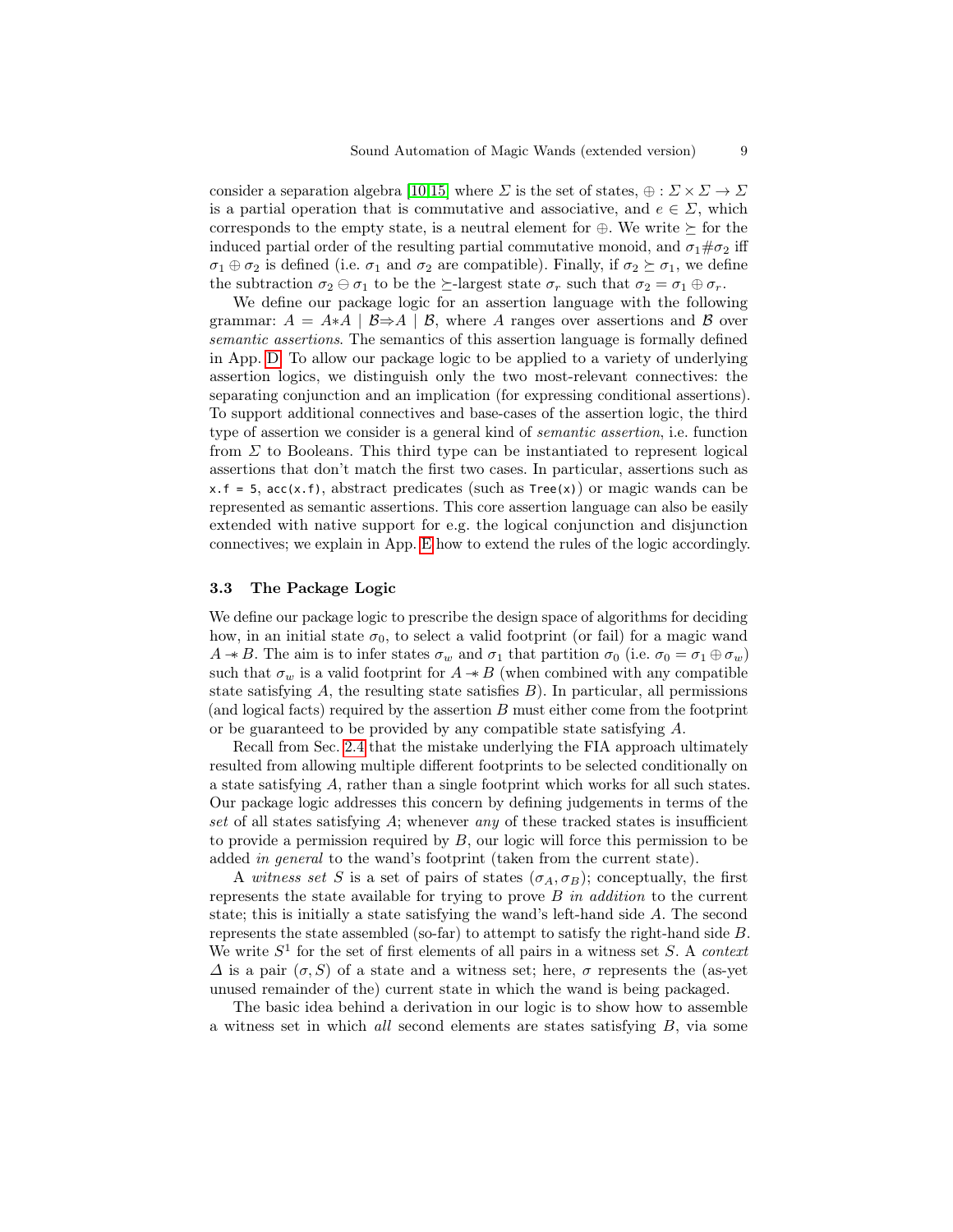combinations of: (1) moving a part of the first element of a pair in the witness set into the second, and (2) moving a part of the outer state  $\sigma$  into all first elements of the pairs (this becomes a part of the wand's footprint). The actual judgements of the logic are a little more complex, to correctly record any hypotheses (called path-conditions) that result from deconstructing conditional assertions in B.

Configurations and Reductions. A configuration represents a current objective in our package logic: the part of the wand's right-hand side still to be satisfied as well as the current state of a footprint computation. A configuration is a triple  $\langle B, pc, (\sigma, S) \rangle$ , where B is an assertion, pc is a path condition (a function from  $\Sigma$  to Booleans), and  $(\sigma, S)$  is a context. Conceptually, B is the assertion still to be satisfied, pc represents hypotheses we are currently working under, and the context  $(\sigma, S)$  tracks the current state and witness set, as described above.

A reduction is a judgement  $\langle B, pc, (\sigma_0, S_0) \rangle \rightsquigarrow (\sigma_1, S_1)$ , representing the achievement of the objective described via the configuration on the left, resulting in the final context on the right;  $\sigma_1$  is the new version of the outer state (and becomes the new current state after the package operation); whatever was removed from the initial outer state is implicitly the selected footprint state  $\sigma_w$ . If a reduction is derivable in our package logic, this footprint  $\sigma_w$  guarantees that for all  $(\sigma_A, \sigma_B) \in S_0$ , if  $(\sigma_A \oplus \sigma_B) \# \sigma_w$ , then  $\sigma_A \oplus \sigma_w$  satisfies  $pc \Rightarrow B$ . The condition  $(\sigma_A \oplus \sigma_B) \# \sigma_w$  ensures that the pair  $(\sigma_A, \sigma_B)$  actually corresponds to a state in which the wand can be applied given the chosen footprint  $\sigma_w$ , as we explain later. The package logic defines the steps an algorithm may take to achieve this goal.

We represent packaging a wand  $A \rightarrow B$  in state  $\sigma_0$  by the derivation of a reduction  $\langle B, \lambda \sigma, \top, (\sigma_0, \{(\sigma_A, e) | \sigma_A \models A\}) \rangle \rightsquigarrow (\sigma_1, S_1)$ , for some state  $\sigma_1$  and witness set  $S_1$ . The path condition is initially true (we are not yet under any particular hypotheses). The initial witness set contains all pairs of a state  $\sigma_A$ that satisfies  $A$  and the empty state  $e$ , to which a successful reduction will add permissions in order to satisfy  $B<sup>4</sup>$  $B<sup>4</sup>$  $B<sup>4</sup>$ . Note that an actual algorithm based on our package logic need not explicitly compute this set (which could well be infinite), but can instead track it symbolically. If the algorithm finds a derivation of this reduction, it has proven that the difference between  $\sigma_0$  and  $\sigma_1$  is a valid footprint of the wand  $A \rightarrow B$ , since the logic is sound (Thm. [1](#page-11-0) below).

Rules. Fig. [2](#page-10-0) presents the four rules of our logic, defining (via derivable reductions) how a configuration can be reduced to a context. There is a rule for each type of assertion B: *Implication* for an implication, *Star* for a separating conjunction, and Atom for a semantic assertion. The logic also includes the rule Extract, which represents a choice to extract permissions from the outer state and adds them to all pairs of states in the witness set. In the following, we informally write *reducing an assertion* to refer to the process of deriving (in the logic) that the relevant configuration containing this assertion reduces to some context.

<span id="page-9-0"></span><sup>&</sup>lt;sup>4</sup> If *B* is intuitionistic, this can be simplified to only the  $\succeq$ -minimal states that satisfy A. B is intuitionistic [\[34\]](#page-20-0) iff, if B holds in a state  $\sigma$ , then B holds in any state  $\sigma'$ 

such that  $\sigma' \succeq \sigma$ . In intuitionistic SL or in IDF, all assertions are intuitionistic.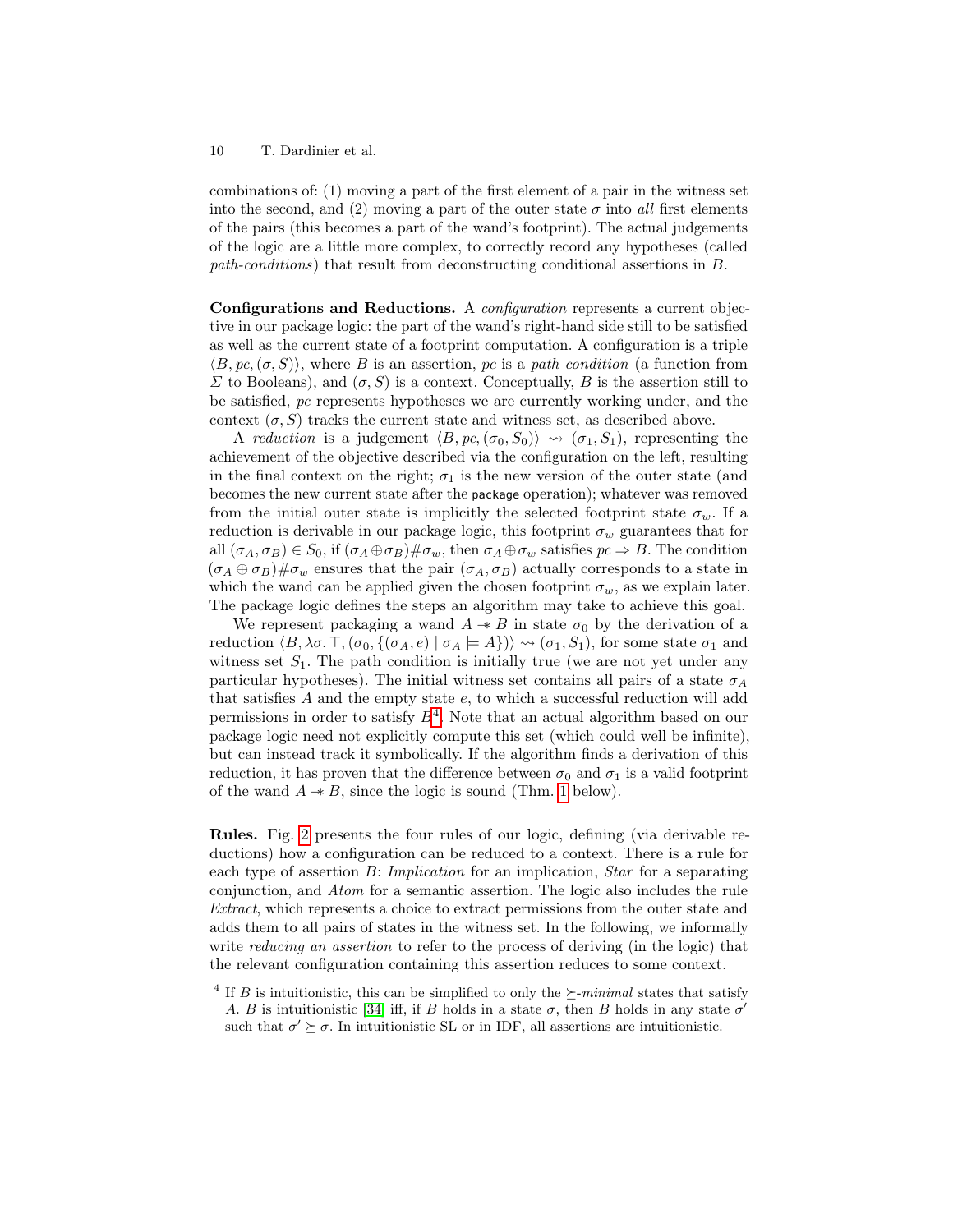$$
\frac{\langle A, \lambda \sigma. pc(\sigma) \wedge b(\sigma), \Delta \rangle \leadsto \Delta'}{\langle b \Rightarrow A, pc, \Delta \rangle \leadsto \Delta'} \text{ Implication} \qquad \frac{\langle A_1, pc, \Delta_0 \rangle \leadsto \Delta_1}{\langle A_2, pc, \Delta_1 \rangle \leadsto \Delta_2} \text{Star}
$$

$$
\forall (\sigma_A, \sigma_B) \in S. pc(\sigma_A) \Longrightarrow \sigma_A \succeq choice(\sigma_A, \sigma_B) \land \mathcal{B}(choice(\sigma_A, \sigma_B))
$$
  
\n
$$
S_{\top} = \{(\sigma_A \ominus choice(\sigma_A, \sigma_B), \sigma_B \oplus choice(\sigma_A, \sigma_B)) | (\sigma_A, \sigma_B) \in S \land pc(\sigma_A)\}
$$
  
\n
$$
S_{\bot} = \{(\sigma_A, \sigma_B) | (\sigma_A, \sigma_B) \in S \land \neg pc(\sigma_A)\}
$$
  
\n
$$
\langle \mathcal{B}, pc, (\sigma, S) \rangle \leadsto (\sigma, S_{\top} \cup S_{\bot})
$$
  
\n
$$
\land \mathcal{B} \rightarrow \mathcal{B} \rightarrow \mathcal{B} \rightarrow \mathcal{B} \rightarrow \mathcal{B} \rightarrow \mathcal{B} \rightarrow \mathcal{B} \rightarrow \mathcal{B} \rightarrow \mathcal{B} \rightarrow \mathcal{B} \rightarrow \mathcal{B} \rightarrow \mathcal{B} \rightarrow \mathcal{B} \rightarrow \mathcal{B} \rightarrow \mathcal{B} \rightarrow \mathcal{B} \rightarrow \mathcal{B} \rightarrow \mathcal{B} \rightarrow \mathcal{B} \rightarrow \mathcal{B} \rightarrow \mathcal{B} \rightarrow \mathcal{B} \rightarrow \mathcal{B} \rightarrow \mathcal{B} \rightarrow \mathcal{B} \rightarrow \mathcal{B} \rightarrow \mathcal{B} \rightarrow \mathcal{B} \rightarrow \mathcal{B} \rightarrow \mathcal{B} \rightarrow \mathcal{B} \rightarrow \mathcal{B} \rightarrow \mathcal{B} \rightarrow \mathcal{B} \rightarrow \mathcal{B} \rightarrow \mathcal{B} \rightarrow \mathcal{B} \rightarrow \mathcal{B} \rightarrow \mathcal{B} \rightarrow \mathcal{B} \rightarrow \mathcal{B} \rightarrow \mathcal{B} \rightarrow \mathcal{B} \rightarrow \mathcal{B} \rightarrow \mathcal{B} \rightarrow \mathcal{B} \rightarrow \mathcal{B} \rightarrow \mathcal{B} \rightarrow \mathcal{B} \rightarrow \mathcal{B} \rightarrow \mathcal{B} \rightarrow \mathcal{B} \rightarrow \mathcal{B} \rightarrow \mathcal{B} \rightarrow \mathcal{B} \rightarrow \mathcal{B} \rightarrow \mathcal{B} \rightarrow \mathcal{B} \rightarrow \mathcal{B} \rightarrow \mathcal{B} \rightarrow \mathcal{B} \rightarrow \mathcal{B} \rightarrow \mathcal{B} \rightarrow \mathcal{B} \rightarrow \mathcal{B} \rightarrow \mathcal{B} \rightarrow
$$

$$
\sigma_0 = \sigma_1 \oplus \sigma_w \qquad \text{stable}(\sigma_w) \qquad \langle A, pc, (\sigma_1, S_1) \rangle \rightsquigarrow \Delta
$$
  

$$
\frac{S_1 = \{(\sigma_A \oplus \sigma_w, \sigma_B) | (\sigma_A, \sigma_B) \in S_0 \land (\sigma_A \oplus \sigma_B) \# \sigma_w\}}{\langle A, pc, (\sigma_0, S_0) \rangle \rightsquigarrow \Delta} \quad \text{Extract}
$$

#### <span id="page-10-0"></span>Fig. 2. Rules of the package logic.

To reduce an implication  $\mathcal{B} \Rightarrow A$ , the rule *Implication* conjoins the hypothesis  $\beta$  with the previous path condition, leaving  $A$  to be reduced. Informally, this expresses that satisfying  $pc \Rightarrow (b \Rightarrow A)$  is equivalent to satisfying  $(pc \land b) \Rightarrow A$ .

For a separating conjunction  $A_1 * A_2$ , the *Star* rule expresses that both  $A_1$ and  $A_2$  must be reduced, in order to reduce  $A_1 * A_2$ ; permissions used in the reduction of the first conjunct must not be used again, which is reflected by the threading-through of the intermediate context  $\Delta_1^5$  $\Delta_1^5$ .

The *Atom* rule specifies how to prove that all states in  $S^1$  (where S is the witness set) satisfy the assertion  $pc \Rightarrow \mathcal{B}$ . To understand the premises, consider a pair  $(\sigma_A, \sigma_B) \in S$ . If  $\sigma_A$  does not satisfy the path condition, i.e.  $\neg pc(\sigma_A)$ , then  $\sigma_A$  does not have to justify B, and thus the pair  $(\sigma_A, \sigma_B)$  is left unchanged; this case corresponds to the set  $S_{\perp}$ . Conversely, if  $\sigma_A$  satisfies the path condition, i.e.  $pc(\sigma_A)$ , then  $\sigma_A$  must satisfy B, and the corresponding permissions must be transferred from  $\sigma_A$  to  $\sigma_B$ . Since some assertions may be satisfied in different ways, such as disjunctions, the algorithm has a choice in how to satisfy  $\beta$ , which might be different for each pair  $(\sigma_A, \sigma_B)$ . This choice is represented by *choice*( $\sigma_A, \sigma_B$ ), which must satisfy  $\beta$  and be smaller or equal to  $\sigma_A$ . We update the witness set by transferring  $choice(\sigma_A, \sigma_B)$  from  $\sigma_A$  to  $\sigma_B$ . This second case corresponds to the set  $S_{\top}$ . Note that the Atom rule can be applied only if  $\sigma_A$  satisfies  $\mathcal{B}$ , for all pairs  $(\sigma_A, \sigma_B) \in S$  such that  $pc(\sigma_A)$ . If not, a package algorithm must either first extract more permissions from the outer state with the Extract rule, or fail.

The Extract rule (applicable at any step of a derivation), expresses that we can extract permissions (the state<sup>[6](#page-10-2)</sup>  $\sigma_w$ ) from the outer state  $\sigma_0$ , and combine them with the first element of each pair of states in the witness set. Note that  $(\sigma_A, \sigma_B)$ is removed from the witness set if  $\sigma_A \oplus \sigma_B$  is not compatible with  $\sigma_w$ . In such

<span id="page-10-1"></span><sup>&</sup>lt;sup>5</sup> The order in the premises is unimportant since  $A_1 * A_2$  and  $A_2 * A_1$  are equivalent.

<span id="page-10-2"></span> $6$  We explain formally in App. [D](#page-24-0) the notion of a stable state, which is a technicality of our general state model; in standard SL and many variants, all states are stable.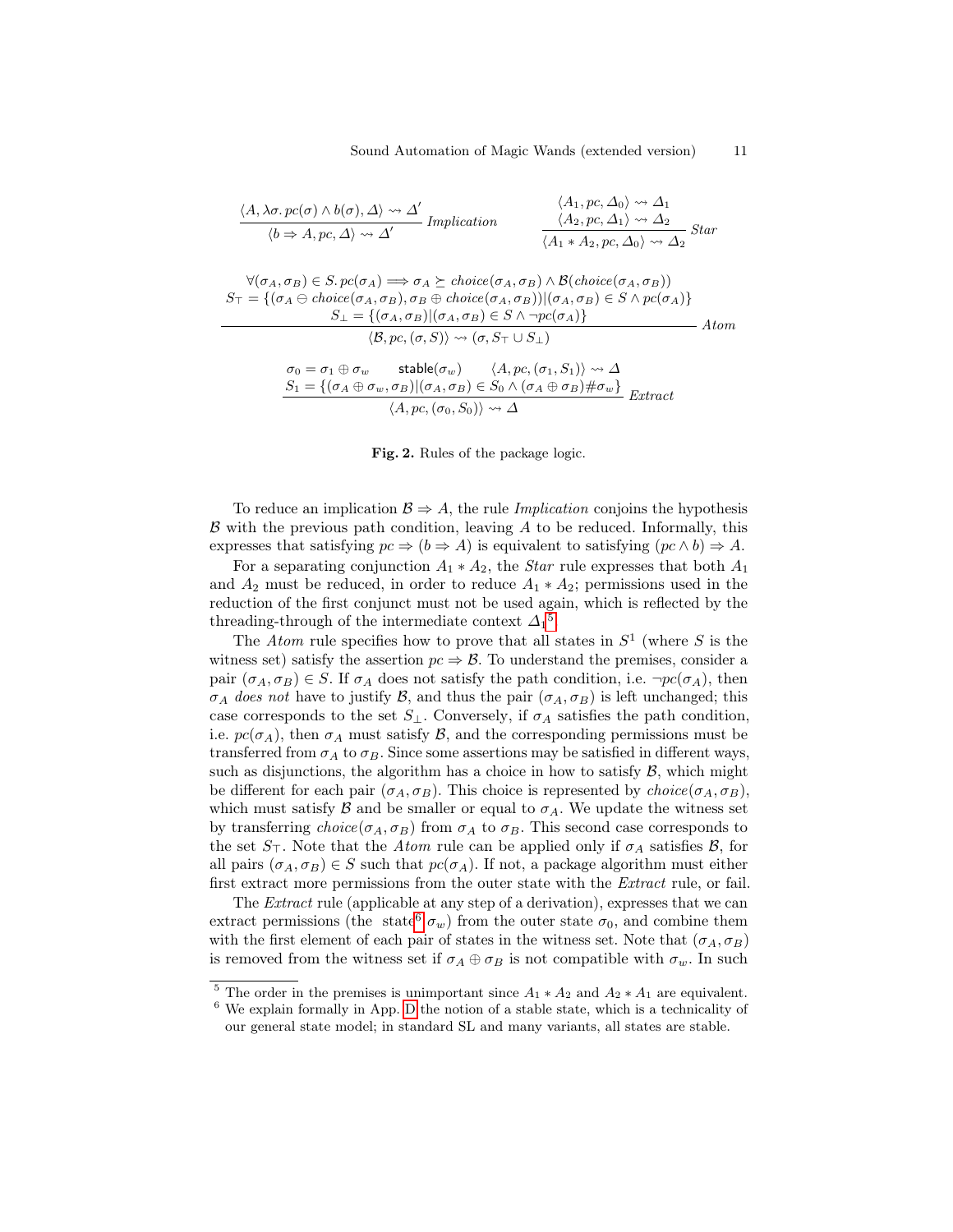cases, adding  $\sigma_w$  to  $\sigma_A$  would create a pair in the witness set representing a state in which the wand cannot be applied. Consequently, there is no need to establish the right-hand side of the wand for this pair and our logic correspondingly removes it. Finally, the rule requires that we reduce the assertion A in the new context.

The strategy of a package algorithm is mostly reflected by when and how it uses the Extract rule. To package the wand  $acc(x.b, 1/2) \rightarrow acc(x.b, 1/2) * (x.b \Rightarrow$  $acc(x, f)$  from Sec. [3.1.](#page-7-0) one algorithm might use this rule to extract permission to x.f; another might use it to extract permission to  $x.b$  (if  $x.b$  had value false in the original state). App. [F](#page-27-0) shows a full derivation of a reduction in our logic.

#### 3.4 Soundness and Completeness

We write  $\vdash \langle B, pc, \Delta \rangle \leadsto \Delta'$  to express that a reduction can be derived in the logic. As explained above, the goal of a package algorithm is to find a derivation of  $\langle B, \lambda \dots \top, (\sigma, \{(\sigma_A, e) \mid \sigma_A \in S_A \}) \rangle \rightsquigarrow (\sigma', S')$ . If it succeeds, then the difference between  $\sigma'$  and  $\sigma$  is a valid footprint of  $A \rightarrow B$ , since our package logic is sound. In particular, we have proven the following soundness result in Isabelle/HOL:

# <span id="page-11-0"></span>**Theorem 1. Soundness**. Let  $B$  be a well-formed<sup>[7](#page-11-2)</sup> assertion. If

1. the set  $S_A$  contains all states that satisfy A. i.e.  $\forall \sigma_A \cdot \sigma_A \models A \Rightarrow \sigma_A \in S_A$ ,

- 2.  $\vdash \langle B, \lambda \_ \cdot \top, (\sigma, \{(\sigma_A, e) \mid \sigma_A \in S_A\}) \rangle \rightsquigarrow (\sigma', S'),$  and
- 3. at least one of the following conditions holds:
	- $(a)$  B is intuitionistic

(b) For all  $(\sigma_A, \sigma_B) \in S'$ ,  $\sigma_A$  contains no permission (i.e.  $\sigma_A \oplus \sigma_A = \sigma_A$ ) then there exists a stable state  $\sigma_w$  s.t.  $\sigma = \sigma' \oplus \sigma_w$  and  $\sigma_w$  is a footprint of  $A \twoheadrightarrow B$ .

The third premise shows that, in an intuitionistic SL or in IDF, the correspondence between a derivation in the logic and a valid footprint of a wand is straightforward (case (a)). However, in classical SL, one must in general additionally check that all permissions in the witness set have been consumed (case (b)).

We have also proved in Isabelle/HOL that our package logic is complete, i.e. any valid footprint can be computed via a derivation in our package logic:

<span id="page-11-1"></span>**Theorem 2. Completeness.** Let B be a well-formed<sup>7</sup> assertion. If  $\sigma_w$  is a stable footprint of  $A \twoheadrightarrow B$ , and  $\sigma = \sigma' \oplus \sigma_w$ , then there exists a witness set S' such that  $\vdash \langle B, \lambda \_ \cdot \top, (\sigma, \{(\sigma_A, e) \mid \sigma_A \in S_A\}) \rangle \rightsquigarrow (\sigma', S').$ 

#### <span id="page-11-4"></span>3.5 A Sound Package Algorithm

We now describe an automatic package algorithm that corresponds to a proof search strategy in our package logic, and which is thus sound. To convey the main ideas, consider packaging a wand of the shape  $A \twoheadrightarrow B_1 \times ... \times B_n$ .<sup>[8](#page-11-3)</sup> Our

<span id="page-11-2"></span><sup>7</sup> We formally define well-formedness in App. [D.](#page-24-0) Intuitively, a well-formed assertion roughly corresponds to a self-framing assertion as defined in Sec. [2.1.](#page-3-1)

<span id="page-11-3"></span><sup>&</sup>lt;sup>8</sup> In App. [J,](#page-31-0) we additionally show how our package algorithm handles implications.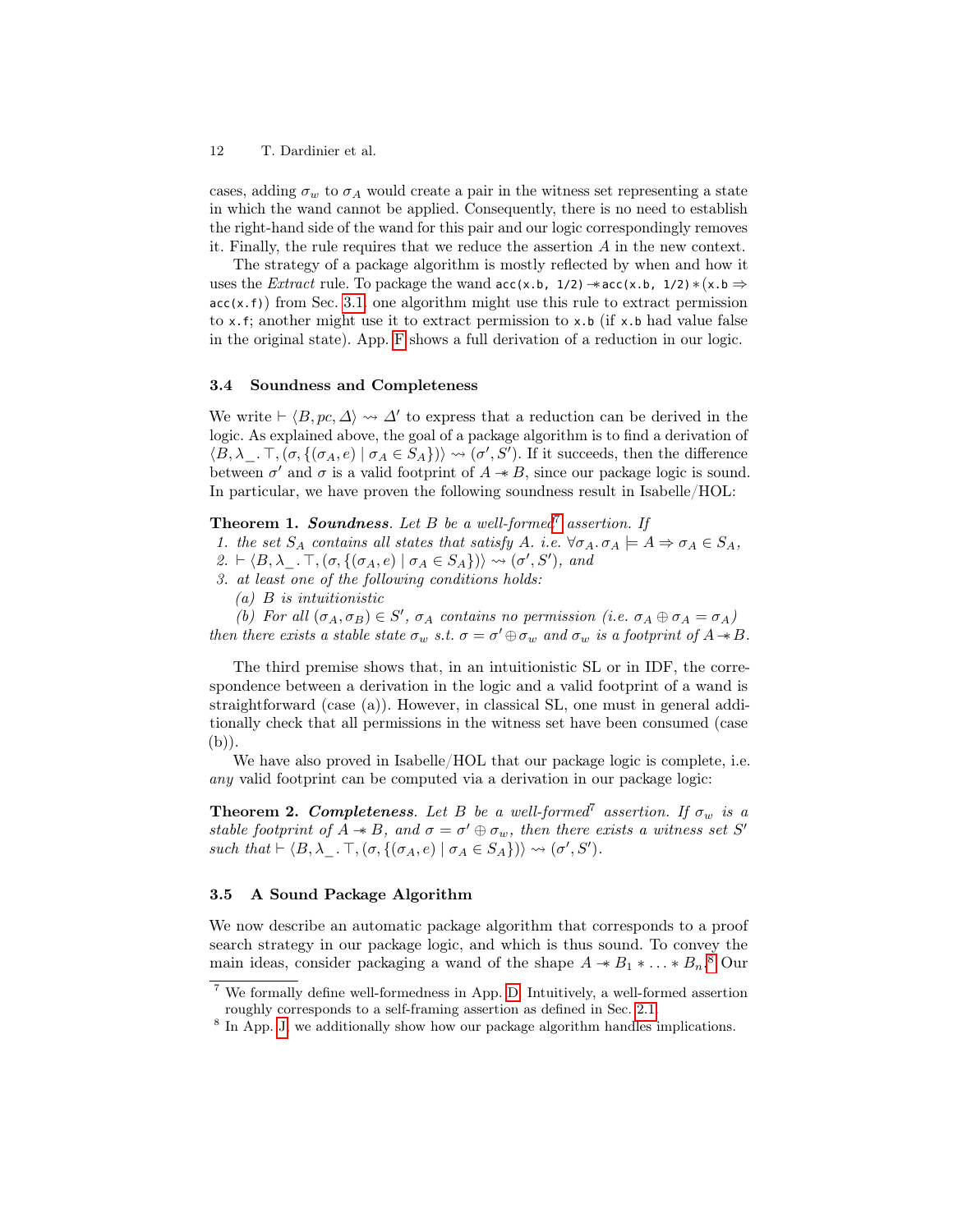algorithm traverses the assertion  $B_1 * \ldots * B_n$  from left to right, similarly to the FIA approach; this traversal is justified by repeated applications of the rule Star. Assume at some point during this traversal that the current context is  $(\sigma_0, S)$ . When we encounter the assertion  $B_i$ , we have two possible cases:

- 1. All states  $\sigma_A \in S^1$  satisfy  $B_i$ , which means that the permissions (or values) required by  $B_i$  are provided by the left-hand side of the wand. In this case, for each pair  $(\sigma_A, \sigma_B) \in S$ , we transfer permissions (and the corresponding values) to satisfy  $B_i$  from  $\sigma_A$  to  $\sigma_B$ , using the rule Atom. Note that the transferred permissions might be different for each pair  $(\sigma_A, \sigma_B)$ . This gives us a new witness set  $S'$ , while the outer state  $\sigma_0$  is left unchanged. We must then handle the next assertion  $B_{i+1}$  in the context  $(\sigma_0, S')$ .
- 2. There is at least one pair  $(\sigma_A, \sigma_B) \in S$  such that  $B_i$  does not hold in  $\sigma_A$ . In this case, the algorithm fails if combining the permissions (and values) contained in the outer state with each  $\sigma_A \in S^1$  is not sufficient to satisfy  $B_i$ . Otherwise, we apply the rule Extract to transfer permissions from the outer state  $\sigma_0$  to each state  $\sigma_A$  in  $S^1$  such that  $B_i$  holds in  $\sigma_A$ . This gives us a new context  $(\sigma'_0, S')$ . We can now apply the first case with the context  $(\sigma'_0, S')$ .

We show, as an example, how the above algorithm soundly packages the wand  $\texttt{acc}(x.f) * (x.f = y \lor x.f = z) \rightarrow \texttt{acc}(x.f) * \texttt{acc}(x.f.g) \text{ in App. C.}$  $\texttt{acc}(x.f) * (x.f = y \lor x.f = z) \rightarrow \texttt{acc}(x.f) * \texttt{acc}(x.f.g) \text{ in App. C.}$  $\texttt{acc}(x.f) * (x.f = y \lor x.f = z) \rightarrow \texttt{acc}(x.f) * \texttt{acc}(x.f.g) \text{ in App. C.}$ 

### <span id="page-12-0"></span>4 Using the Logic with Combinable Wands

Extending SL with fractional permissions [\[6\]](#page-18-7) is well-known to be useful for reasoning about heap-manipulating concurrent programs with shared state. In this setting, permission amounts are generalised to fractions  $0 \leq p \leq 1$ . Reading a heap location is permitted if  $p > 0$ , and writing if  $p = 1$ , which permits concurrent reads and ensures exclusive writes. The assertion  $acc(x.f, p)$  holds in a state that has at least p permission to x.f. A permission amount  $p + q$  to a heap location x.f can be split into a permission amount  $p$  and a permission amount  $q$ , i.e.  $acc(x.f, p + q)$  =  $acc(x.f, p) * acc(x.f, q)$ , and these two permissions can be recombined, i.e.  $\text{acc}(x.f, p) * \text{acc}(x.f, q) \models \text{acc}(x.f, p + q)$ .

This concept has been generalised  $[7,19,13,25,9]$  $[7,19,13,25,9]$  $[7,19,13,25,9]$  $[7,19,13,25,9]$  $[7,19,13,25,9]$  to *fractional assertions AP*, representing a fraction p of A.  $A^p$  holds in a state  $\sigma$  iff there exists a state  $\sigma_A$  in which A holds and  $\sigma$  is obtained from  $\sigma_A$  by multiplying all permission amounts held by p [\[25](#page-19-4)[,9\]](#page-18-9); in this case, we write  $\sigma = p \cdot \sigma_A$ . For example,  $\operatorname{acc}(x, f)^p \equiv$ acc(x.f, p), and Tree(x)<sup>p</sup> (where Tree is the predicate defined in Fig. [1\)](#page-4-0) expresses p permission to all nodes of the tree rooted in x.

Using fractional assertions, one might specify a function find, which searches a binary tree and yields a subtree whose root contains key key, as follows [\[9\]](#page-18-9): { Tree(x)<sup>p</sup> } find(x, key) {  $\lambda$ ret.(Tree(ret) \* (Tree(ret)  $*$  Tree(x)))<sup>p</sup> }, in which ret corresponds to the return value of find. This postcondition is similar to the loop invariant in Fig. [1,](#page-4-0) except that it needs only a fraction p of  $Tree(x)$ . A number of automatic SL verifiers, such as Caper [\[14\]](#page-19-10), Chalice [\[27\]](#page-19-11), VerCors [\[2\]](#page-18-10), VeriFast [\[20\]](#page-19-6), and Viper [\[30\]](#page-20-5), support fractional assertions in some form.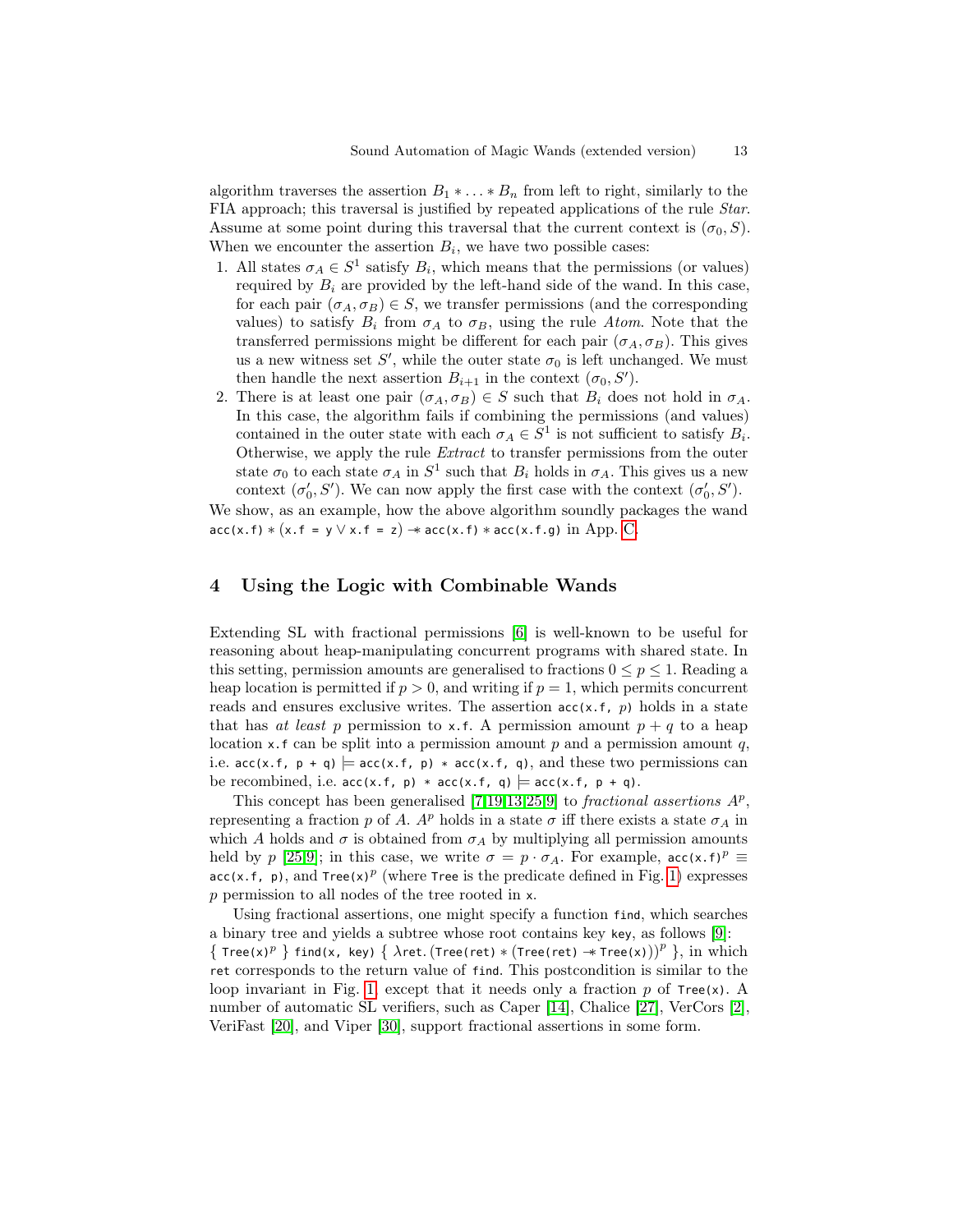**Combinable Assertions.** While it is always possible to split an assertion  $A^{p+q}$ into  $A^p * A^q$ , recombining  $A^p * A^q$  into  $A^{p+q}$  is sound only under some conditions, for example [\[25\]](#page-19-4) if A is *precise* (in the usual SL sense [\[34\]](#page-20-0)). We say that A is combinable iff the entailment  $A^p * A^q = A^{p+q}$  holds for any two positive fractions p and q such that  $p + q \leq 1$ . As an example,  $\text{acc}(x, f)$  is combinable, but  $acc(x, f) \vee acc(x, g)$  is not because a state containing half permission to both x.f and x.g satisfies (acc(x.f)  $\vee$  acc(x.g)) $^{0.5}$   $\ast$  (acc(x.f)  $\vee$  acc(x.g)) $^{0.5},$  but not acc(x.f)∨acc(x.g). Combinable assertions are particularly useful to reason about concurrent programs, for instance, to combine the postconditions of parallel branches when they terminate [\[9\]](#page-18-9).

However, a magic wand is in general not combinable, as we show below. This is problematic for SL verifiers; they cannot soundly combine wands, nor predicates that could possibly contain wands in their bodies. One way to prevent the latter is to forbid magic wands in predicate bodies entirely, but this limits the common usage of predicates to abstract over general assertions in specifications [\[31\]](#page-20-9).. Another solution is to disallow combining fractional instances of a predicate if its body contains a wand, which means requiring additional annotations to "taint" such predicates transitively. This is overly restrictive for wands which are actually combinable and complicates reasoning about abstract predicate families [\[31\]](#page-20-9).

To address this issue, we propose a novel restriction of the wand, called combinable wand (we use standard wand to refer to the usual, unrestricted connective). Unlike standard wands in general, a combinable wand is always combinable if its right-hand side is combinable. Thus, by only using combinable wands instead of standard wands, all assertions in logics such as those employed by VerCors and Viper can be made combinable without any of the other aforementioned restrictions regarding predicates. Sec. [5](#page-15-0) shows that the restriction combinable wands impose is sufficiently weak for practical purposes. Finally, footprints of combinable wands can be automatically inferred by package algorithms built on our package logic. All results in this section have been proven in Isabelle/HOL.

Standard Wands are not Combinable in General. Even if B is combinable, the standard wand  $A \twoheadrightarrow B$  is, in general, not. As an example, the wand  $w :=$ acc(x.f, 1/2) → acc(x.g) is not combinable, because  $w^{0.5} * w^{0.5} \not\models w$ . To see this, consider two states  $\sigma_f$  and  $\sigma_g$ , containing full permissions to only x.f and x.g, respectively. Both states are valid footprints of w, i.e.  $\sigma_f \models w$  (because  $\sigma_f$  is incompatible with all states that satisfy the left-hand side) and  $\sigma_g \models w$ (because  $\sigma_g$  entails the right-hand side). Thus, by definition,  $0.5 \cdot \sigma_f \models w^{0.5}$  and  $0.5 \cdot \sigma_g \models w^{0.5}$ . However,  $0.5 \cdot \sigma_f \oplus 0.5 \cdot \sigma_g$ , i.e. a state with half permission to both x.f and x.g, is *not* a valid footprint of w, and thus  $w^{0.5} * w^{0.5} \neq w$ .

Intuitively, w is not combinable because one of its footprints,  $\sigma_f$ , is incompatible with the left-hand side of the wand, but becomes compatible when the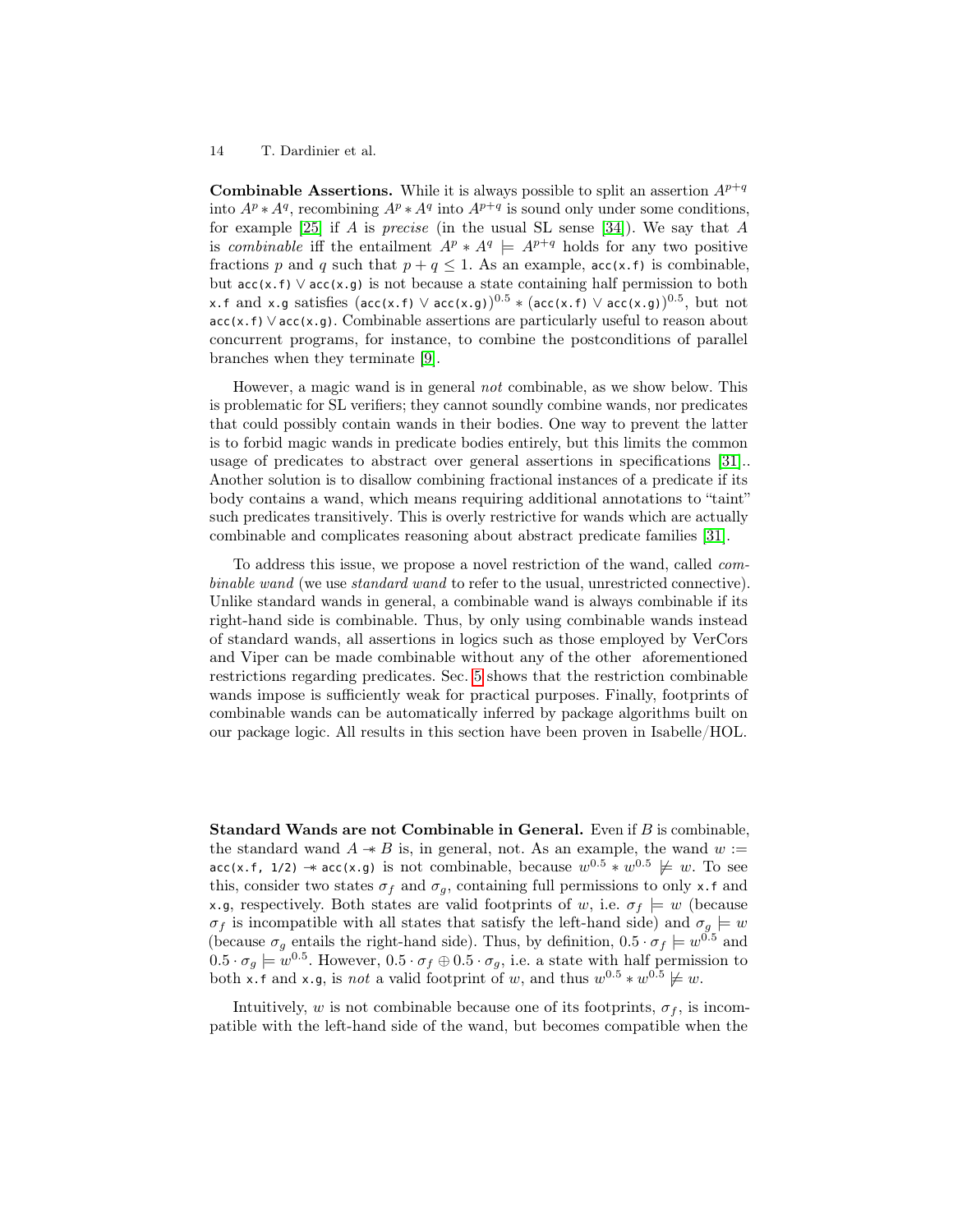footprint is scaled down to a fraction.<sup>[9](#page-14-0)</sup> After scaling, the wand no longer holds trivially, and the footprint does not necessarily establish the right-hand side.

To make this intuition more precise, we introduce the notion of scalable footprints. For a state  $\sigma$ , we define scaled( $\sigma$ ) to be the set of copies of  $\sigma$  multiplied by any fraction  $0 < \alpha \leq 1$ , i.e.  $scaled(\sigma) := {\alpha \cdot \sigma \mid 0 < \alpha \leq 1}$ . A footprint  $\sigma_w$  is scalable w.r.t. a state  $\sigma_A$  iff either (1)  $\sigma_A$  is compatible with all states from scaled( $\sigma_w$ ), or (2)  $\sigma_A$  is compatible with no state in scaled( $\sigma_w$ ). A footprint is scalable for a wand  $A \rightarrow B$  iff it is scalable w.r.t. all states that satisfy A. Intuitively, this means that the footprint does not "jump" between satisfying the wand trivially and having to satisfy the right-hand side. In the above example,  $\sigma_q$  is a scalable footprint for w, but  $\sigma_f$  is not.

<span id="page-14-2"></span>**Making Wands Combinable.** The previous paragraphs show that, even if  $B$ is combinable, the standard wand  $A \rightarrow B$  is in general not combinable because it can be satisfied by non-scalable footprints. Therefore, we define a novel restricted interpretation for wands that forces footprints to be scalable, in the following sense. The restricted interpretation of a wand accepts all scalable footprints, and transforms non-scalable footprints before checking whether they actually satisfy the wand. We call a wand with this restricted interpretation a combinable wand, and write  $A \twoheadrightarrow_c B$  to differentiate it from the standard wand  $A \twoheadrightarrow B$ .

For standard wands, any state  $\sigma_w$  is a footprint of  $A \rightarrow B$  iff, for all states  $\sigma_A$ that satisfy A,  $\sigma_A \# \sigma_w \Rightarrow \sigma_A \oplus \sigma_w \models B$ . We obtain the definition of combinable wands by replacing  $\sigma_w$  with a (possibly smaller) state  $\mathcal{R}(\sigma_A, \sigma_w)$  that is scalable w.r.t.  $\sigma_A$ .  $\mathcal{R}(\sigma_A, \sigma_w)$  is defined as  $\sigma_w$  if no state in scaled( $\sigma_w$ ) is compatible with any  $\sigma_A$ ; in that case, condition (2) of scalable footprints holds for  $\mathcal{R}(\sigma_A, \sigma_w)$ w.r.t.  $\sigma_A$ . Otherwise,  $\mathcal{R}(\sigma_A, \sigma_w)$  is obtained by removing just enough permissions from  $\sigma_w$  to ensure that all states in scaled( $\mathcal{R}(\sigma_A, \sigma_w)$ ) are compatible with  $\sigma_A$ , which ensures that condition (1) holds for  $\mathcal{R}(\sigma_A, \sigma_w)$  w.r.t.  $\sigma_A$ .

To formally define  $\mathcal{R}(\sigma_A, \sigma_w)$ , we fix a concrete separation algebra (formally defined in App. [H\)](#page-29-0), whose states are pairs  $(\pi, h)$  of a *permission mask*  $\pi$ , which maps heap locations to fractional permissions, and a partial heap  $h$ , which maps heap locations to values.

<span id="page-14-1"></span>**Definition 1.** Let  $(\pi_A, h_A)$  and  $(\pi_w, h_w)$  be two states, and let  $\pi'_w$  be the permission mask such that  $\forall l$ .  $\pi'_w(l) = \min(\pi_w(l), 1 - \pi_A(l))$ . Then

$$
\mathcal{R}((\pi_A, h_A), (\pi_w, h_w)) = \begin{cases} (\pi_w, h_w) & \text{if } \forall \sigma \in scaled((\pi_w, h_w)) \cdot \neg(\pi_A, h_A) \# \sigma \\ (\pi'_w, h_w) & \text{otherwise} \end{cases}
$$

The combinable wand  $A \rightarrow c B$  is then interpreted as follows:

$$
\sigma_w \models A \ast_c B \Longleftrightarrow (\forall \sigma_A \ldotp \sigma_A \models A \land \sigma_A \# \mathcal{R}(\sigma_A, \sigma_w) \Longrightarrow \sigma_A \oplus \mathcal{R}(\sigma_A, \sigma_w) \models B)
$$

<span id="page-14-0"></span><sup>&</sup>lt;sup>9</sup> In this example,  $\sigma_f$  is incompatible with all states that satisfy the left-hand side. However, footprints that are incompatible with only some states that satisfy the left-hand side might also render wands not combinable, as we show in App. [G.](#page-29-1)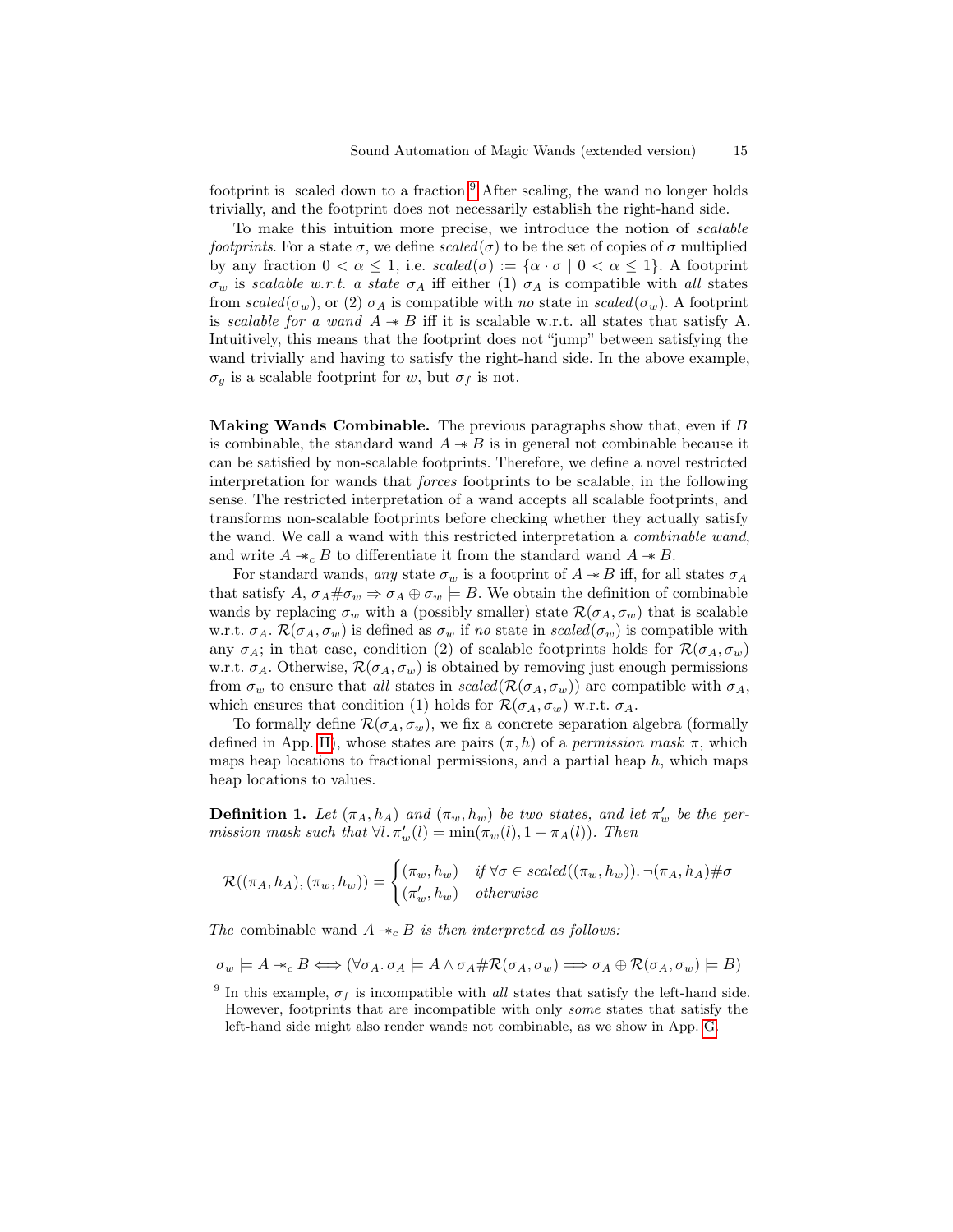The following theorem (proved in Isabelle/HOL) shows some key properties of combinable wands.

Theorem 3. Let B be an intuitionistic assertion.

- 1. If B is combinable, then  $A \twoheadrightarrow_c B$  is combinable.
- 2.  $A \twoheadrightarrow_c B \models A \twoheadrightarrow B$ .
- 3. If A is a binary assertion, then  $A \twoheadrightarrow_c B$  and  $A \twoheadrightarrow B$  are equivalent.

Property 1 expresses that combinable wands constructed from combinable assertions are combinable, which enables verification methodologies underlying tools such as VerCors and Viper to support flexible combinations of wands and predicates (as motivated at the start of this section). Property 2 implies that  $A*(A \ast_{c} B) \models B$ , that is, combinable wands can be applied like standard wands. Property 3 states that combinable wands pose no restrictions if the left-hand side is binary, that is, if it can be expressed without fractional permissions (formally defined in App. [H\)](#page-29-0). For example, the predicate  $Tree(x)$  from Fig. [1](#page-4-0) is binary, which implies that the wands  $Tree(y) \rightarrow c$  Tree(x) and Tree(y)  $\rightarrow$  Tree(x) are equivalent. This property is an important reason for why combinable wands are expressive enough for practical purposes, as we further evidence in Sec. [5.](#page-15-0)

Footprints of combinable wands can be automatically inferred by package algorithms built on our package logic. We explain in App. [I](#page-30-0) how to lift the package logic presented in Sec. [3](#page-6-0) to handle alternative definitions of allowable wand footprints such as the restrictions imposed by Def. [1.](#page-14-1)

#### <span id="page-15-0"></span>5 Evaluation

We have implemented package algorithms for the standard wands and combinable wands in a custom branch of Viper's [\[30\]](#page-20-5) verification condition generator (VCG). Both are based on the package logic described in Sec. [3,](#page-6-0) adapted to the fractional permission setting. Both algorithms automate the proof search strategy outlined in Sec. [3.5.](#page-11-4) Viper's VCG translates Viper programs to Boogie [\[28\]](#page-19-12) programs. It uses a total-heap semantics of IDF [\[32\]](#page-20-7), where Viper states include a heap and a permission mask (tracking fractional permission amounts). The heap and mask are represented in Boogie as maps; we also represent witness sets as Boogie maps.

We evaluate our implementations of the package algorithms on Viper's test suite and compare them to Viper's implementation of the FIA as presented in Sec. [2.4.](#page-5-0) Our key findings are that our algorithms (1) enable the verification of almost all correct package operations. (2) correctly report package operations that are supposed to fail (in contrast to the FIA), and (3) have an acceptable performance overhead compared to the FIA. Moreover, interpreting wands as combinable wands as explained in Sec. [4](#page-14-2) has only a minor effect on the results, but correctly rejects attempts to package a non-combinable wand. This finding suggests that verifiers could improve their expressiveness by allowing flexible combinations of wands and predicates with only a minor completeness penalty.

For our evaluation, we considered all 85 files in the test suite for Viper's VCG that contain at least one package operation. From these 85 files, we removed 29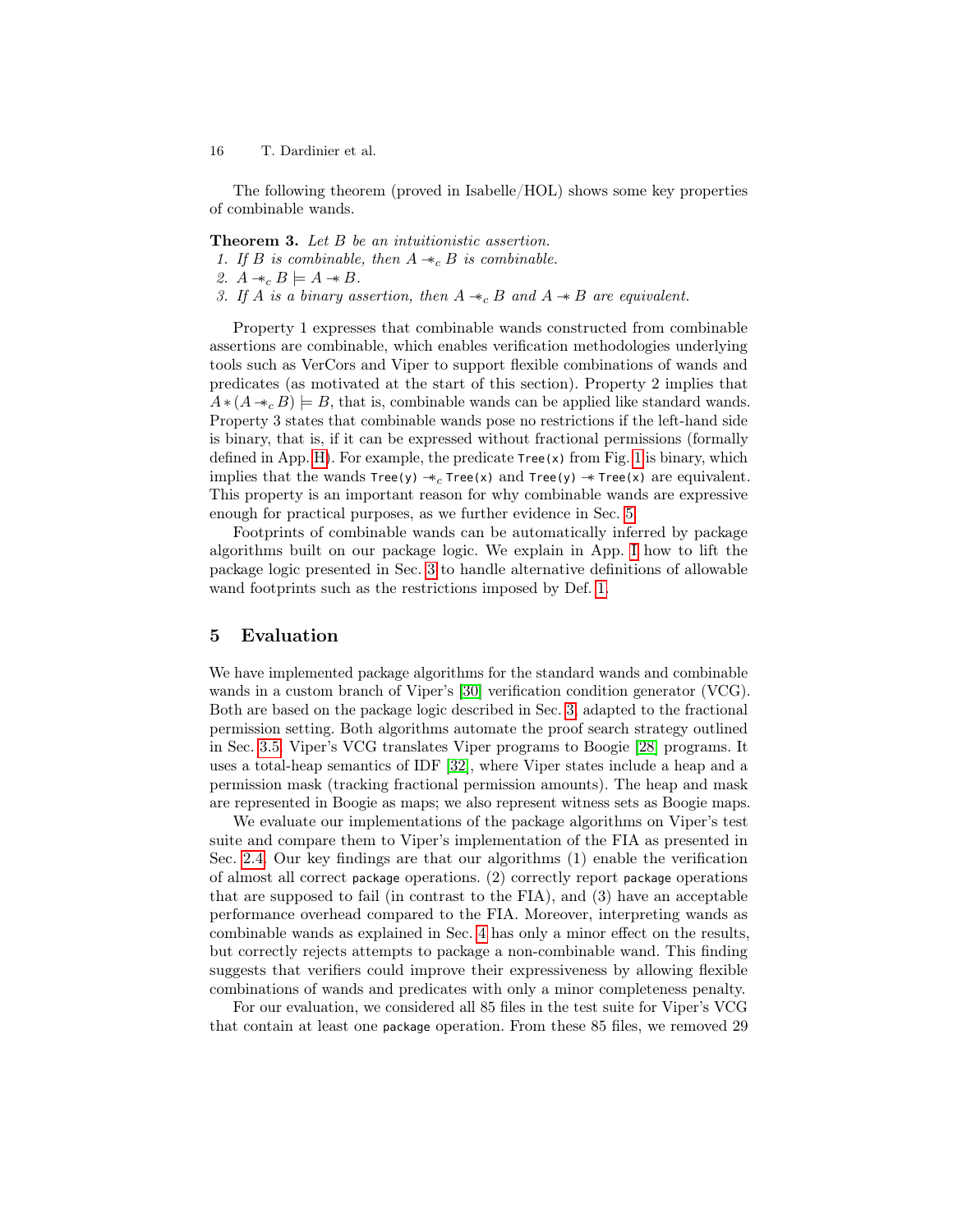| Algorithm  | Expected result | Incorrectly verified | Spurious errors |
|------------|-----------------|----------------------|-----------------|
| <b>FIA</b> | 55              |                      |                 |
| S-Alg      |                 |                      |                 |
| $C-Alg$    | 4Χ              |                      |                 |

<span id="page-16-0"></span>Table 1. Verification results on our 56 benchmarks with the FIA, our algorithm for standard wands (S-Alg), and for combinable wands (C-Alg). For each algorithm, we report the number of correct verification results, false negatives, and false positives.

files containing features that our implementation does not yet support. 28 of these 29 files require proof scripts to guide the footprint inference, which are orthogonal to the concerns of this paper (see the appendix App. [K](#page-32-0) for details).

Table [1](#page-16-0) gives an overview of our results. These confirm that our algorithms for standard and combinable wands (S-Alg and C-Alg) do not produce false negatives, that is, are sound. In contrast, the FIA does verify an incorrect program (which is similar to the example in Sec. [2.4\)](#page-5-0). While this is only a single unsound example, it is worth emphasing that (a) it comes from the pre-existing test suite of the tool itself, (b) the unsoundness was not known of until our work, and (c) soundness issues in a program verifier are critical to address; we show how to achieve this.

Compared with the FIA, our implementation reports a handful of false positives (spurious errors). For S-Alg, 3 out of 5 false positives are caused by missing features of our implementation (such as remembering a subset of the permissions that are inside predicate instances when manipulating predicates); these features could be straightforwardly added in the future. The other 2 false positives are caused by S-Alg's strategy. In one, the only potential footprint prevents the wand from ever being applied; although technically a false positive, it seems useful to reject the wand and alert the user. The other case is due to a coarse-grained heuristic applied by S-Alg that can be improved.

C-Alg reports the expected result in 48 benchmarks. Importantly, it correctly rejects one wand that indeed does not hold as a combinable wand. 5 of the 8 false positives are identical to those for S-Alg. In the other three benchmarks, the wands still do hold as combinable wands, but further extensions to C-Alg are required to handle them due to technical challenges regarding predicate instances. Once these extensions have been implemented, C-Alg will be as precise as S-Alg, indicating that comparable program verifiers could switch to combinable wands to simply enable sound, flexible combinations with predicates.

To evaluate performance, we ran each of the three implementations 5 times on each of the 56 benchmarks on a Lenovo T480 with 32 GB of RAM and a i7-8550U 1.8 GhZ CPU, running on Windows 10. We removed the slowest and fastest time, and then took the mean of the remaining 3 runs. The FIA takes between 1 and 11 seconds per benchmark. On average, S-Alg is 21% slower than the FIA. For 46 of the 56 examples, the increase is less than 30%, and for 3 examples S-Alg is between a factor 2 and 3.4 slower. The overhead is most likely due to the increased complexity of our algorithms, which track more states explicitly and require more quantified axioms in the Boogie encoding. C-Alg is on average 10%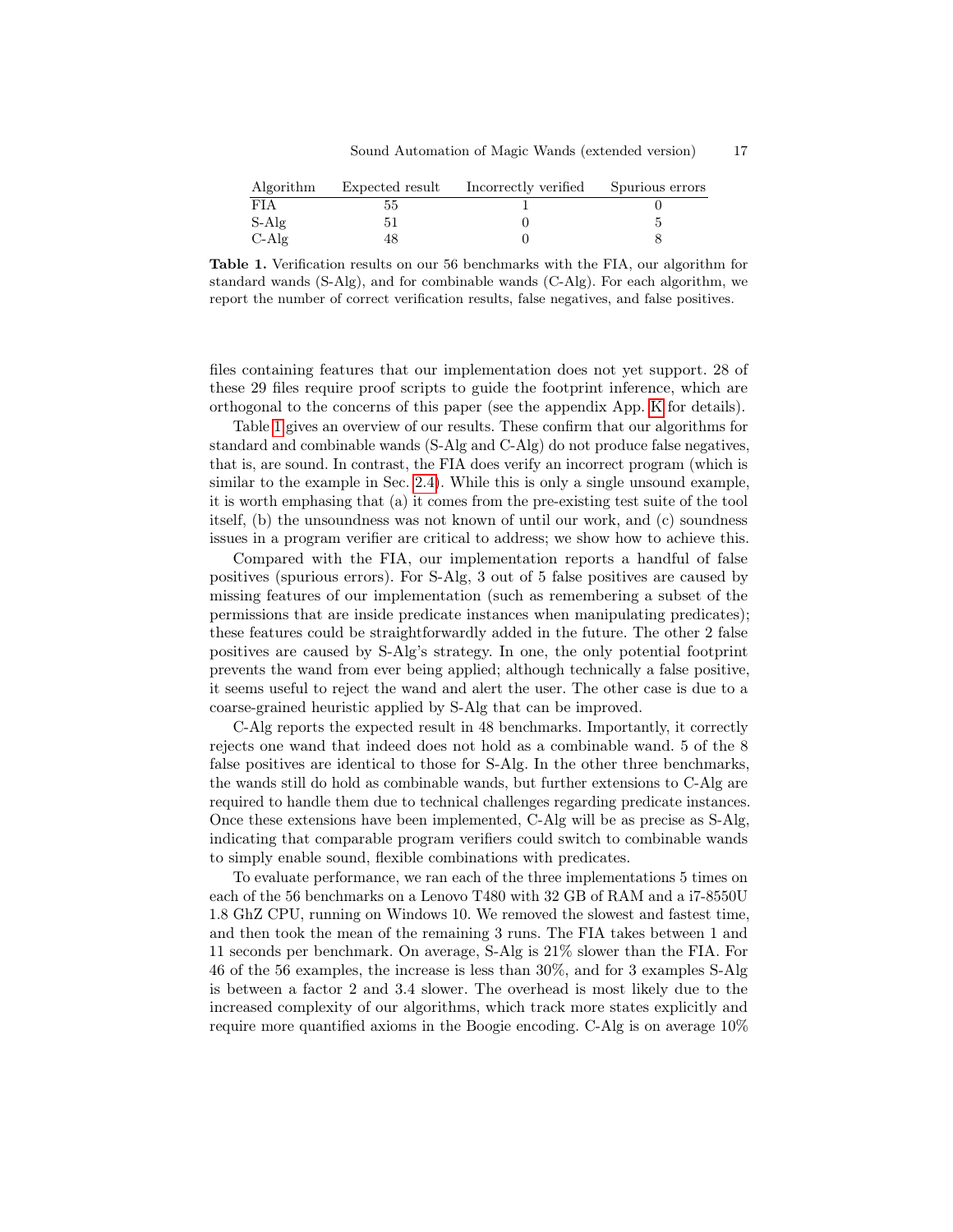slower than S-Alg. We consider the performance overhead of our algorithms to be acceptable, especially since wands occur much more frequently in our benchmarks than in average Viper projects, as judged by existing tests and examples. More representative projects will, thus, incur a much smaller slow-down.

# 6 Related Work

VerCors [\[3\]](#page-18-4) and Viper [\[30\]](#page-20-5) are to the best of our knowledge the only automatic SL verifiers that support magic wands. Both employ package and apply ghost operations. VerCors' package algorithm requires a user to manually specify a footprint whereas Viper infers footprints using the FIA, which is unsound as we show in Sec. [2.4.](#page-5-0) Our package algorithm is as automatic as the FIA but is sound.

Lee and Park [\[26\]](#page-19-13) develop a sound and complete proof system for SL including the magic wand. Moreover, they derive a decision procedure from their completeness proof for propositional SL. However, more expressive versions of SL (that include e.g. predicates and quantifiers) are undecidable [\[8\]](#page-18-2) and so this decision procedure cannot be directly applied in the logics employed by program verifiers.

Iris [\[22\]](#page-19-14) provides a custom proof mode [\[23\]](#page-19-15) for interactive SL proofs in Coq [\[12\]](#page-19-16). Separation logics expressed in Iris support wands and are more expressive than those of automatic SL verifiers at the cost of requiring more user guidance. Packaging a wand in the proof mode requires manually specifying a footprint and proving that the footprint is correct. While tactics can be used in principle to automate parts of this process, there are no specific tactics to infer footprints.

Fractional assertions have been used in various forms [\[7](#page-18-8)[,19,](#page-19-8)[13,](#page-19-9)[25,](#page-19-4)[9\]](#page-18-9). Le and Hobor [\[25\]](#page-19-4) allow combining two fractional assertions  $A^p$  and  $A^q$  only if A is precise in the SL sense (i.e. A describes the contents of the heaps in which it holds precisely). To avoid imposing a side condition requiring  $A$  to be precise, Brotherston *et al.* [\[9\]](#page-18-9) introduce *nominal labels* that can be associated with assertions. If an assertion is split into two fractional assertions, then the same fresh label can be associated with both fractional parts to indicate that they were split from the same assertion. Brotherston *et al.* allow combining two fractional assertions if both assertions are associated with the same label. However, their solution has not been implemented in a verifier and their work does not deal with packaging wands. Our solution also avoids requiring that an assertion is precise and allows combining assertions even if they were not split from the same assertion. Instead of introducing nominal labels, we introduce a light restriction that ensures that wands are always combinable. As a result, general assertions containing combinable wands but no other potentially imprecise connectives (such as disjunction) are combinable. In particular, all assertions employed in verifiers such as VerCors and Viper can be made combinable thanks to our work.

### 7 Conclusion

We presented a package logic that precisely characterises sound package algorithms for automated reasoning about magic wands. Based on this logic, we developed a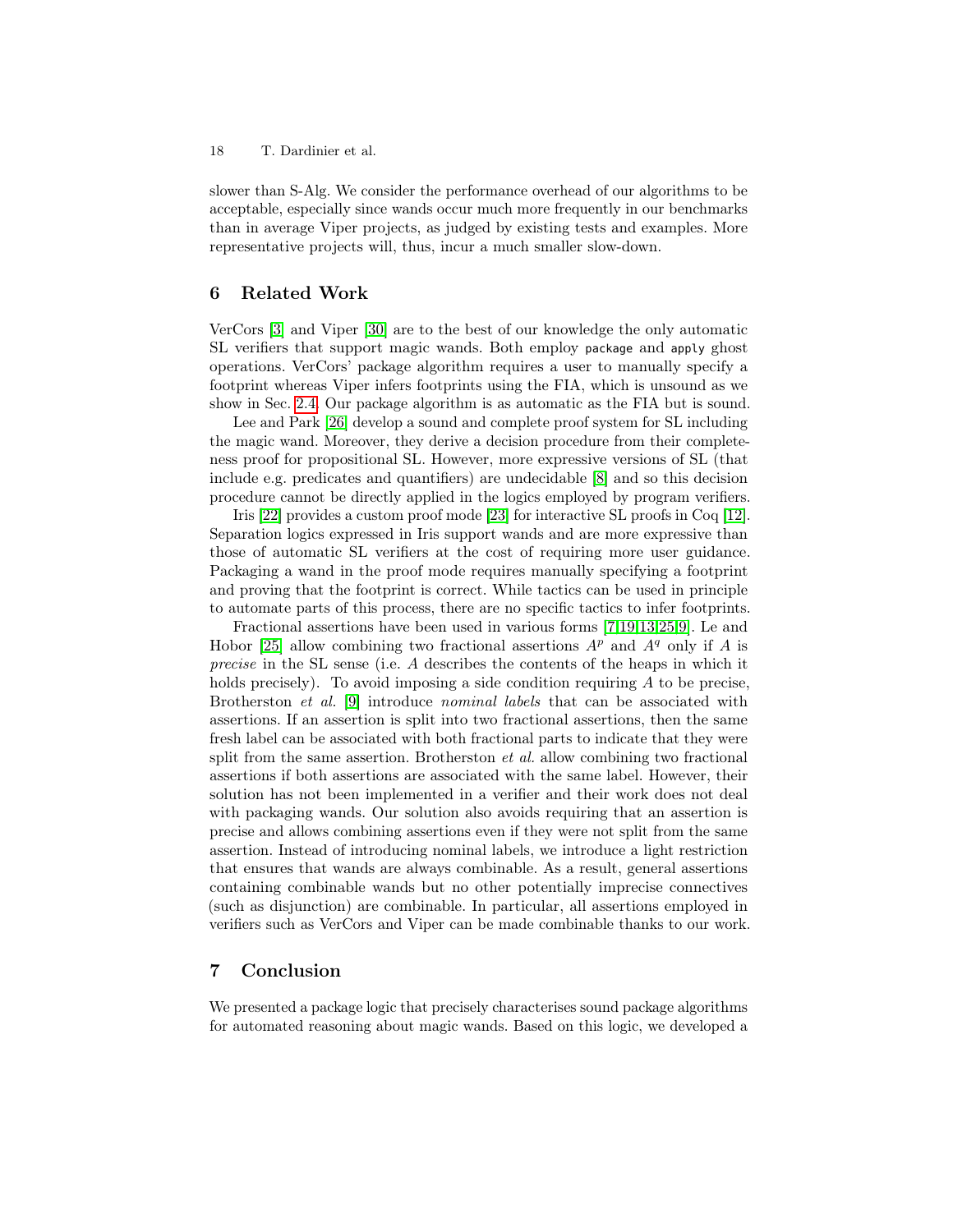novel package algorithm that is inspired by an existing approach, but is sound. Moreover, we identified a sufficient criterion for wands to be combinable, such that they can be used flexibly in logics with fractional permissions, and presented a package algorithm for combinable wands. We implemented our solutions in Viper and demonstrated their practical usefulness. The soundness and completeness of our package logic, as well as key properties of combinable wands are all proved in Isabelle/HOL. As future work, we plan to extend the implementation of the two package algorithms described in Sec. [5](#page-15-0) by porting various features of the pre-existing FIA implementation. Moreover, we will use our package logic to develop another algorithm for Viper's symbolic-execution verifier.

Acknowledgements. This work was partially funded by the Swiss National Science Foundation (SNSF) under Grant No. 197065.

#### References

- <span id="page-18-1"></span>1. Astrauskas, V., Müller, P., Poli, F., Summers, A.J.: Leveraging Rust types for modular specification and verification. In: Object-Oriented Programming Systems, Languages, and Applications (OOPSLA). vol. 3, pp. 147:1–147:30. ACM (2019). <https://doi.org/10.1145/3360573>
- <span id="page-18-10"></span>2. Blom, S., Darabi, S., Huisman, M., Oortwijn, W.: The VerCors tool set: Verification of parallel and concurrent software. In: Polikarpova, N., Schneider, S. (eds.) Integrated Formal Methods (IFM). Lecture Notes in Computer Science, vol. 10510, pp. 102–110. Springer (2007)
- <span id="page-18-4"></span>3. Blom, S., Darabi, S., Huisman, M., Oortwijn, W.: The VerCors tool set: Verification of parallel and concurrent software. In: Polikarpova, N., Schneider, S. (eds.) Integrated Formal Methods. pp. 102–110. Springer International Publishing, Cham (2017)
- <span id="page-18-3"></span>4. Blom, S., Huisman, M.: Witnessing the elimination of magic wands. International Journal on Software Tools for Technology Transfer (STTT) 17(6), 757–781 (2015). <https://doi.org/10.1007/s10009-015-0372-3>
- <span id="page-18-5"></span>5. Boyland, J.: Checking interference with fractional permissions. In: Static Analysis (SAS). Lecture Notes in Computer Science, vol. 2694, pp. 55–72. Springer (2003)
- <span id="page-18-7"></span>6. Boyland, J.: Checking interference with fractional permissions. In: Cousot, R. (ed.) Static Analysis (SAS). pp. 55–72 (2003)
- <span id="page-18-8"></span>7. Boyland, J.T.: Semantics of fractional permissions with nesting. Transactions on Programming Languages and Systems (TOPLAS) 32(6), 22:1–22:33 (2010). <https://doi.org/10.1145/1749608.1749611>
- <span id="page-18-2"></span>8. Brochenin, R., Demri, S., Lozes, E.: On the almighty wand. Information and Computation 211, 106–137 (2012). <https://doi.org/https://doi.org/10.1016/j.ic.2011.12.003>
- <span id="page-18-9"></span>9. Brotherston, J., Costa, D., Hobor, A., Wickerson, J.: Reasoning over permissions regions in concurrent separation logic. In: Lahiri, S.K., Wang, C. (eds.) Computer Aided Verification (CAV) (2020)
- <span id="page-18-6"></span>10. Calcagno, C., O'Hearn, P.W., Yang, H.: Local action and abstract separation logic. In: Logic in Computer Science (LICS). pp. 366–375 (2007)
- <span id="page-18-0"></span>11. Cao, Q., Wang, S., Hobor, A., Appel, A.W.: Proof pearl: Magic wand as frame (2019)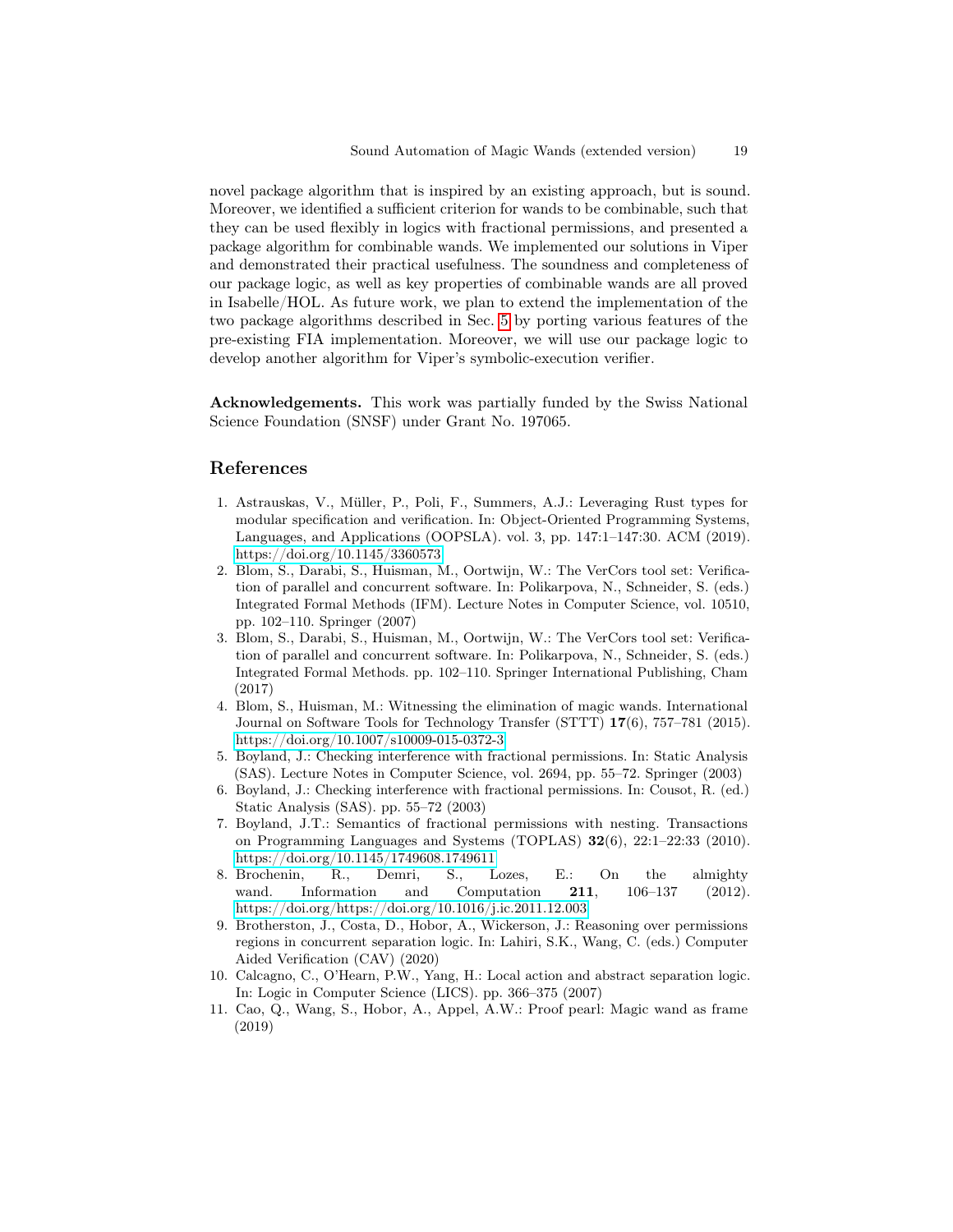- 20 T. Dardinier et al.
- <span id="page-19-16"></span>12. Coq Development Team, T.: The Coq Reference Manual, version 8.10 (2019), available electronically at <http://coq.inria.fr/documentation>
- <span id="page-19-9"></span>13. Dinsdale-Young, T., Dodds, M., Gardner, P., Parkinson, M.J., Vafeiadis, V.: Concurrent abstract predicates. In: European Conference on Object-Oriented Programming (ECOOP). pp. 504–528 (2010). [https://doi.org/10.1007/978-3-642-14107-2\\_24](https://doi.org/10.1007/978-3-642-14107-2_24)
- <span id="page-19-10"></span>14. Dinsdale-Young, T., da Rocha Pinto, P., Andersen, K.J., Birkedal, L.: Caper automatic verification for fine-grained concurrency. In: Yang, H. (ed.) European Symposium on Programming (ESOP). Lecture Notes in Computer Science, vol. 10201, pp. 420–447. Springer (2017)
- <span id="page-19-7"></span>15. Dockins, R., Hobor, A., Appel, A.W.: A fresh look at separation algebras and share accounting. In: Hu, Z. (ed.) Asian Symposium on Programming Languages and Systems (APLAS). pp. 161–177 (2009)
- <span id="page-19-2"></span>16. Dodds, M., Jagannathan, S., Parkinson, M.J.: Modular reasoning for deterministic parallelism. In: Principles of Programming Languages (POPL) (2011). <https://doi.org/10.1145/1926385.1926416>
- <span id="page-19-1"></span>17. Haack, C., Hurlin, C.: Resource usage protocols for iterators. Journal of Object Technology (JOT) 8(4), 55–83 (June 2009)
- <span id="page-19-5"></span>18. Huisman, M., Klebanov, V., Monahan, R.: Verifythis 2012 - A program verification competition. Int. J. Softw. Tools Technol. Transf.  $17(6)$ ,  $647-657$  (2015). <https://doi.org/10.1007/s10009-015-0396-8>
- <span id="page-19-8"></span>19. Jacobs, B., Piessens, F.: Expressive modular fine-grained concurrency specification. In: Principles of Programming Languages (POPL). pp. 271–282 (2011). <https://doi.org/10.1145/1926385.1926417>
- <span id="page-19-6"></span>20. Jacobs, B., Smans, J., Philippaerts, P., Vogels, F., Penninckx, W., Piessens, F.: VeriFast: A powerful, sound, predictable, fast verifier for C and Java. In: Bobaru, M.G., Havelund, K., Holzmann, G.J., Joshi, R. (eds.) NASA Formal Methods (NFM). Lecture Notes in Computer Science, vol. 6617, pp. 41–55. Springer (2011)
- <span id="page-19-3"></span>21. Jensen, J., Birkedal, L., Sestoft, P.: Modular verification of linked lists with views via separation logic. Journal of Object Technology (JOT) 10, 2: 1–20 (January 2011).<https://doi.org/10.1145/1924520.1924524>
- <span id="page-19-14"></span>22. Jung, R., Krebbers, R., Jourdan, J., Bizjak, A., Birkedal, L., Dreyer, D.: Iris from the ground up: A modular foundation for higher-order concurrent separation logic. J. Funct. Program. 28, e20 (2018).<https://doi.org/10.1017/S0956796818000151>
- <span id="page-19-15"></span>23. Krebbers, R., Jourdan, J.H., Jung, R., Tassarotti, J., Kaiser, J.O., Timany, A., Charguéraud, A., Dreyer, D.: Mosel: A general, extensible modal framework for interactive proofs in separation logic 2 (2018).<https://doi.org/10.1145/3236772>
- <span id="page-19-0"></span>24. Krishnaswami, N.R.: Reasoning about iterators with separation logic. In: Specification and Verification of Component-Based Systems (SAVCBS) (2006). <https://doi.org/10.1145/1181195.1181213>
- <span id="page-19-4"></span>25. Le, X.B., Hobor, A.: Logical reasoning for disjoint permissions. In: Ahmed, A. (ed.) European Symposium on Programming (ESOP) (2018)
- <span id="page-19-13"></span>26. Lee, W., Park, S.: A proof system for separation logic with magic wand. In: Principles of Programming Languages (POPL) (2014). <https://doi.org/10.1145/2535838.2535871>
- <span id="page-19-11"></span>27. Leino, K.R.M., Müller, P., Smans, J.: Verification of concurrent programs with Chalice. In: Aldini, A., Barthe, G., Gorrieri, R. (eds.) Foundations of Security Analysis and Design V. Lecture Notes in Computer Science, vol. 5705, pp. 195–222. Springer (2009), <http://www.springerlink.com>
- <span id="page-19-12"></span>28. Leino, K.R.M.: This is Boogie 2, available from [http://research.microsoft.com/](http://research.microsoft.com/en-us/um/people/leino/papers/krml178.pdf) [en-us/um/people/leino/papers/krml178.pdf](http://research.microsoft.com/en-us/um/people/leino/papers/krml178.pdf)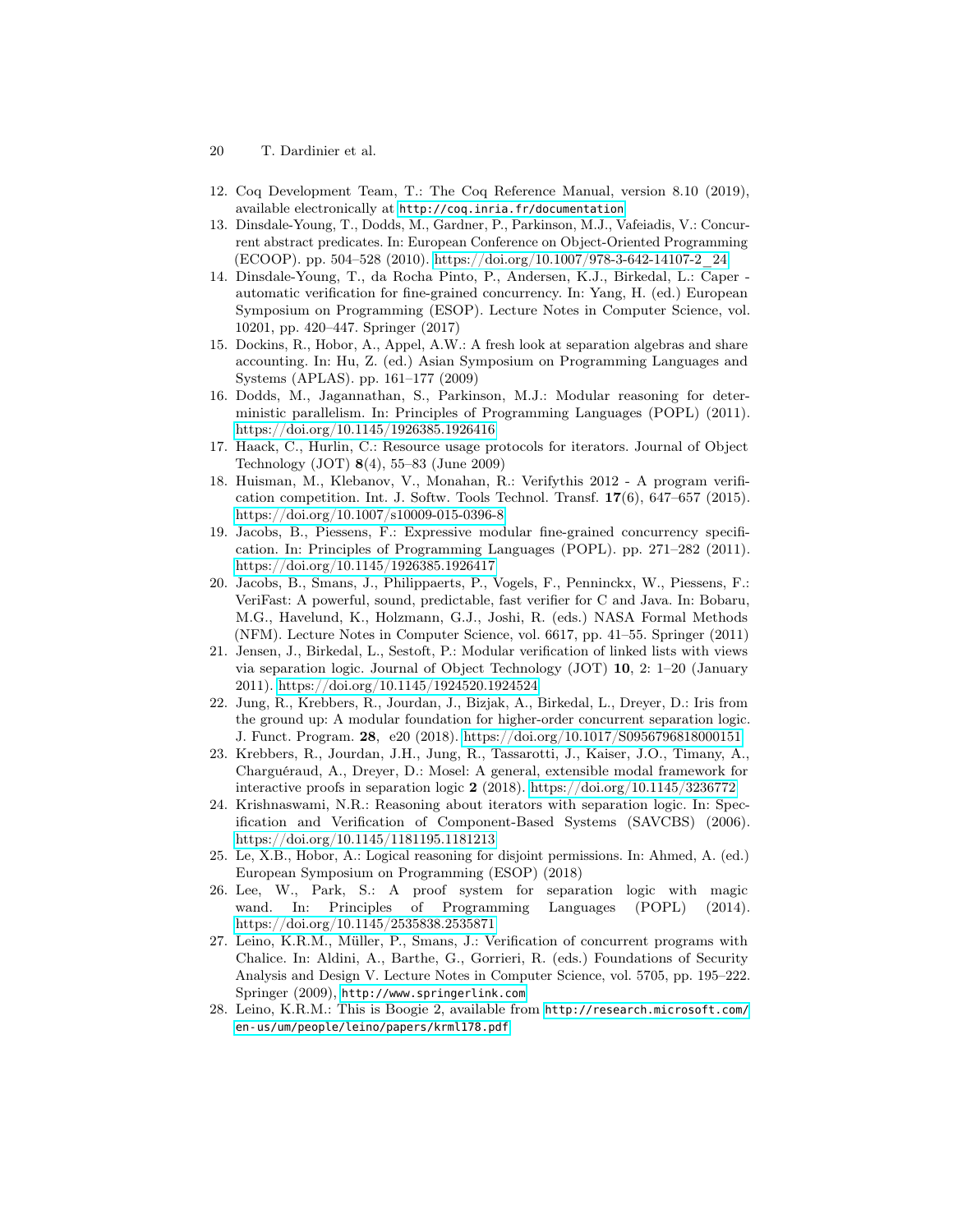- <span id="page-20-2"></span>29. Maeda, T., Sato, H., Yonezawa, A.: Extended alias type system using separating implication. Workshop on Types in Language Design and Implementation (TLDI) (2011).<https://doi.org/10.1145/1929553.1929559>
- <span id="page-20-5"></span>30. Müller, P., Schwerhoff, M., Summers, A.J.: Viper: A verification infrastructure for permission-based reasoning. In: Jobstmann, B., Leino, K.R.M. (eds.) Verification, Model Checking, and Abstract Interpretation (VMCAI). Lecture Notes in Computer Science, vol. 9583, pp. 41–62. Springer (2016)
- <span id="page-20-9"></span>31. Parkinson, M., Bierman, G.: Separation logic and abstraction. In: Palsberg, J., Abadi, M. (eds.) Principle of Programming Languages (POPL). pp. 247–258. ACM (2005)
- <span id="page-20-7"></span>32. Parkinson, M.J., Summers, A.J.: The relationship between separation logic and implicit dynamic frames. Logical Methods in Computer Science 8(3:01), 1–54 (2012)
- <span id="page-20-8"></span>33. Piskac, R., Wies, T., Zufferey, D.: GRASShopper—complete heap verification with mixed specifications. In: Ábrahám, E., Havelund, K. (eds.) Tools and Algorithms for the Construction and Analysis of Systems (TACAS). Lecture Notes in Computer Science, vol. 8413, pp. 124–139. Springer (2014)
- <span id="page-20-0"></span>34. Reynolds, J.C.: Separation logic: A logic for shared mutable data structures. In: Logic in Computer Science (LICS). pp. 55–74. IEEE (2002)
- <span id="page-20-4"></span>35. Schwerhoff, M., Summers, A.J.: Lightweight Support for Magic Wands in an Automatic Verifier. In: Boyland, J.T. (ed.) European Conference on Object-Oriented Programming (ECOOP). LIPIcs, vol. 37, pp. 614–638. Schloss Dagstuhl (2015)
- <span id="page-20-6"></span>36. Smans, J., Jacobs, B., Piessens, F.: Implicit dynamic frames: Combining dynamic frames and separation logic. In: European Conference on Object-Oriented Programming (ECOOP). Lecture Notes in Computer Science, vol. 5653, pp. 148–172. Springer (2009)
- <span id="page-20-1"></span>37. Tuerk, T.: Local reasoning about while-loops. In: Verified Software: Theories, Tools and Experiments - Theory Workshop (VS-Theory) (2010)
- <span id="page-20-3"></span>38. Yang, H.: An example of local reasoning in bi pointer logic: the Schorr-Waite graph marking algorithm. SPACE 1 (2001)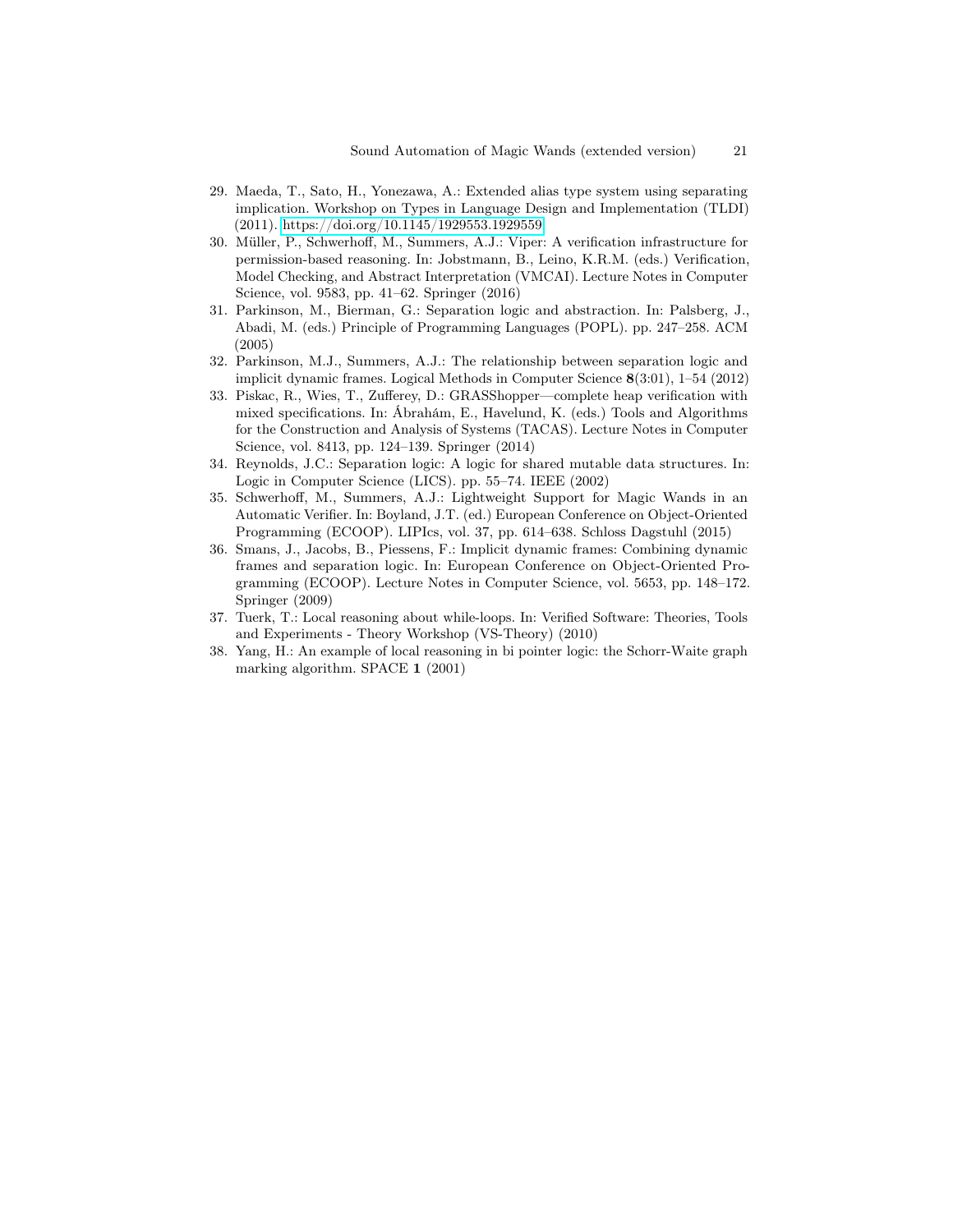

<span id="page-21-2"></span>Fig. 3. A visualisation of the footprint inference baseline traversing the right-hand side of  $acc(x, f) \rightarrow acc(x, f) * acc(y, g)$  in a state  $\sigma$ . A holds in  $\sigma_A$ . Each small grey box represents a permission to a heap location.

### <span id="page-21-0"></span>A Example for the Footprint Inference Attempt

Fig. [3](#page-21-2) visualises the FIA for the right-hand-side of the wand acc(x.f)−∗ acc(x.f) ∗ acc(y.g) in a current state  $\sigma$  that has permissions to x.f and y.g.  $\sigma_A$  is an arbitrary state in which the wand's left-hand-side holds, and thus has permission to x.f. When traversing the first conjunct acc(x.f), the FIA removes permission to x.f from  $\sigma_A$  and adds it to  $\sigma_B$ . For the second conjunct acc(y.g), the FIA removes permission to y.g from  $\sigma$ , since  $\sigma_A$  does not contain any permission to y.g. Since these were all the requirements from the wand's right-hand side, the FIA succeeds and the footprint (the permissions taken from  $\sigma$ ) is a state with permission to y.g, which is a correct footprint.

### <span id="page-21-1"></span>B Unsoundness of the FIA in Viper

As we explained in Sec. [2.4,](#page-6-1) packaging the wand  $w := \text{acc}(x.f) * (x.f = y \vee y)$  $x.f = z)$   $\ast$  acc(x.f)  $\ast$  acc(x.f.g) using the FIA leads to unsound reasoning: Starting in a state with permission to x.f, y.g, and z.g, we can prove the assertion  $acc(x.f)*(acc(y.g) \vee acc(z.g))*w$ . However, a correct footprint of w must either have some permission to x.f, or permission to *both* y.g and z.g. Therefore,  $acc(x.f) * (acc(y.g) \vee acc(z.g)) * w$  is actually equivalent to false.

Viper currently implements the FIA, and it is possible to exploit the unsoundness of the FIA when packaging the wand  $w$  to prove false. While Viper does not directly support disjunctions of accessibility predicates, we can observe in Fig. [4](#page-22-0) that the assertion  $acc(x,f) * (acc(y,q) \vee acc(z,q)) * w$  holds after packaging the wand w. This example relies on Viper's *permission introspection* feature: The expression **perm**(y.g) (for a reference y and a field g) yields the permission amount of y.g held by the current execution, not counting resources inside packaged wands.

The program shown in Fig. [4](#page-22-0) is currently verified by Viper. Method main starts in a state with permission to x.f, y.g, and z.g. We then package the wand w (lines 7-10) using the FIA, and help it a bit with a *proof script* (line 9, see App. [K](#page-32-0)) for more details). After the package, we assert  $w * acc(x, f) * (acc(y, q) \vee acc(z, q))$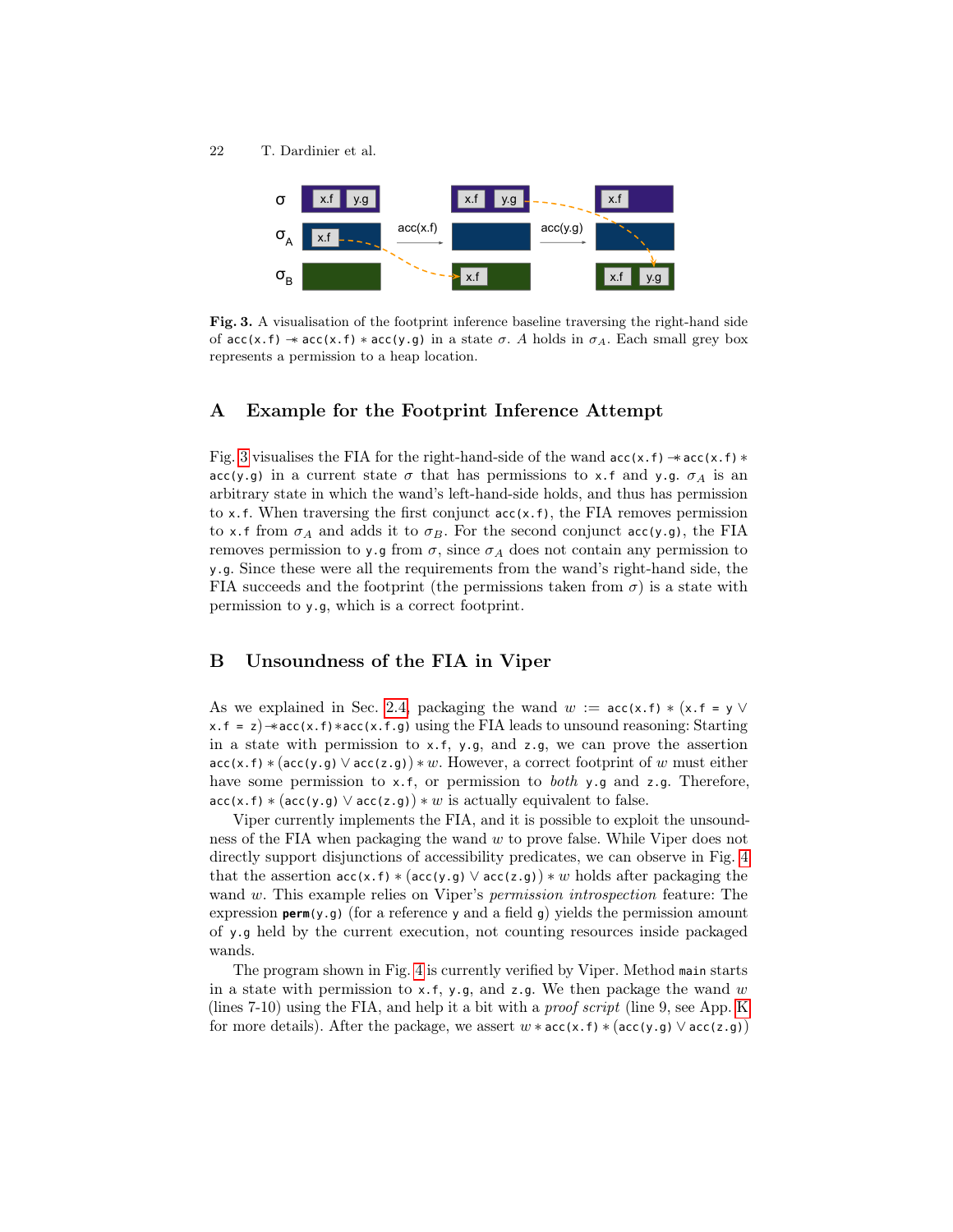```
1 field f: Ref
2 field g: Int
3
 4 method main(x:Ref, y:Ref, z:Ref)
5 requires acc(x.f) && acc(y.g) && acc(z.g)
 6 {
 7 package acc(x.f) && (x.f == y || x.f == z) --* acc(x.f) && acc(x.f.g)
 8 {
 9 assert x.f == y ? acc(y.g) : acc(z.g)
10 }
1 1 assert (acc(x.f) && (x.f == y || x.f == z) --* acc(x.f) && acc(x.f.g))
1 2 && acc(x.f) && (perm(y.g) == write || perm(z.g) == write)
1 3 if (perm(y.g) == write) {
14 x.f := y15 }
1 6 else {
17 x.f := z\begin{matrix} 1 \ 8 \end{matrix} \qquad \qquad \begin{matrix} \} \end{matrix}1 9 apply acc(x.f) && (x.f == y || x.f == z) --* acc(x.f) && acc(x.f.g)
20 assert false
21 }
```
<span id="page-22-0"></span>Fig. 4. A small Viper program that illustrates how to prove false using the unsoundness of the FIA. This program relies on Viper's permission introspection feature, which allows to inspect the amount of permission to a heap location owned by the current execution: The expression **perm**(y.g) yields the permission amount of y.g held by the current execution, not counting resources inside packaged wands.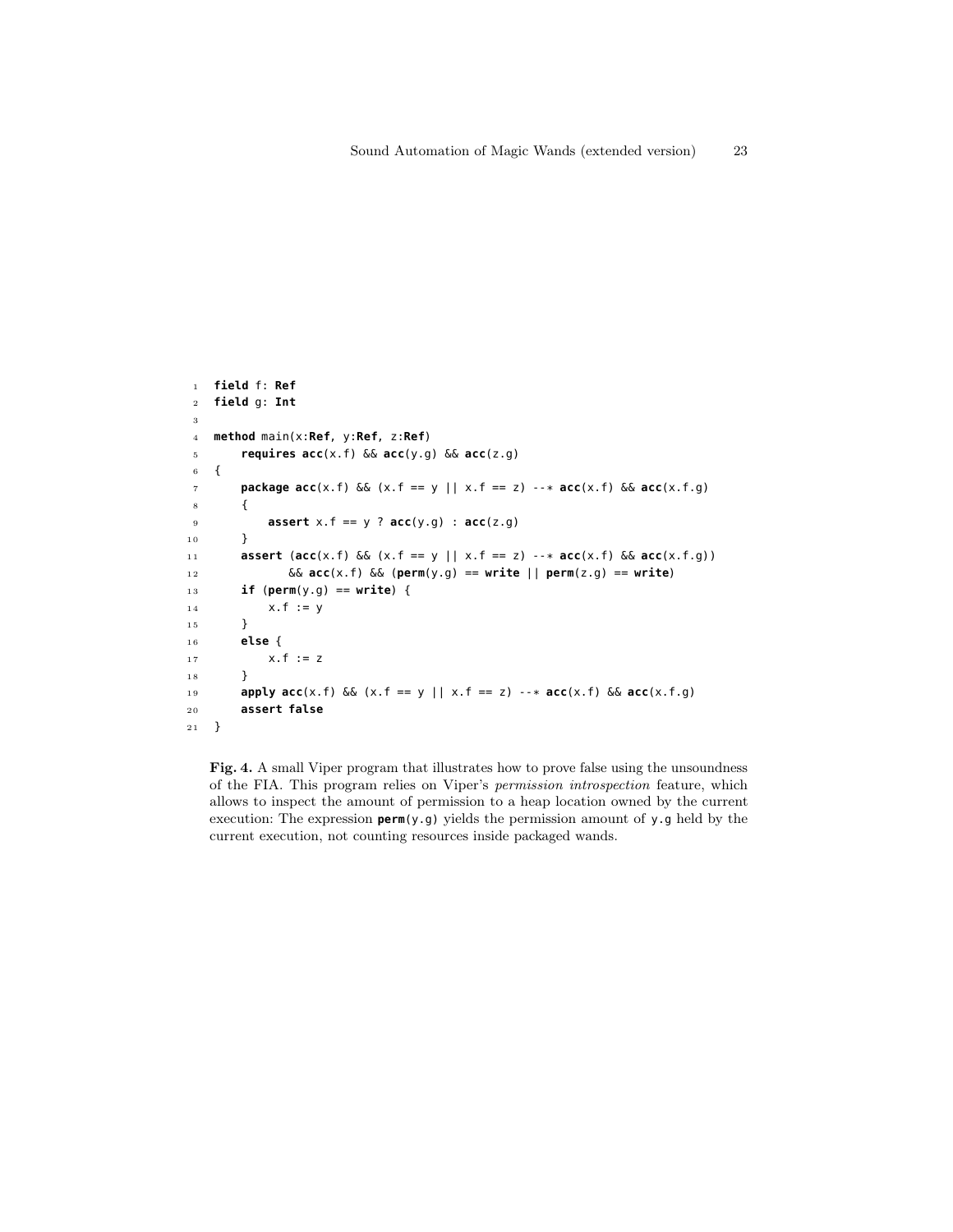(lines 11-12), using permission introspection to express the disjunction.<sup>[10](#page-23-1)</sup> We can actually prove false explicitly using this magic wand. To do this, we assign y to x.f if the current execution owns y.g, and z otherwise (lines 13-18), using permission introspection. Finally, we apply the wand (line 19).

Viper is able to prove false on line 20, because:

- Either the current execution owns y.g, in which case the permission of z.g was computed as the footprint of  $w$ . Thus, the current execution satisfies the assertion  $w * acc(x, f) * acc(y, g)$ . Applying the wand w with x.f = y effectively exchanges ownership of x.f with ownership of y.g, resulting in a state that owns y.g twice, which is thus an inconsistent state.
- Or the current execution does not own  $y \cdot q$ , which means that the permission of y.g was computed as the footprint of  $w$ , and thus the execution satisfies the assertion  $w * acc(x.f) * acc(z.q)$ . In this case, assigning z to x.f and then applying the wand  $w$  leads to an inconsistent state, which owns  $z \cdot q$  twice.

# <span id="page-23-0"></span>C Example for a Package Algorithm Based on the Package Logic

We illustrate in Fig. [5](#page-24-1) the algorithm described in Sec. [3.5](#page-11-4) Our goal is to package the wand  $acc(x.f) * (x.f = y \lor x.f = z) \rightarrow acc(x.f) * acc(x.f.g). Recall that the$ FIA infers an incorrect footprint for this wand, as explained in Sec. [2.4.](#page-5-0) We assume that the initial outer state  $\sigma_0$  contains permissions to y.g, z.g, and some other resources. The initial context is  $(\sigma_0, S_0)$ , where  $S_0^1$  contains two minimal states that satisfy  $\text{acc}(x.f) * (x.f = y \lor x.f = z)$  (the left-hand side of the wand). The two states in  $S_0^1$  have permission to x.f, and x.f contains value y in one state and z in the other one. The second element of both pairs in  $S_0$  is the empty state.

We first handle the first conjunct of the right-hand side,  $acc(x.f)$ . Since both states in  $S_0^1$  satisfy acc(x.f), the first case applies. For the two pairs  $(\sigma_A, \sigma_B) \in S_0$ , we transfer permission to x.f from  $\sigma_A$  to  $\sigma_B$ , and we obtain the new witness set  $S_1$ . We then handle the second conjunct of the right-hand side,  $\text{acc}(x.f.g.)$ . Since no state  $\sigma_A \in S_1^1$  satisfies  $\operatorname{acc}(x.f.g)$  (since the two states in  $S_1^1$  have no permissions anymore), the second case applies. We need to transfer permissions from the outer state  $\sigma_0$  to all states of  $S_1^1$ . Moreover, since x.f evaluates to y in one state of  $S_1^1$  and to z in the other one, we transfer permissions to both y.g and z.g to the states of  $S_1^1$ , and we obtain the new context  $(\sigma_1, S_2)$  (where  $\sigma_1$ is  $\sigma_0$  without permissions to y.g and z.g). For each pair of states  $(\sigma_A, \sigma_B) \in S_2$ , we can now transfer permissions from  $\sigma_A$  to  $\sigma_B$  to satisfy acc(x.f.g).

In the end, the footprint inferred is the difference between the final outer state  $\sigma_1$  and the initial outer state  $\sigma_0$ , i.e. the state that contains permissions to (and values of) exactly y.g and z.g. Therefore, the algorithm presented above finds the correct footprint for this wand, contrary to the FIA as we explained in Sec. [2.4.](#page-5-0) After the package the new state of the program is  $\sigma_1$ , in which we

<sup>24</sup> T. Dardinier et al.

<span id="page-23-1"></span><sup>&</sup>lt;sup>10</sup> Contrary to accessibility predicates (such as  $acc(y.g)$ ), Viper allows combining disjunctions with permission introspection.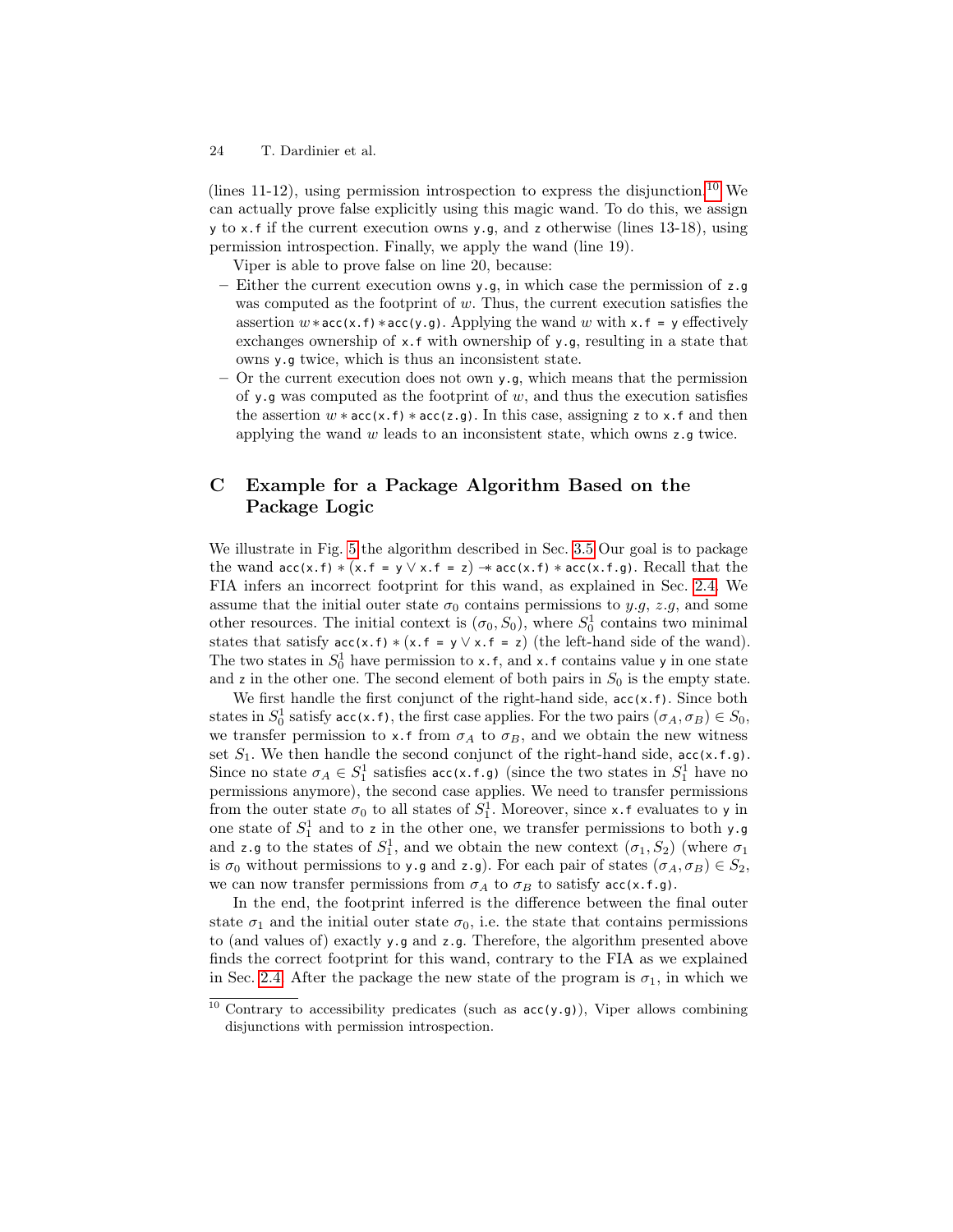

<span id="page-24-1"></span>Fig. 5. Illustration of how the algorithm described in Sec. [3.5](#page-11-4) packages the wand  $acc(x.f) * (x.f = y \vee x.f = z) \rightarrow acc(x.f) * acc(x.f.g). \sigma_0$  represents the program state before the package, and  $\sigma_1$  is the outer state after permissions to y.g and z.g have been extracted (which correspond to a footprint of the wand inferred by the algorithm). The  $S_i$  represent witness sets, i.e. sets of pairs of states. Pairs of states are represented as stacks of two states. Finally, permissions to heap locations are represented with light grey rectangles.

record the wand instance and proceed with the verification of the subsequent statements.

### <span id="page-24-0"></span>D Separation Algebra and Assertions

In this section, we formally define the separation algebra and the assertion language that our package logic builds on.

<span id="page-24-2"></span>**Definition 2.** A separation algebra is a quintuple  $(\Sigma, \oplus, e, |\cdot|, \text{stable})$ , where:

- 1.  $\Sigma$  is a set of states,  $\oplus$  is a partial addition on  $\Sigma$  that is commutative and associative, and e is the neutral element of  $\oplus$ .
- 2.  $\mid$  (the core) is a function from  $\Sigma$  to  $\Sigma$ .
- 3. stable is a function from  $\Sigma$  to Booleans.
- 4. The following axioms are satisfied:
	- (a)  $\forall x \in \Sigma$ .  $x = x \oplus |x| \wedge |x| = |x| \oplus |x|$
	- (b)  $\forall x, c \in \Sigma$ .  $x = x \oplus c \Longrightarrow (\exists r \in \Sigma \ldotp |x| = c \oplus r)$
	- $(c) \ \forall a, b, c \in \Sigma$ .  $c = a \oplus b \Longrightarrow |c| = |a| \oplus |b|$
	- (d) stable(e)  $\land$   $(\forall a, b, c \in \Sigma$ .  $c = a \oplus b \land$  stable(a)  $\land$  stable(b)  $\Longrightarrow$  stable(c))
	- (e)  $\forall a, b, c \in \Sigma$ .  $c = a \oplus b \land c = c \oplus c \Longrightarrow a = a \oplus a$  (positivity)
	- (f)  $\forall a, b, x, y \in \Sigma$ .  $a = b \oplus x \wedge a = b \oplus y \wedge |x| = |y| \Longrightarrow x = y$  (cancellativity)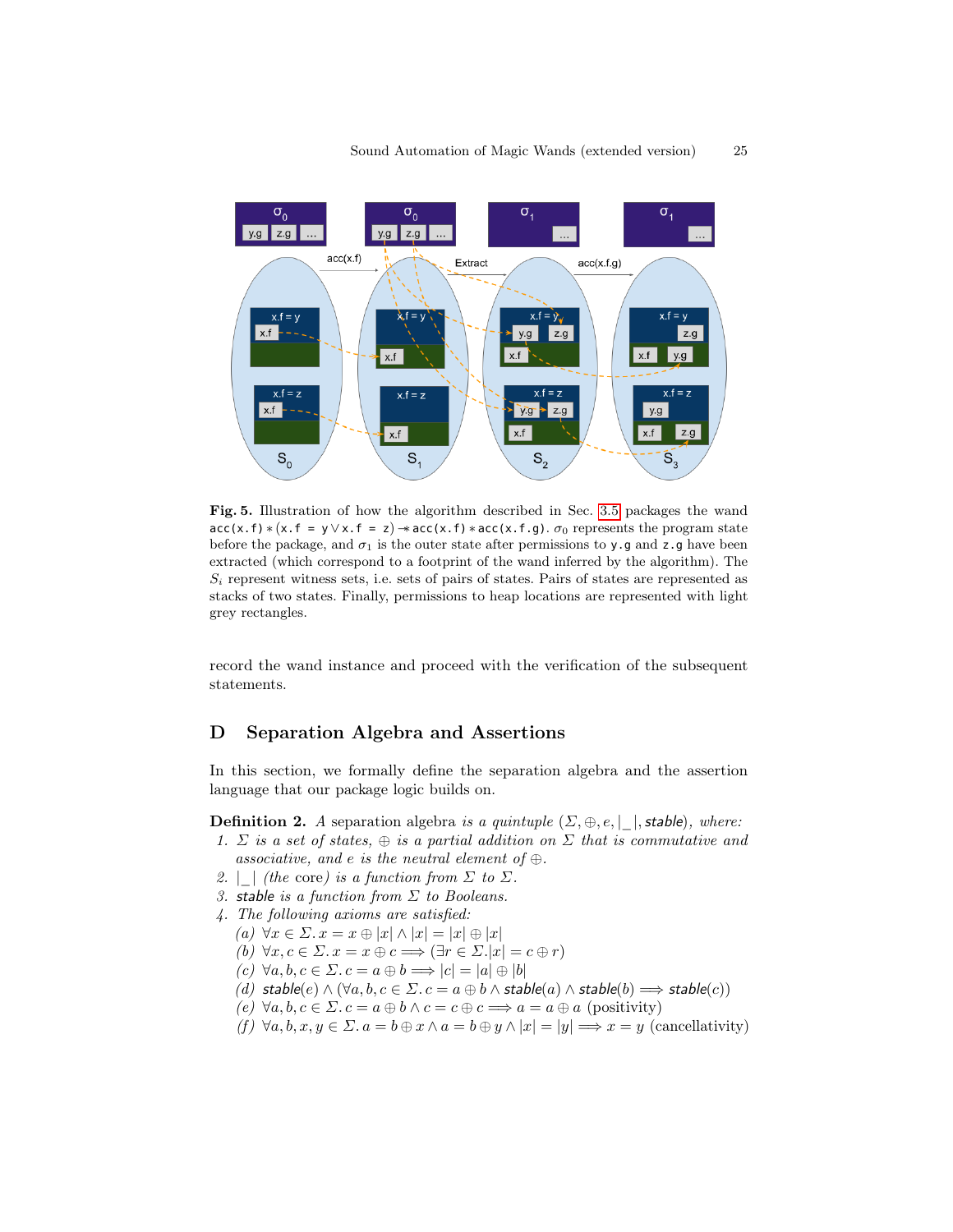| $\sigma$ | represents the pure (duplicable) resources contained in the state  $\sigma$ . A state  $\sigma$  is pure iff  $\sigma = \sigma \oplus \sigma$ , that is, iff it contains only pure information. In an implicit dynamic frame setting, the values stored in the heap are considered pure resources (and thus duplicable), but ownership is not (since it cannot be duplicated). Pure resources can also include local variables, which can be used to represent SL assertions of the form  $\exists v. x.f \mapsto v * A$  as separating conjunctions without existentials (where the value of  $v$  is represented as a duplicable resource).

In an implicit dynamic frame setting, a state might contain a value of a heap location even if it does not have permission to this heap location. This is necessary to define the evaluation of the separating conjunction, as explained in Sec. [2.1.](#page-3-1) A state  $\sigma$  is stable, written stable( $\sigma$ ), iff  $\sigma$  only contains values of heaps locations to which it has some permission. When packaging a wand in IDF, we only consider stable footprints. Not doing so would give a different semantics to IDF wands and SL wands. Consider for example the SL assertion  $A := x.f \mapsto 5 * (x.f \mapsto \rightarrow * x.f \mapsto 5)$ , which can also be expressed in IDF [\[32\]](#page-20-7). In SL, A is equivalent to false. In IDF, A is equivalent to false only if footprints are enforced to be stable. Indeed, if we would allow non-stable states to be footprints of wands, then a state with no permission at all but in which x.f contains the value 5 would be a valid footprint of  $x.f \mapsto -\ast x.f \mapsto 5$ . Thus, a state in which  $x.f \mapsto 5$  holds would satisfy A.

Axioms (a) and (b) state that the core of a state is its maximal pure part, while axiom (c) requires the function  $|\cdot|$  to be linear. Axiom (d) requires that the unit is stable, and that the sum of two stable states is also stable. Finally, the positivity axiom states that any state smaller than a pure state has to be pure, and the cancellativity axiom states that the algebra is cancellative for non-pure resources.

Using this separation algebra, we define the following partial order on elements of  $\Sigma$ : A state  $\sigma_2 \in \Sigma$  is larger than another state  $\sigma_1 \in \Sigma$ , written  $\sigma_2 \succeq \sigma_1$ , iff  $\exists \sigma_r \in \Sigma$ .  $\sigma_2 = \sigma_1 \oplus \sigma_r$ . Moreover, we write  $\sigma_1 \# \sigma_2$  iff  $\sigma_1 \oplus \sigma_2$  is defined. Finally, we define a subtraction operator,  $\sigma_A \ominus \sigma_B$ , which corresponds to the largest state  $\sigma_r$  such that  $\sigma_A = \sigma_B \oplus \sigma_r$  if  $\sigma_A \succeq \sigma_B$  (the other case is not relevant).

In order to enable a package algorithm to deconstruct the separating conjunctions and implications of the right-hand side of a wand, and to extract the footprint piecewise as illustrated in App. [C,](#page-23-0) we consider an assertion language that contains the separating conjunction and the implication connectives. This allows us to write logical rules that only apply to a separating conjunction and to an implication, respectively. Moreover, to be as general as possible, we do not fix the other connectives of the assertion language. Thus, the third type of assertion we consider in our assertion language is the general type of *semantic assertions*, i.e. functions from  $\Sigma$  to Booleans. This third type represents any SL assertion that is neither a separating conjunction nor an implication. In particular, assertions such as  $x.f = 5$ ,  $acc(x.f)$ , abstract predicates (such as  $Tree(x)$ ) or magic wands are represented as semantic assertions.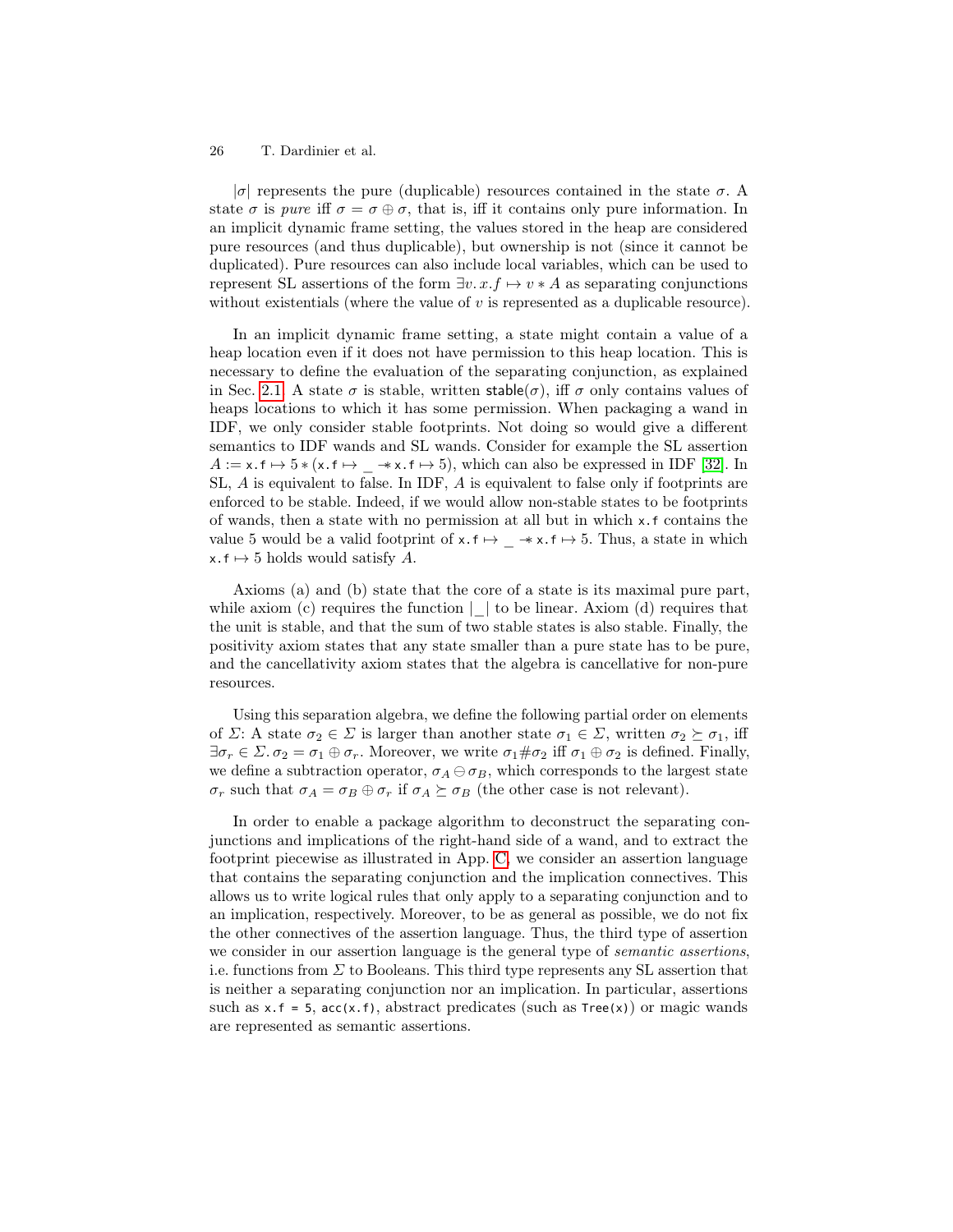**Definition 3.** Let B range over semantic assertions, i.e. functions from  $\Sigma$  to booleans. Assertions (ranged over by A) are defined as follows:

$$
A = A * A | B \Rightarrow A | B
$$

For a state  $\sigma \in \Sigma$  and an assertion A, we write  $\sigma \models A$  to say that  $\sigma$  satisfies A, and define it as follows:

$$
\sigma \models A_1 * A_2 \Longleftrightarrow (\exists \sigma_1, \sigma_2. \sigma = \sigma_1 \oplus \sigma_2 \land \sigma_1 \models A_1 \land \sigma_2 \models A_2)
$$
  
\n
$$
\sigma \models \mathcal{B} \Rightarrow A \iff (\mathcal{B}(\sigma) \Longrightarrow \sigma \models A)
$$
  
\n
$$
\sigma \models \mathcal{B} \iff \mathcal{B}(\sigma)
$$

App. [E](#page-26-0) explains how this extend this assertion language and the logic to handle other connectives, such as the disjunction or the normal conjunction.

This assertion language is too permissive for our purpose. In particular, we only want to consider assertions that are well-formed, that is, if an assertion is well-defined and holds in a state, then adding pure resources to this state should not render the assertion false. Informally, for an IDF assertion, well-formed corresponds to being self-framing. We achieve this with monotonicity constraints: A semantic assertion  $\beta$  which appears on the left-hand side of an implication should stay false if we add pure resources to a state in which it is false, and semantic assertions which are not on the left-hand side of an implication should behave in the opposite way.

**Definition 4.** A semantic assertion  $\mathcal{B}$  is monotonically pure, written monoPure( $\mathcal{B}$ ), iff  $(\forall \sigma, \sigma_p \in \Sigma$ .  $\sigma_p$  is pure  $\wedge$   $\mathcal{B}(\sigma) \wedge \sigma \neq \sigma_r \Longrightarrow \mathcal{B}(\sigma \oplus \sigma_p)).$ 

We write  $wf(A)$  to say that the assertion A is well-formed. It is defined as follows:

$$
wf(A_1 * A_2) \iff wf(A_1) \land wf(A_2)
$$
  

$$
wf(\mathcal{B} \Rightarrow A) \iff monoPure(\neg \mathcal{B}) \land wf(A)
$$
  

$$
wf(\mathcal{B}) \iff monoPure(\mathcal{B})
$$

### <span id="page-26-0"></span>E Extending the Logic

The framework and the logic presented in Sec. [3](#page-6-0) operate only on a simple language for assertions: An assertion is either a separating conjunction (star) of two assertions, an implication of a pure semantic assertion on the left-hand side and an assertion on the right-hand side, or a semantic assertion. Note that any assertion can be represented in this framework, since any assertion can be represented as a semantic assertion. The star and the implication connectives that our framework provides enables a package algorithm to (1) deconstruct an assertion with these connectives, and (2) apply the rule Extract with some heuristic at the "leaves" of this assertion.

Thus, while other connectives such as the disjunction or the non-separating conjunction can still be handled using semantic assertions, one might want to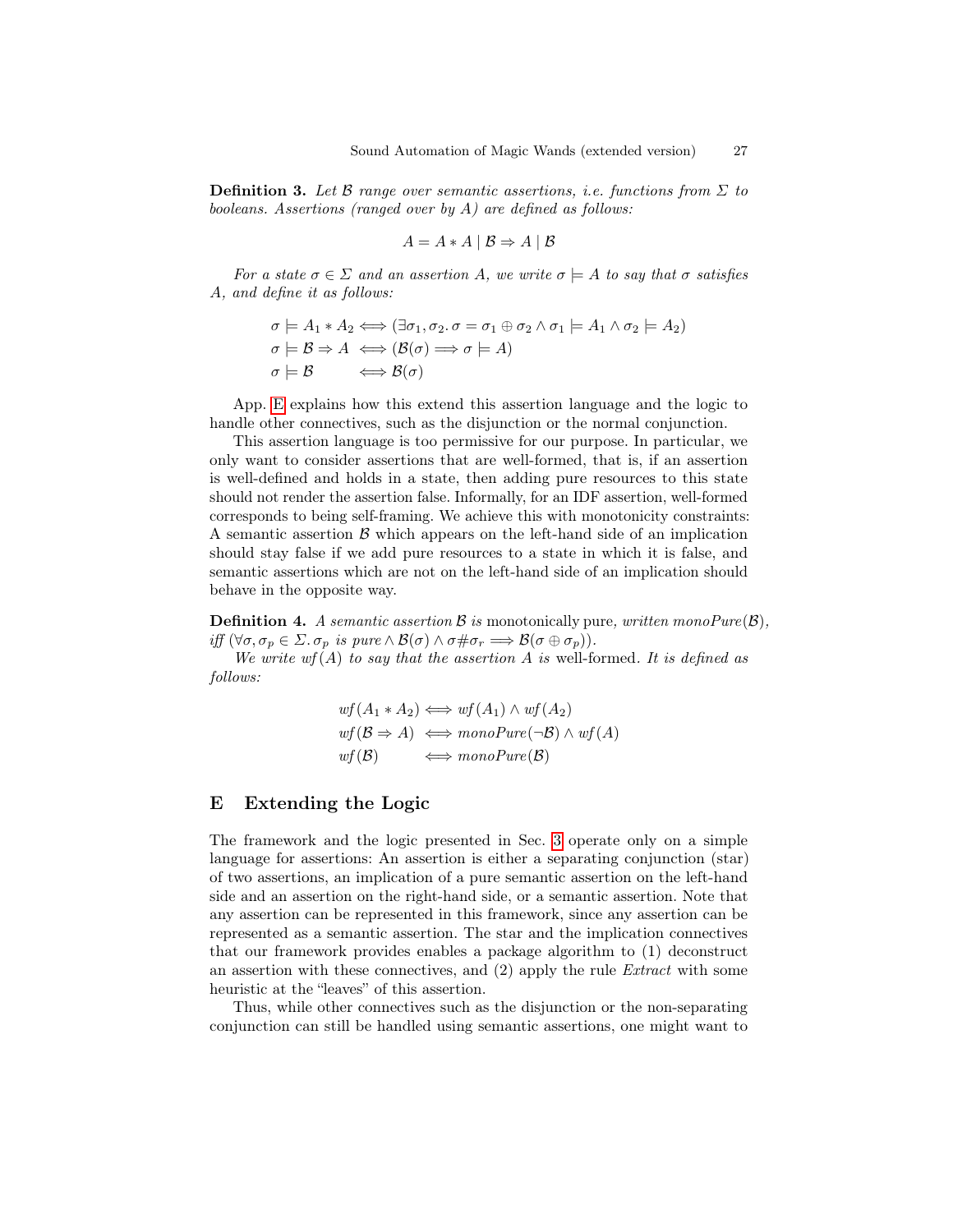extend the assertion language along with the logic such that the algorithm can deconstruct these assertions even deeper. In the following, we describe how one can extend the set of rules from Fig. [2](#page-10-0) to handle disjunctions and non-separating conjunctions.

Disjunctions. To satisfy the disjunction  $A \vee B$ , a state must either satisfy A or satisfy B. When dealing with a set of extended states, a package algorithm can choose which extended states must satisfy A, and which ones must satisfy B. More precisely, a rule to handle disjunctions could proceed in five steps:

- 1. Separate the witness set into the set  $S_0^1$  of extended states that must prove A, and the set  $S_0^B$  of extended states that must prove B.
- 2. Use the rules to handle the assertion A with the witness set  $S_0^1$ . This gives a new witness set  $S_1^1$ .
- 3. In step 2, the algorithm might have added a partial footprint to the witness set  $S_0^1$  to get the new witness set  $S_1^1$ . Thus, this partial footprint should be added to  $S_0^B$ , which gives a new witness  $S_1^B$ .
- 4. Use the rules to handle the assertion B with the witness set  $S_1^B$ , which gives a new witness set  $S_2^B$ .
- 5. In step 4, the algorithm might have added a partial footprint to the witness set  $S_1^B$  to get the new witness set  $S_2^B$ . Thus, this partial footprint should also be added to  $S_1^1$ , which gives a new witness  $S_2^1$ .
- 6. The final witness set is  $S_2^1 \cup S_2^B$ .

Non-separating conjunctions. The satisfy the non-separating conjunction  $A \wedge B$ , a state must satisfy  $A$  and  $B$ . Thus, the idea in this case is to first use the rules to satisfy  $A$ , then "reset" the states and use the rules to satisfy  $B$ , and finally take the "union" of these states. More precisely,

- 1. Use the rules to handle the assertion A with the initial witness set  $S_0$ . This gives a new witness set  $S_1$ .
- 2. Record, for each extended state, the resources which have been added to its second element to go from  $S_0$  to  $S_1$ , and then transfer back these resources from the second element to the first element of the extended state. This gives a new witness set  $S_2$ .
- 3. Use the rules to handle the assertion B with the initial witness set  $S_2$ . This gives a new witness set  $S_3$ .
- 4. For each extended state of  $S_3$ , consider the state  $\sigma_r$  which has been added to its second element to go from  $S_2$  to  $S_3$ . If  $\sigma_r \models A$ , then do not modify this extended state. If  $\sigma_r \not\models A$ , then transfer another state  $\sigma'_r$  from the first element to the second element, such that  $\sigma_r \oplus \sigma'_r \models A$ . These transformations yield the final witness set.

# <span id="page-27-0"></span>F Example of a Derivation Using the Package Logic

We illustrate how these rules can be used to package the wand from Sec. [3.1,](#page-7-0)  $w := \textsf{acc}(x.f) * (x.f = y \lor x.f = z) \rightarrow \textsf{acc}(x.f) * \textsf{acc}(x.f.g).$  This proof corresponds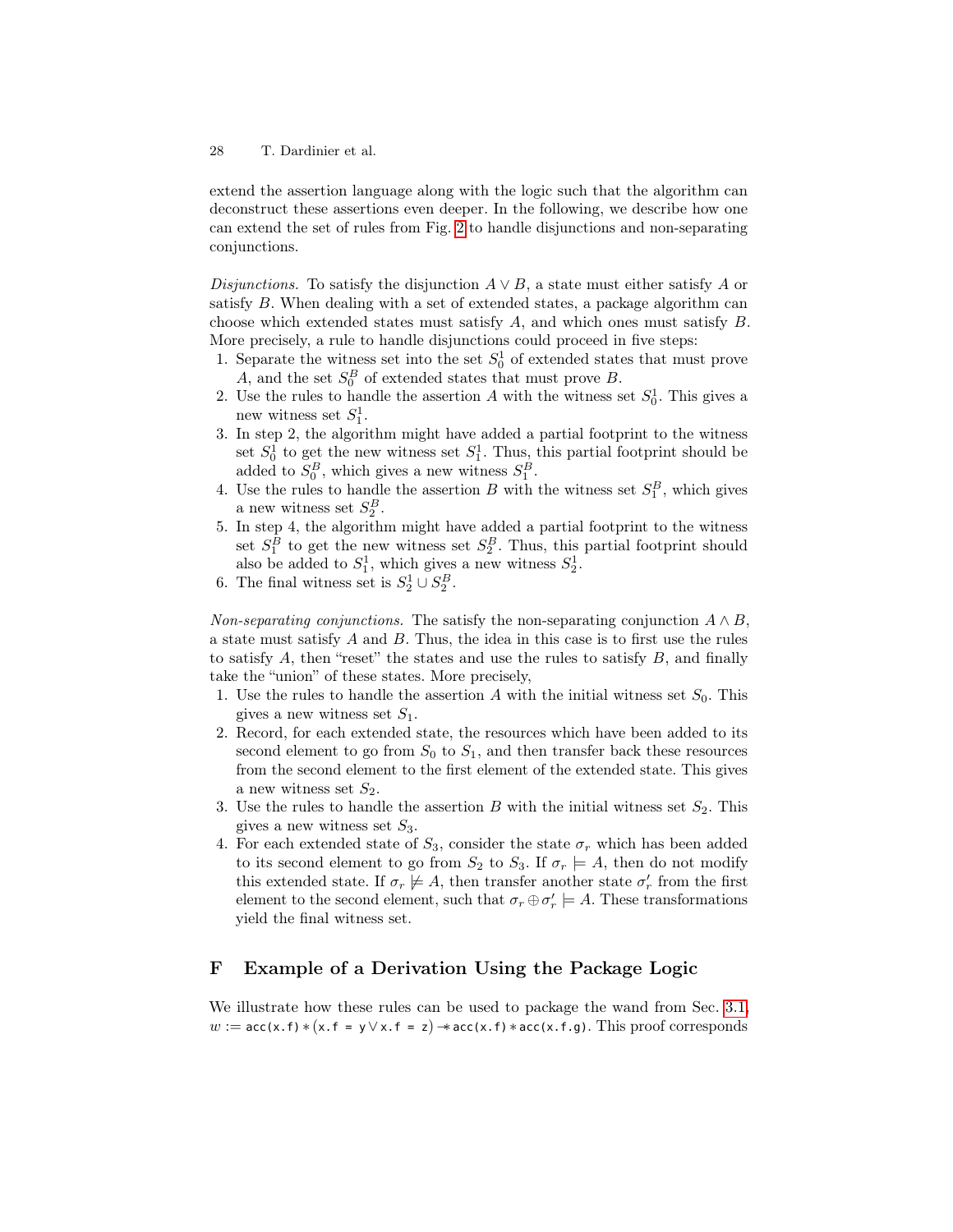to the strategy illustrated in App. [C.](#page-23-0) We omit the path condition since it is always the trivial condition ( $\lambda \sigma$ . T). Assume that the outer state  $\sigma_0$  is the addition of  $\sigma_{yz}$ , a state that contains permission to y.g and z.g, and  $\sigma_1$ .  $S_0 := \{(\sigma_A, e) \mid$  $\sigma_A \in \Sigma \wedge \sigma_A \models \text{acc}(x.f) * (x.f = y \vee x.f = z)$  is the initial witness set. We show below a part of a proof that

 $\langle \text{acc}(x,f) * \text{acc}(x,f,g),(\sigma_0, S_0) \rangle \rightsquigarrow (\sigma_1, S_3)$  is correct, and thus that  $\sigma_{yz}$  is a correct footprint of the wand w (since  $\sigma_0 = \sigma_1 \oplus \sigma_{yz}$ ):

$$
\frac{\cdots}{\langle \operatorname{acc}(x.f.g), (\sigma_1, S_2) \rangle \rightsquigarrow (\sigma_1, S_3)} \text{Atom}
$$
\n
$$
\frac{\sigma_0 = \sigma_{yz} \oplus \sigma_1 \quad \text{stable}(\sigma_{yz})}{\langle \operatorname{acc}(x.f), (\sigma_0, S_0) \rangle \rightsquigarrow (\sigma, S_1)} \text{Atom}
$$
\n
$$
\frac{\sigma_0 = \sigma_{yz} \oplus \sigma_1 \quad \text{stable}(\sigma_{yz})}{\langle \operatorname{acc}(x.f.g), (\sigma_0, S_1) \rangle \rightsquigarrow (\sigma_1, S_3)} \text{Star}
$$
\n
$$
\text{Star}
$$

The derivation can be read from bottom to top and from left to right. Using the rule *Star*, we first split the assertion  $acc(x, f) * acc(x, f, g)$  into its two conjuncts,  $acc(x.f)$  (on the left) and  $acc(x.f.g)$  (on the right). We then handle  $acc(x.f)$ using the rule Atom.  $acc(x, f)$  holds in the first element of each pair of  $S_0$ , since any state that satisfies the left-hand side of the wand has permission to x.f. Therefore, we use the rule Atom with a *choice* function that always chooses the relevant state with exactly full permission to  $x.f. S<sub>1</sub>$  is the updated witness set where this permission to x.f has been transferred from the first to the second element of each pair of states. Next, we want to handle  $acc(x.f.g)$  using the rule Atom. However, we cannot do this directly from the witness set  $S_1$ : We know that, for each  $(\sigma_A, \sigma_B) \in S_1$ , x.f.g evaluated in  $\sigma_A$  is either y or z, but  $\sigma_A$  does not have any permission to either y.g or z.g. Thus, we transfer the permissions to both y.g and z.g from the outer state  $\sigma_0$  to all states of  $S_1^1$ , using the rule *Extract*, which results in the new context  $(\sigma_1, S_2)$ . Finally, we apply the rule Atom to prove  $\langle acc(x.f.g),(\sigma_1, S_2)\rangle \rightsquigarrow (\sigma_1, S_3)$ , where the *choice* function chooses for each pair the corresponding state that contains full permission to  $x.f.q.$ 

This example follows a general proof search strategy, which deconstructs the right-hand side using the rules Star and Implication. When we arrive at a semantic assertion, we first try to prove it directly from the witness set (using the rule  $Atom$ , as we did to prove  $acc(x.f)$ . If we cannot prove this semantic assertion directly, we use the rule Extract to extract the necessary resources from the outer state before using the rule  $Atom$ , as we did to prove  $acc(x.f.g)$ . This general proof search strategy corresponds to the package algorithm described in Sec. [3.5.](#page-11-4) Different heuristics in when and how to use the rule Extract lead to different proof strategies, and thus to different package algorithms, as explained in Sec. [3.1.](#page-7-0) Given that our logic is sound, any package algorithm that corresponds to a proof search strategy in the package logic is sound.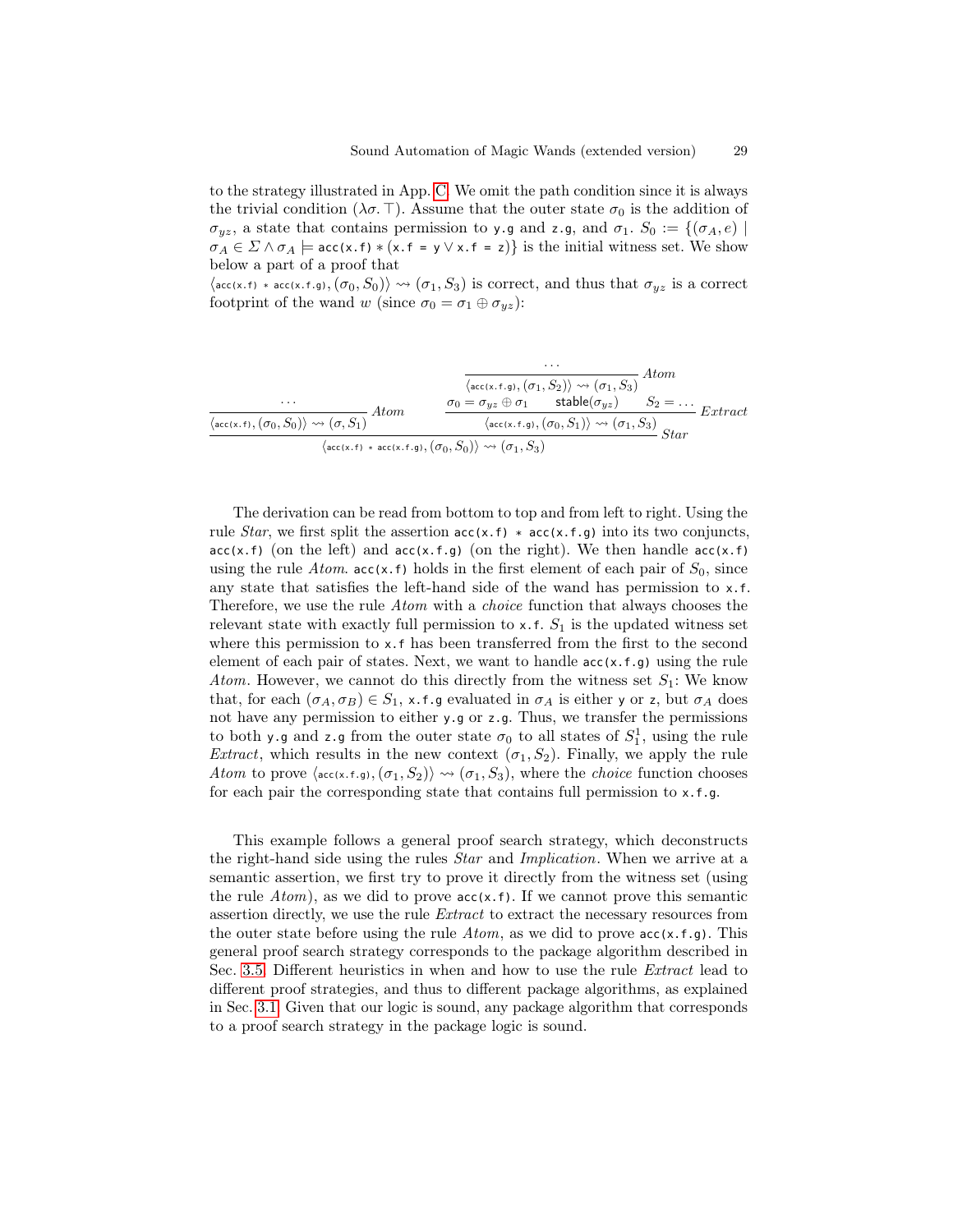#### <span id="page-29-1"></span>G Example of a Wand that is not Combinable

In Sec. [4,](#page-12-0) we show that the wand  $acc(x.f, 1/2) \rightarrow acc(x.g)$  is not combinable, because of a footprint that is incompatible with all states that satisfy acc(x.f, 1/2), but that becomes compatible with some when scaled down (by half). In this section, we show a wand that is incompatible with some states that satisfy the left-hand side of the wand, to illustrate that this is still an issue.

Consider, the wand  $w' := acc(x.f) * (x.f = y \lor x.f = z) * acc(x.f.g., 1/2)$   $\rightarrow$ acc(y.g).  $w'$  is not combinable. It is straighforward to see that acc(y.g)  $\models$ w'. Moreover, acc(y.g, 1/2) \* acc(z.g)  $\models w'$ . Indeed, acc(z.g) combined with  $(x.f = y \lor x.f = z) * acc(x.f.g., 1/2)$  implies that  $x.f = y$ , and  $acc(y.g., 1/2)$  combined with  $x.f = y$  and  $acc(x.f.g., 1/2)$  entails the right-hand side  $acc(y.g).$  How- ${\rm ever,~acc}$ (y.g) $^{0.5}$   $\ast$   $({\rm acc}$ (y.g,  $1$ /2)  $\ast$  acc(z.g) $){}^{0.5}$   $\equiv$  acc(y.g,  $3$ /4)  $\ast$  acc(z.g,  $1$ /2)  $\not \models$  $w'$ , since x.f = z is now possible. Footprints satisfying acc(y.g) are scalable. However, footprints that only satisfy  $acc(y.g., 1/2) * acc(z.g.)$  are not scalable.

#### <span id="page-29-0"></span>H A State Model for Fractional Permissions

We define in this section an implicit dynamic frame state model with fractional permissions, to instantiate the separation algebra as described in Def. [2.](#page-24-2) Moreover, we define the meaning of a *binary* assertion.

#### Definition 5. State model.

Let L be a set of heap locations which contains a special element null, and let V be a set of values.

A state is a pair  $(\pi, h)$  of a permission mask  $\pi$  and a partial heap h, where

 $- \pi : L \to \mathbb{Q} \cap [0,1]$  maps each heap location to a fractional permission between 0 and 1 included, and

 $- h : L \longrightarrow V$  is a partial mapping from heap locations to values.

A state  $(\pi, h)$  is valid iff  $(1) \pi (null) = 0$  and  $\forall l \in L$ .  $\pi(l) > 0 \Longrightarrow h(l)$  is defined. (1) ensures that having ownership of a heap location implies that this heap location is not null, while (2) ensures that the values of all heap locations owned are defined.  $\Sigma$  is defined as the set of all valid states.

This state model corresponds to a separation algebra:

**Definition 6.** Given two valid states  $(\pi_1, h_1)$  and  $(\pi_2, h_2)$ , the addition  $(\pi_1, h_1) \oplus$  $(\pi_2, h_2)$  is defined iff (1)  $h_1$  and  $h_2$  agree on heap locations where they are both defined and (2)  $\forall l \in L. \pi_1(l) + \pi_2(l) \leq 1$ . In this case,  $(\pi_1, h_1) \oplus (\pi_2, h_2) =$  $(\pi_1 + \pi_2, h_1 \cup h_2)$  is a valid state.

The empty state e is defined as  $(\lambda \cdot 0, \emptyset)$ . The core of a state  $(\pi, h)$  is defined  $as |(\pi, h)| = (\lambda \dots 0, h)$ . A state is stable iff  $\forall l \in L$ .  $\pi(l) > 0 \iff h(l)$  is defined.  $(\Sigma, \oplus, e, \vert \ \vert,$ stable) defines a separation algebra.

We define the partial multiplication of a state by a positive rational as follows: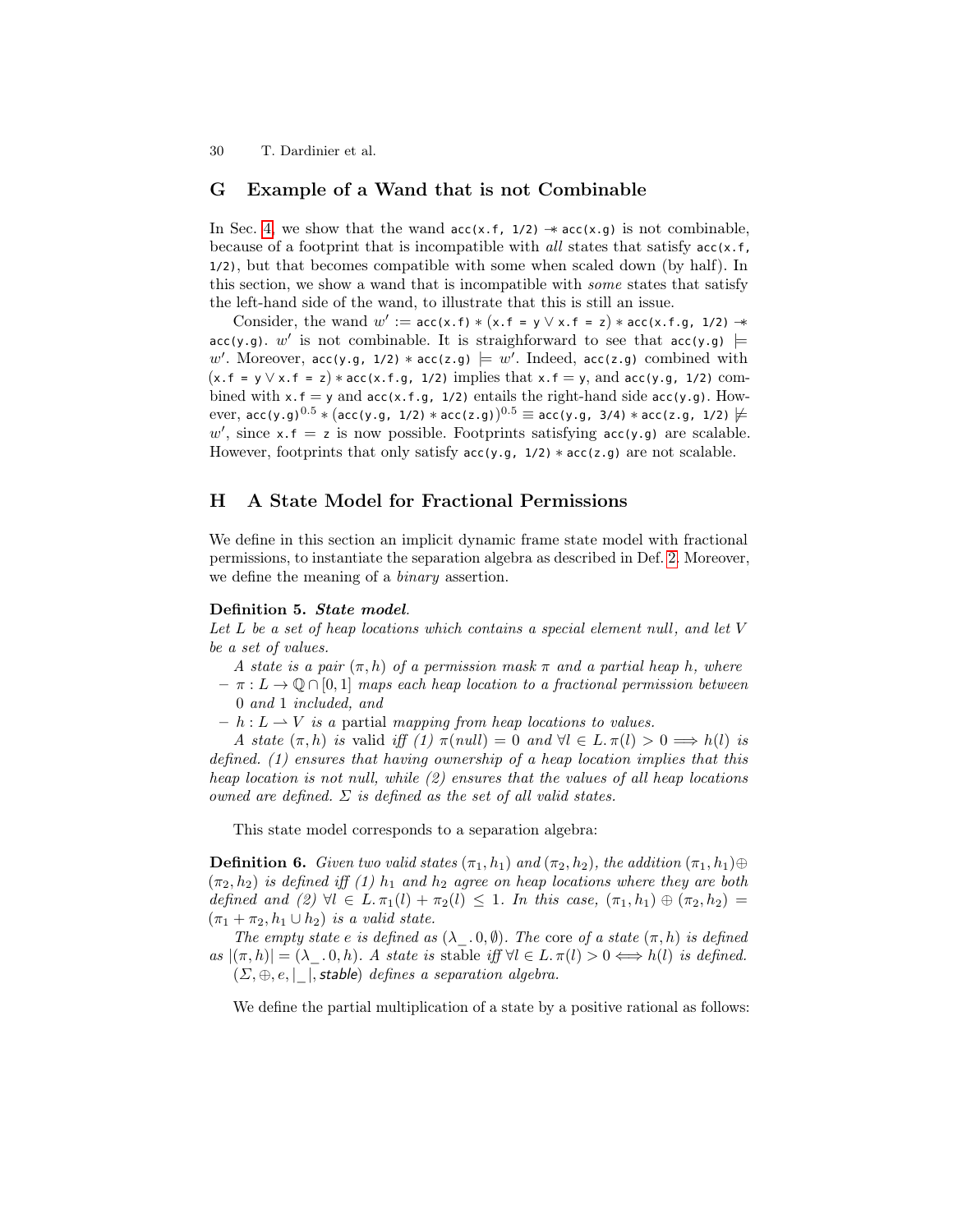**Definition 7.** Let  $\alpha \in Q^+$  be a positive rational, and  $(\pi, h) \in \Sigma$  be a valid state. The product  $\alpha \odot (\pi,h)$  is defined iff  $\forall l \in L. \alpha \times \pi(l) \leq 1$ . In this case,  $\alpha \odot (\pi, h) := (\lambda l. \alpha \times \pi(l), h)$  (which is a valid state).

**Definition 8.** We define the binary restriction of a permission mask  $\pi$  as follows:  $\lim_{l}(\pi)(l) = \begin{cases} 1 & \text{if } \pi(l) = 1 \\ 0 & \text{if } \pi(l) \end{cases}$ 0 otherwise

An assertion A is binary iff  $\forall (\pi, h) \in \langle A \rangle$ .  $(bin(\pi), h) \in \langle A \rangle$ 

# <span id="page-30-0"></span>I Leveraging the Logic

The definition of the combinable wand  $A \rightharpoonup_c B$  in Sec. [4](#page-12-0) corresponds to the normal definition of a magic wand, except that the footprint is transformed before being combined with states that satisfy A. We generalise this pattern with the concept of monotonic transformers. A transformer is a function  $t$  that transforms a state  $\sigma$  into the state  $t(σ)$ . It is monotonic iff  $\forall \sigma_1, \sigma_2, \sigma_2 \succeq \sigma_1 \Longrightarrow t(\sigma_2) \succeq t(\sigma_1)$ . In the case of combinable wands, the function  $\lambda \sigma$ .  $\mathcal{R}(\sigma_A, \sigma)$  is a monotonic transformer, for each  $\sigma_A$  that satisfies A. In the following, we explain how to lift the package logic such that it is sound and complete w.r.t. to the following wand's definition:

 $\sigma_w \models A \dashrightarrow_{\mathcal{T}} B \Longleftrightarrow (\forall \sigma_A \ldotp \sigma_A \models A \land \sigma_A \# \mathcal{T}(\sigma_A, \sigma_w) \Rightarrow \sigma_A \oplus \mathcal{T}(\sigma_A, \sigma_w) \models B)$ 

where  $\lambda \sigma$ .  $\mathcal{T}(\sigma_A, \sigma)$  is a monotonic transformer for each  $\sigma_A$  that satisfies A. Note that we get the definition of the usual wand by setting  $\mathcal{T}(\sigma_A, \sigma) = \sigma$  for all  $\sigma_A$ and  $\sigma$ .

The witness set is lifted from a set of pairs of states  $(\sigma_A, \sigma_B)$  to a set of tuples  $(\sigma_A, \sigma_B, t)$ , where t is the monotonic transformer associated to  $\sigma_A$ . The initial witness set is thus  $\{(\sigma_A, e, \lambda \sigma, \mathcal{T}(\sigma_A, \sigma)) \mid \sigma_A \models A\}$ . We also need to modify the rule Extract, such that we combine a transformed version of  $\sigma_w$  to elements of the witness set (recall that  $\sigma_w$  represents the permissions we extract from the outer state). Consider a triple  $(\sigma_A, \sigma_B, t)$  from the witness set. We cannot simply combine  $\sigma_A$  with  $t(\sigma_w)$ , because the footprint might be extracted piecewise in the package logic, and the transformer  $t$  is only applied to the *complete* footprint in the above definition. Therefore, we need to compute the part of the transformed footprint that we need to combine with  $\sigma_A$ . To do this, we need to keep track of the current footprint that has been extracted so far. If  $\sigma_f$  is the footprint extracted so far, and  $\sigma_w$  is the additional part we want to extract from the outer state, the state  $\sigma_A$  must be combined with  $t(\sigma_f \oplus \sigma_w) \ominus t(\sigma_f)$ . We subtract  $t(\sigma_f)$  from  $t(\sigma_f \oplus \sigma_w)$ , since  $t(\sigma_f)$  has already been added to this tuple. In order to keep track of the footprint  $\sigma_f$  extracted so far, we extend contexts from a pair of a program state  $\sigma$  and a witness set S to tuples  $(\sigma, S, \sigma_f)$ . Finally, the current footprint is updated to be  $\sigma_f \oplus \sigma_w$  in the rule *Extract*. We have proven in Isabelle/HOL that this lifted logic is sound and complete for the above wand's definition.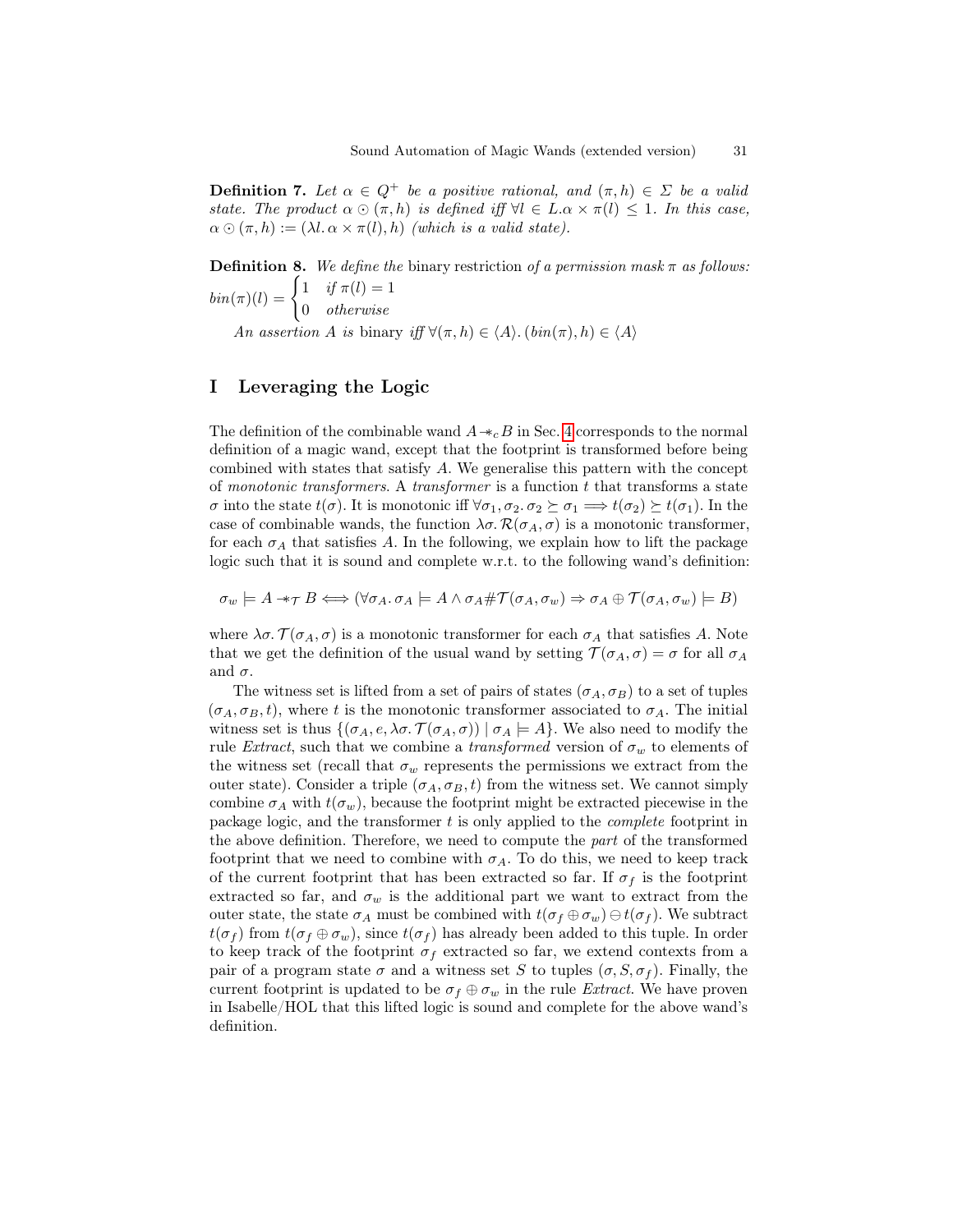```
32 T. Dardinier et al.
```

```
package(\sigma_0, A \twoheadrightarrow B, ps) =S_0 \leftarrow \{(\sigma_A, e) \mid \sigma_A \in \text{consLHS}(T_0, \top, A)\}<br>
(\sigma_1, S_1) \leftarrow \text{handleProofScript}(\sigma_0, S_0, ps)(\sigma_2, S_2) \leftarrow proveRHS((\sigma_1, S_1), \top, B)return \sigma_2consLHS(T, pc, A) =A is A_1 * A_2 -return consLHS(consLHS(T, pc, A_1), pc, A_2)A is b \Rightarrow A \rightarrowreturn consLHS(T, pc \wedge b, A)A is b where b is pure \rightarrowreturn \{\sigma_A \mid \sigma_A \in T \wedge \sigma_A \models b\}A is r where r is a resource \rightarrowreturn \{\sigma_A \oplus R(\sigma_A, r) \mid \sigma_A \in T \wedge \sigma_A \# R(\sigma_A, r)\}\proveRHS((\sigma, S), pc, B) =B is B_1 * B_2 \rightarrow return proveRHS(proveRHS((\sigma, S), pc, B<sub>1</sub>), pc, B<sub>2</sub>)
    B is b \Rightarrow B \rightarrow return prove RHS(T, pc \wedge b, B)
    B is b where b is pure \to assert(\forall \sigma_A \in S^1 \cdot pc(\sigma_A) \Rightarrow (\sigma_A \models b)); return (\sigma, S)B is r where r is a resource \rightarrowassert(\forall \sigma_A \in S^1 \ldotp \sigma_A \# \sigma \Rightarrow \sigma_A \oplus \sigma \succeq R(\sigma_A, r)); \ (\sigma', S') \leftarrow (\sigma, S)if \neg(\forall \sigma_A \in S^1 \ldotp \sigma_A \succeq R(\sigma_A, r)) then
             Compute a minimal \sigma_w s.t. \sigma \succeq \sigma_w and \forall \sigma_A \in S^1. \sigma_A \# \sigma_w \Rightarrow \sigma_A \oplus \sigma_w \succeq R(\sigma_A, r)(\sigma', \overline{S}') \leftarrow (\sigma \ominus \sigma_w, \{(\sigma_A \oplus \sigma_w, \sigma_B) \mid (\sigma_A, \sigma_B) \in S \land (\sigma_A \oplus \sigma_B) \# \sigma_w\})fi
        return (\sigma', \{(\sigma_A \ominus R(\sigma_A, r), \sigma_B \oplus R(\sigma_A, r)) \mid (\sigma_A, \sigma_B) \in S'\})
```
<span id="page-31-1"></span>Fig. 6. High-level representation of the package algorithm we have implemented in Viper's VCG to compute standard wands. package is the main function, consLHS constructs a set of minimal states that satisfy an assertion, and proveRHS automates a proof search in the package logic.

### <span id="page-31-0"></span>J Automation

For the sake of presentation, we only discuss here the algorithm that packages standard wands. It is straightforward to adapt it to compute combinable wands, by following the approach described in App. [I.](#page-30-0) Fig. [6](#page-31-1) presents, on a high-level, the algorithm we have implemented in Viper's VCG. Viper's VCG uses a total-heap semantics of IDF [\[32\]](#page-20-7), where Viper states (ignoring local variables) consist of a heap and a permission mask (mapping resources to the held ownership amounts). The heap and the mask are represented in Boogie with maps. Based on this representation of Viper states, we can represent sets of states (in the case of consLHS below) and witness sets (in the case of handleProofScript and  $proveRHS$  below) with Boogie maps, which allows us to flexibly manipulate these sets.

The main function, package, takes as input a program state  $\sigma_0$ , a wand  $A \rightarrow B$ , and a *proof script ps*. We ignore proof scripts here since they are orthogonal to the automation of the proof search, but we explain what they are in App. [K.](#page-32-0) The package function calls the function consLHS, which creates a minimal set of states that satisfy  $A$ , to create the initial witness set  $S_0$ . It then calls the function proveRHS, which automates a proof search in the package logic, to extract a footprint of  $A \rightarrow B$  from  $\sigma_0$ . The *package* function finally returns the program state  $\sigma_2$ , which corresponds to the state  $\sigma_0$  to which a footprint of  $A \rightarrow B$  has been subtracted. After the package algorithm has successfully executed, the verifier can record an instance of the wand  $A \rightarrow B$  in  $\sigma_2$  to get the new program state.

The call  $consLHS(T_0, \top, A)$  constructs a set T of minimal states that satisfy the assertion  $A$ .  $T_0$  represents a set of "empty" states, i.e. states with no per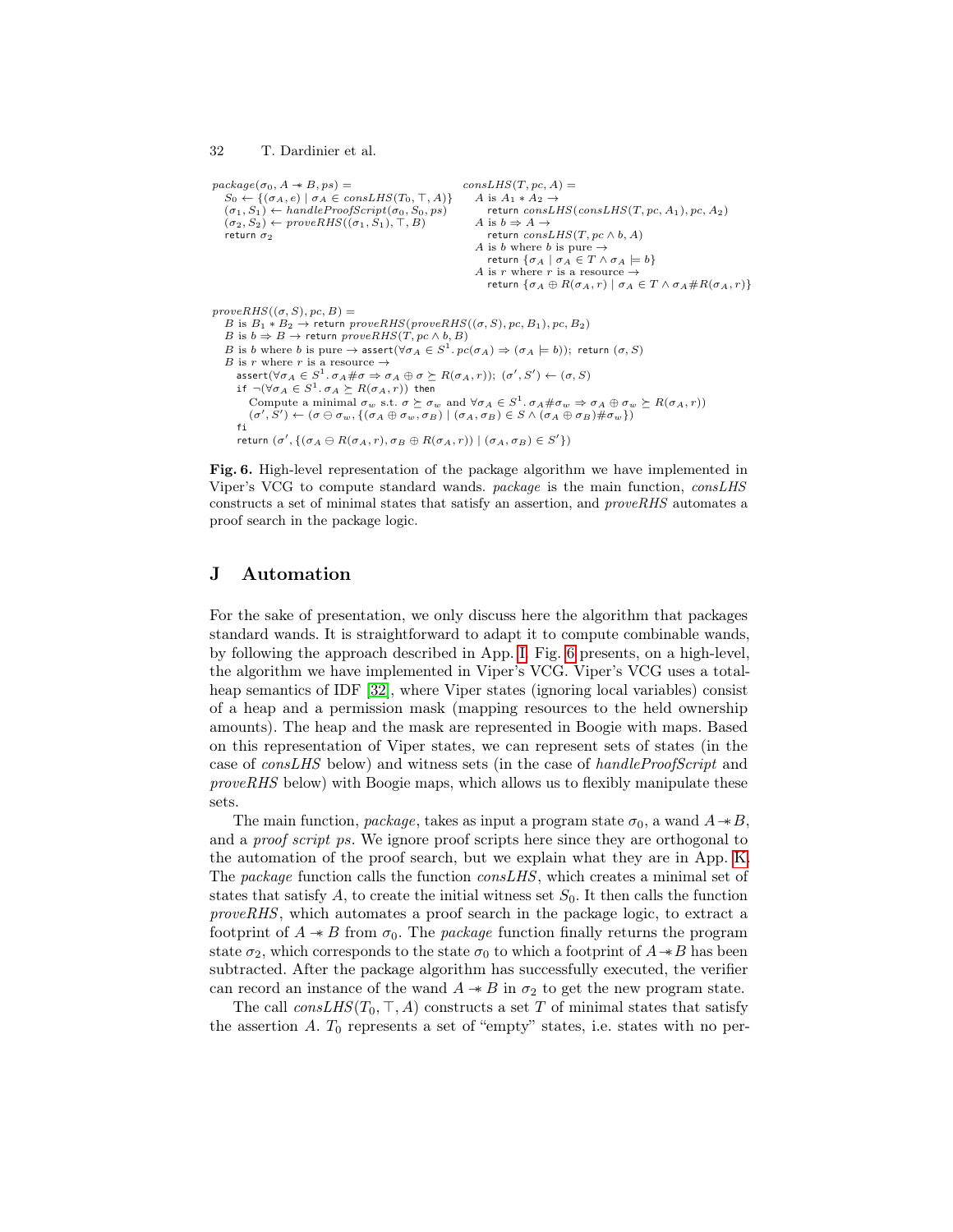missions but a total heap. The functions consLHS and proveRHS work similarly to each other, traversing the assertion they receive as input. In particular, both consLHS and proveRHS pattern match the assertion, which gives rise to four cases. If the assertion is a separating conjunction, both functions handle first the first conjunct and then the second conjunct. If it is an implication, both functions syntactically conjoin the left-hand side of the implication to their path condition pc. In the case of  $proveRHS$ , the separating conjunction case corresponds to the rule Star from the package logic, and the implication case to the rule Implication.

Finally, both functions distinguish pure assertions from assertions that correspond to resources. Resource assertions in Viper correspond to permissions to heap locations (e.g.  $acc(x.f)$ ), to predicates (e.g.  $Tree(x)$ ), or to magic wands. Pure assertions are assertions that do not contain resources, such as  $x.f = 5$ . In the case of a pure assertion b,  $consLHS$  filters out the states that do not satisfy b. while *proveRHS* asserts that all elements of  $S^1$  satisfy b. The latter corresponds to an application of the rule  $Atom.^{11}$  $Atom.^{11}$  $Atom.^{11}$ 

To handle resource assertions, we use the notation  $R(\sigma_A, r)$ , which corresponds to a minimal state that satisfies the resource assertion r in the state  $\sigma_A$ . We need to evaluate r in  $\sigma_A$  because r might be heap-dependent, for example r could be acc(x.f.g) or Tree(x.left). In the case of a resource assertion r,  $consLHS$ combines all states of the set  $T$  with a minimal state that satisfies  $r$ , while proveRHS applies the following strategy: If all states of  $S^1$  satisfy r (in which case the if-branch is not entered), proveRHS directly applies the rule Atom. In this is not the case, then proveRHS first applies the rule Extract by computing a minimal state  $\sigma_w$  to extract from the outer state  $\sigma$ , which corresponds to the if-branch, and then the rule Atom. Finally, the initial assert statement checks that all states of  $S^1$  combined with the outer state satisfy r, which ensures that the following code corresponds to correct applications of rules from the package logic.

# <span id="page-32-0"></span>K Proof scripts

A proof script is a program statement that helps the package algorithm infer or check a footprint. They are mainly useful when one must manipulate predicate instances or magic wand instances in order to infer a footprint, since complete automation in such cases is infeasible. Both Viper and VerCors support proof scripts. Since Viper's and our package algorithm infer footprints, one must provide less elaborate proof scripts than for VerCors.

A package algorithm executes all program statements in a proof script before considering the wand's right-hand side. Executing a proof script is similar to justifying the right-hand side: permission from the wand's left-hand side or the current state must be potentially used to do so.

<span id="page-32-1"></span><sup>&</sup>lt;sup>11</sup> In this case, the witness set S is not modified because, for each  $(\sigma_A, \sigma_B) \in S$ , choice( $\sigma_A, \sigma_B$ ) (recall that choice is a parameter of the rule Atom) corresponds to pure resources (as defined in App. [H\)](#page-29-0) that are already present in  $\sigma_A$  and  $\sigma_B$ , and thus  $\sigma_A \ominus choice(\sigma_A, \sigma_B) = \sigma_A$ , and  $\sigma_B \oplus choice(\sigma_A, \sigma_B) = \sigma_B$ .